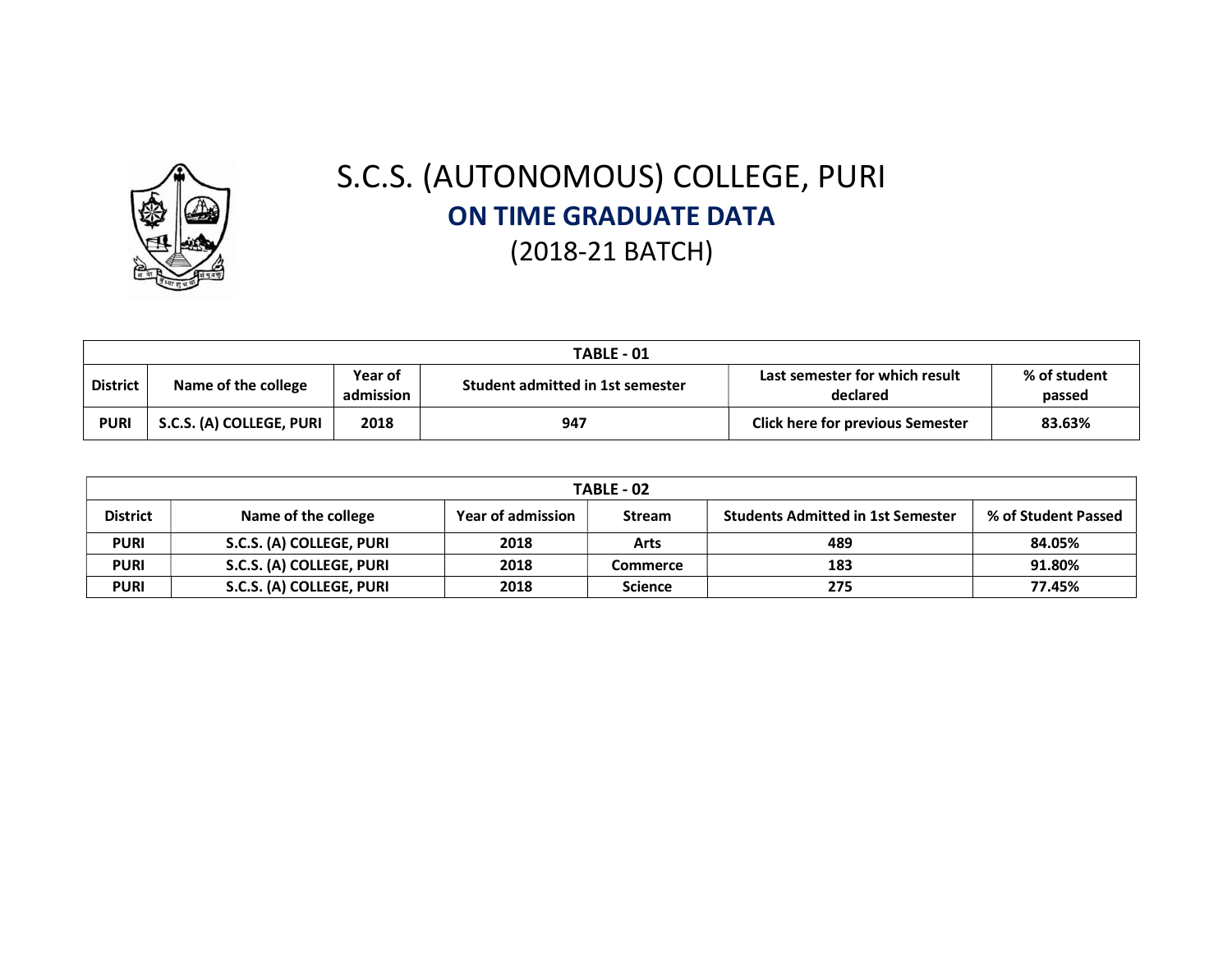|                 | TABLE - 03               |                      |                          |                                          |                        |  |  |  |  |  |  |  |
|-----------------|--------------------------|----------------------|--------------------------|------------------------------------------|------------------------|--|--|--|--|--|--|--|
| <b>District</b> | Name of the college      | Year of<br>admission | <b>Honours</b>           | <b>Students Admitted in 1st Semester</b> | % of Student<br>Passed |  |  |  |  |  |  |  |
| <b>PURI</b>     | S.C.S. (A) COLLEGE, PURI | 2018                 | <b>Botany</b>            | 46                                       | 80.43%                 |  |  |  |  |  |  |  |
| <b>PURI</b>     | S.C.S. (A) COLLEGE, PURI | 2018                 | Chemistry                | 34                                       | 73.53%                 |  |  |  |  |  |  |  |
| <b>PURI</b>     | S.C.S. (A) COLLEGE, PURI | 2018                 | <b>Commerce</b>          | 183                                      | 91.80%                 |  |  |  |  |  |  |  |
| <b>PURI</b>     | S.C.S. (A) COLLEGE, PURI | 2018                 | <b>Computer Science</b>  | 31                                       | 87.10%                 |  |  |  |  |  |  |  |
| <b>PURI</b>     | S.C.S. (A) COLLEGE, PURI | 2018                 | <b>Economics</b>         | 106                                      | 89.62%                 |  |  |  |  |  |  |  |
| <b>PURI</b>     | S.C.S. (A) COLLEGE, PURI | 2018                 | <b>Education</b>         | 47                                       | 89.36%                 |  |  |  |  |  |  |  |
| <b>PURI</b>     | S.C.S. (A) COLLEGE, PURI | 2018                 | <b>English</b>           | 29                                       | 75.86%                 |  |  |  |  |  |  |  |
| <b>PURI</b>     | S.C.S. (A) COLLEGE, PURI | 2018                 | Geography                | 14                                       | 92.86%                 |  |  |  |  |  |  |  |
| <b>PURI</b>     | S.C.S. (A) COLLEGE, PURI | 2018                 | Geology                  | 28                                       | 85.71%                 |  |  |  |  |  |  |  |
| <b>PURI</b>     | S.C.S. (A) COLLEGE, PURI | 2018                 | <b>History</b>           | 62                                       | 79.03%                 |  |  |  |  |  |  |  |
| <b>PURI</b>     | S.C.S. (A) COLLEGE, PURI | 2018                 | <b>Mathematics(Arts)</b> | 15                                       | 33.33%                 |  |  |  |  |  |  |  |
| <b>PURI</b>     | S.C.S. (A) COLLEGE, PURI | 2018                 | <b>Mathematics</b>       | 59                                       | 72.88%                 |  |  |  |  |  |  |  |
| <b>PURI</b>     | S.C.S. (A) COLLEGE, PURI | 2018                 | Odia                     | 47                                       | 82.98%                 |  |  |  |  |  |  |  |
| <b>PURI</b>     | S.C.S. (A) COLLEGE, PURI | 2018                 | Philosophy               | 30                                       | 80.00%                 |  |  |  |  |  |  |  |
| <b>PURI</b>     | S.C.S. (A) COLLEGE, PURI | 2018                 | <b>Physics</b>           | 31                                       | 77.42%                 |  |  |  |  |  |  |  |
| <b>PURI</b>     | S.C.S. (A) COLLEGE, PURI | 2018                 | <b>Political Science</b> | 79                                       | 91.14%                 |  |  |  |  |  |  |  |
| <b>PURI</b>     | S.C.S. (A) COLLEGE, PURI | 2018                 | Psychology               | 28                                       | 78.57%                 |  |  |  |  |  |  |  |
| <b>PURI</b>     | S.C.S. (A) COLLEGE, PURI | 2018                 | <b>Sanskrit</b>          | 16                                       | 75.00%                 |  |  |  |  |  |  |  |
| <b>PURI</b>     | S.C.S. (A) COLLEGE, PURI | 2018                 | Sociology                | 16                                       | 100.00%                |  |  |  |  |  |  |  |
| <b>PURI</b>     | S.C.S. (A) COLLEGE, PURI | 2018                 | Zoology                  | 46                                       | 71.74%                 |  |  |  |  |  |  |  |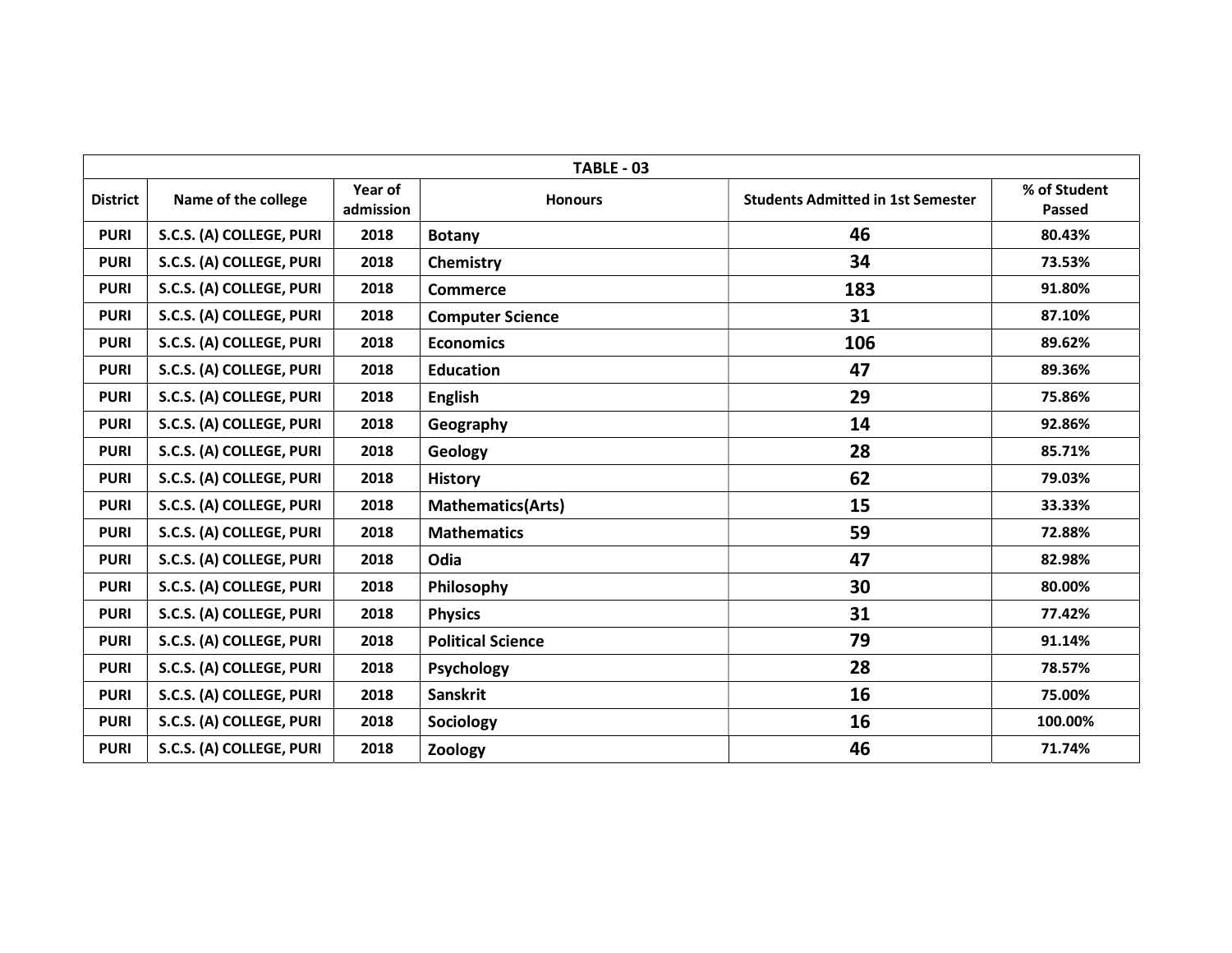| TABLE - 04                         |                             |                                            |                                                 |                               |                                                   |                                    |                                               |                                     |                                               |                                     |  |  |
|------------------------------------|-----------------------------|--------------------------------------------|-------------------------------------------------|-------------------------------|---------------------------------------------------|------------------------------------|-----------------------------------------------|-------------------------------------|-----------------------------------------------|-------------------------------------|--|--|
| Name of the college                | <b>Year of</b><br>admission | <b>Total</b><br>Student<br><b>Admitted</b> | <b>No of Male</b><br><b>Student</b><br>Admitted | % Male<br><b>Student Pass</b> | No of Female<br><b>Student</b><br><b>Admitted</b> | % Female<br><b>Student</b><br>Pass | No of SC<br><b>Student</b><br><b>Admitted</b> | % of SC<br><b>Student</b><br>Passed | No of ST<br><b>Student</b><br><b>Admitted</b> | % of ST<br><b>Student</b><br>Passed |  |  |
| S.C.S. (A) COLLEGE,<br><b>PURI</b> | 2018                        | 947                                        | 432                                             | 78.24%                        | 515                                               | 88.16%                             | 188                                           | 78.19%                              | 64                                            | 62.50%                              |  |  |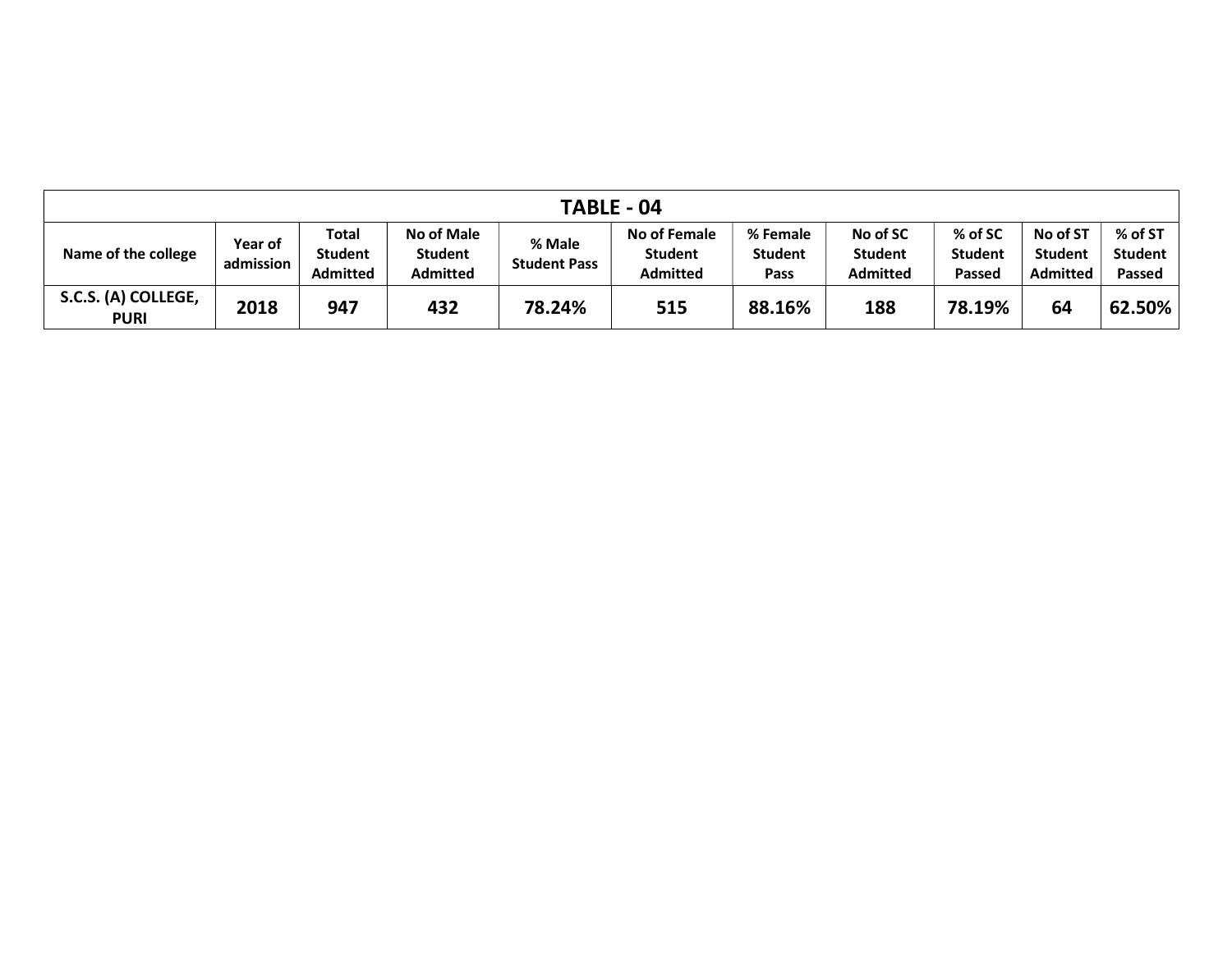| SI.<br>No.      | <b>STREAM</b> | <b>SESSION</b> | <b>EXAM ROLL</b> | <b>STUDENT NAME</b>         | <b>RESULT</b> | <b>SEM</b> | <b>Sex</b><br>(M/F) | Category    | <b>Honours</b> |
|-----------------|---------------|----------------|------------------|-----------------------------|---------------|------------|---------------------|-------------|----------------|
| $\mathbf{1}$    | Arts          | 2018-19        | 10518001         | <b>ABANTI PRADHAN</b>       | <b>PASS</b>   | <b>VI</b>  | <b>FEMALE</b>       | <b>SEBC</b> | Economics      |
| $\overline{2}$  | Arts          | 2018-19        | 10518003         | <b>ANNAPURNA BEHERA</b>     | <b>PASS</b>   | VI         | <b>FEMALE</b>       | <b>SC</b>   | Economics      |
| $\mathfrak{Z}$  | Arts          | 2018-19        | 10518004         | ARPITA PRIYADARSINI         | <b>PASS</b>   | VI         | <b>FEMALE</b>       | General     | Economics      |
| $\overline{4}$  | Arts          | 2018-19        | 10518005         | <b>BAISAKHI BEHERA</b>      | <b>PASS</b>   | VI         | <b>FEMALE</b>       | <b>SC</b>   | Economics      |
| 5               | Arts          | 2018-19        | 10518006         | <b>BAISAKHI SUPAKAR</b>     | <b>PASS</b>   | VI         | <b>FEMALE</b>       | General     | Economics      |
| 6               | Arts          | 2018-19        | 10518007         | <b>BALARAM PRADHAN</b>      | <b>PASS</b>   | VI         | <b>MALE</b>         | <b>SEBC</b> | Economics      |
| $7\phantom{.0}$ | Arts          | 2018-19        | 10518008         | <b>BANALATA DAS</b>         | <b>PASS</b>   | VI         | <b>FEMALE</b>       | General     | Economics      |
| $8\,$           | Arts          | 2018-19        | 10518009         | <b>BANAMALI MISHRA</b>      | <b>PASS</b>   | VI         | <b>MALE</b>         | General     | Economics      |
| 9               | Arts          | 2018-19        | 10518010         | <b>BARSA PATTANAYAK</b>     | <b>PASS</b>   | VI         | <b>FEMALE</b>       | General     | Economics      |
| 10              | Arts          | 2018-19        | 10518011         | <b>BARSARANI MOHANTY</b>    | <b>PASS</b>   | VI         | <b>FEMALE</b>       | General     | Economics      |
| 11              | Arts          | 2018-19        | 10518012         | <b>BARSHA PARIDA</b>        | <b>PASS</b>   | VI         | <b>FEMALE</b>       | General     | Economics      |
| 12              | Arts          | 2018-19        | 10518013         | <b>BIBHU PRASAD BHOI</b>    | <b>PASS</b>   | <b>VI</b>  | <b>MALE</b>         | <b>SC</b>   | Economics      |
| 13              | Arts          | 2018-19        | 10518014         | <b>BIDYADHAR SASAMAL</b>    | <b>PASS</b>   | VI         | <b>MALE</b>         | General     | Economics      |
| 14              | Arts          | 2018-19        | 10518016         | <b>BIKASH KUMAR BEHERA</b>  | <b>PASS</b>   | VI         | <b>MALE</b>         | <b>SC</b>   | Economics      |
| 15              | Arts          | 2018-19        | 10518017         | <b>BISHNU PRASAD BEHERA</b> | <b>PASS</b>   | VI         | <b>MALE</b>         | <b>OBC</b>  | Economics      |
| 16              | Arts          | 2018-19        | 10518018         | <b>BISHNUPRIYA RAUT</b>     | <b>PASS</b>   | VI         | <b>FEMALE</b>       | <b>SC</b>   | Economics      |
| 17              | Arts          | 2018-19        | 10518019         | <b>BISWAJIT BARIK</b>       | <b>PASS</b>   | VI         | <b>MALE</b>         | OBC         | Economics      |
| 18              | Arts          | 2018-19        | 10518020         | <b>BISWARANJAN PRADHAN</b>  | <b>PASS</b>   | VI         | <b>MALE</b>         | <b>SEBC</b> | Economics      |
| 19              | Arts          | 2018-19        | 10518021         | DEBAKALYANA DAS             | <b>PASS</b>   | VI         | <b>MALE</b>         | General     | Economics      |
| 20              | Arts          | 2018-19        | 10518022         | <b>DEBASHIS KAR</b>         | <b>PASS</b>   | VI         | <b>MALE</b>         | General     | Economics      |
| 21              | Arts          | 2018-19        | 10518023         | <b>DEEPAK BHUYAN</b>        | <b>PASS</b>   | VI         | <b>MALE</b>         | General     | Economics      |
| 22              | Arts          | 2018-19        | 10518025         | <b>GANESH KUMAR MALLICK</b> | <b>PASS</b>   | <b>VI</b>  | <b>MALE</b>         | <b>SC</b>   | Economics      |
| 23              | Arts          | 2018-19        | 10518026         | <b>GITANJALI PAIKARAY</b>   | <b>PASS</b>   | VI         | <b>FEMALE</b>       | <b>SEBC</b> | Economics      |
| 24              | Arts          | 2018-19        | 10518027         | <b>GYANARANJAN MAHARANA</b> | <b>PASS</b>   | VI         | <b>MALE</b>         | <b>OBC</b>  | Economics      |
| 25              | Arts          | 2018-19        | 10518028         | <b>GYANENDRA KUMAR OJHA</b> | <b>PASS</b>   | VI         | <b>MALE</b>         | General     | Economics      |
| 26              | Arts          | 2018-19        | 10518029         | <b>ITISHREE NAYAK</b>       | <b>PASS</b>   | VI         | <b>FEMALE</b>       | <b>SEBC</b> | Economics      |
| 27              | Arts          | 2018-19        | 10518030         | <b>ITISMITA MOHAPATRA</b>   | <b>PASS</b>   | VI         | <b>FEMALE</b>       | General     | Economics      |
| 28              | Arts          | 2018-19        | 10518032         | <b>KABERI MOHAPATRA</b>     | <b>PASS</b>   | VI         | <b>FEMALE</b>       | General     | Economics      |
| 29              | Arts          | 2018-19        | 10518033         | <b>KALPANA BADATYA</b>      | <b>PASS</b>   | VI         | <b>FEMALE</b>       | OBC         | Economics      |
| 30              | Arts          | 2018-19        | 10518035         | <b>LAXMI PRIYA JENA</b>     | <b>PASS</b>   | VI         | <b>FEMALE</b>       | General     | Economics      |
| 31              | Arts          | 2018-19        | 10518036         | <b>LAXMIPRIYA RAUT</b>      | <b>PASS</b>   | VI         | <b>FEMALE</b>       | General     | Economics      |
| 32              | Arts          | 2018-19        | 10518037         | <b>LELIN PATTNAYAK</b>      | <b>PASS</b>   | <b>VI</b>  | <b>FEMALE</b>       | General     | Economics      |
| $\overline{33}$ | Arts          | 2018-19        | 10518038         | LIPSA PRIYADARSHINI BISWAL  | <b>PASS</b>   | VI         | <b>FEMALE</b>       | General     | Economics      |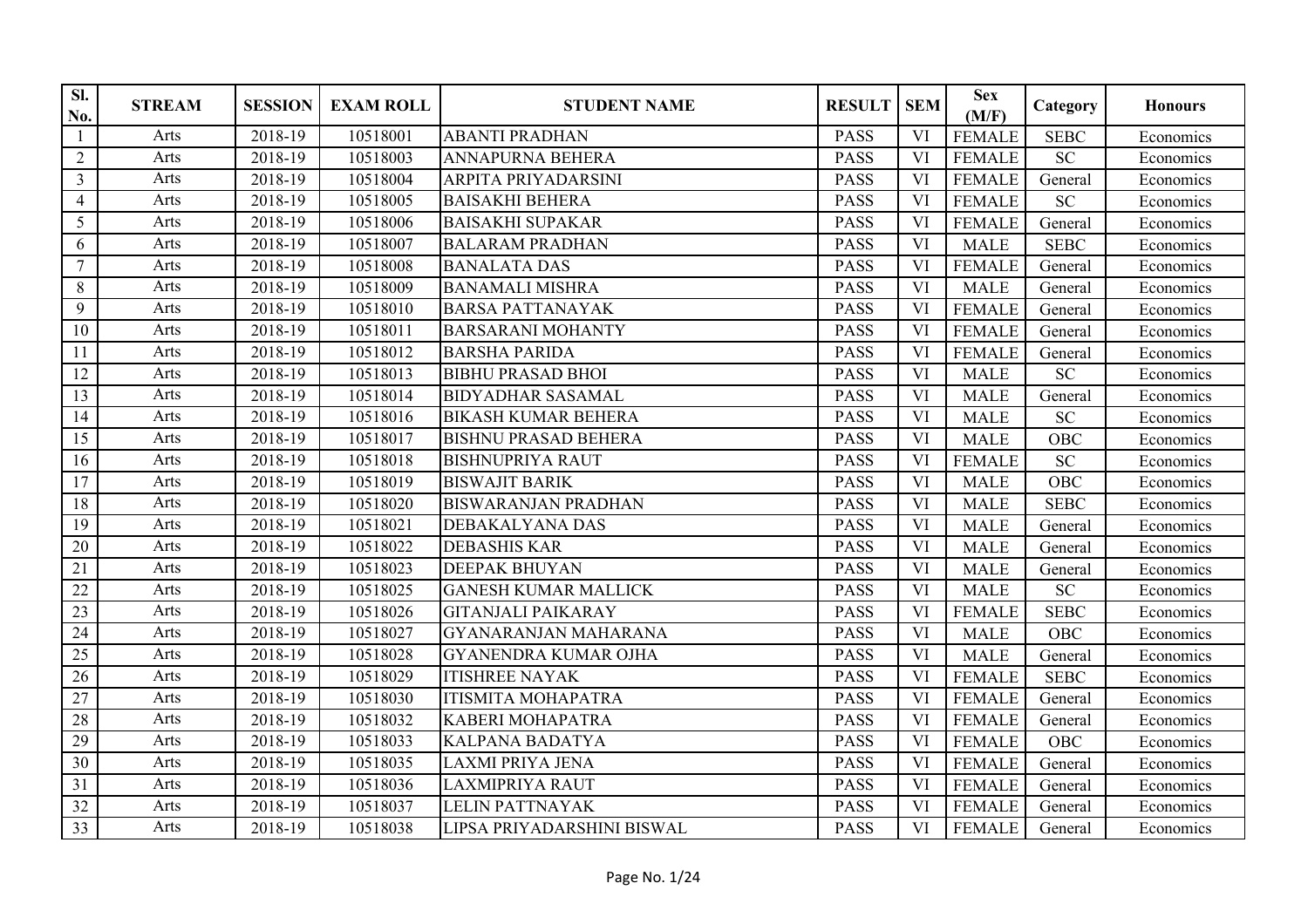| SI.<br>No.      | <b>STREAM</b> | <b>SESSION</b> | <b>EXAM ROLL</b> | <b>STUDENT NAME</b>           | <b>RESULT</b> | <b>SEM</b> | <b>Sex</b><br>(M/F) | Category        | <b>Honours</b> |
|-----------------|---------------|----------------|------------------|-------------------------------|---------------|------------|---------------------|-----------------|----------------|
| 34              | Arts          | 2018-19        | 10518040         | LISHNARANI JALI               | <b>PASS</b>   | VI         | <b>FEMALE</b>       | <b>SC</b>       | Economics      |
| $\overline{35}$ | Arts          | 2018-19        | 10518041         | <b>LIZALIN PRADHAN</b>        | <b>PASS</b>   | <b>VI</b>  | <b>FEMALE</b>       | General         | Economics      |
| 36              | Arts          | 2018-19        | 10518042         | LOSNARANI PRIYADARSHINI JALLY | <b>PASS</b>   | VI         | <b>FEMALE</b>       | <b>SC</b>       | Economics      |
| 37              | Arts          | 2018-19        | 10518043         | <b>MADHUMITA SAHOO</b>        | <b>PASS</b>   | VI         | <b>FEMALE</b>       | General         | Economics      |
| 38              | Arts          | 2018-19        | 10518044         | <b>MADHUSMITA BEHERA</b>      | <b>PASS</b>   | VI         | <b>FEMALE</b>       | <b>OBC</b>      | Economics      |
| 39              | Arts          | 2018-19        | 10518045         | <b>MADHUSMITA SETHI</b>       | <b>PASS</b>   | VI         | <b>FEMALE</b>       | <b>SC</b>       | Economics      |
| 40              | Arts          | 2018-19        | 10518047         | <b>MAHADEV MALLIK</b>         | <b>PASS</b>   | VI         | <b>MALE</b>         | <b>SC</b>       | Economics      |
| 41              | Arts          | 2018-19        | 10518048         | <b>MAHENDRA KUMAR SWAIN</b>   | <b>PASS</b>   | VI         | <b>MALE</b>         | <b>OBC</b>      | Economics      |
| 42              | Arts          | 2018-19        | 10518049         | <b>MAHESWAR PANI</b>          | <b>PASS</b>   | <b>VI</b>  | <b>MALE</b>         | General         | Economics      |
| 43              | Arts          | 2018-19        | 10518050         | <b>MANORANJAN BEHERA</b>      | <b>PASS</b>   | VI         | <b>MALE</b>         | <b>SC</b>       | Economics      |
| 44              | Arts          | 2018-19        | 10518052         | MONALISA MOHAPATRA            | <b>PASS</b>   | VI         | <b>FEMALE</b>       | General         | Economics      |
| 45              | Arts          | 2018-19        | 10518053         | <b>MONALISA SWAIN</b>         | <b>PASS</b>   | <b>VI</b>  | <b>FEMALE</b>       | <b>SEBC</b>     | Economics      |
| 46              | Arts          | 2018-19        | 10518054         | NIRUPAMA NAYAK                | <b>PASS</b>   | VI         | <b>FEMALE</b>       | OBC             | Economics      |
| 47              | Arts          | 2018-19        | 10518055         | <b>NUTAN ROUT</b>             | <b>PASS</b>   | <b>VI</b>  | <b>FEMALE</b>       | <b>SEBC</b>     | Economics      |
| 48              | Arts          | 2018-19        | 10518056         | PARBATI BHOI                  | <b>PASS</b>   | VI         | <b>FEMALE</b>       | <b>SC</b>       | Economics      |
| 49              | Arts          | 2018-19        | 10518057         | PINAKI BEHERA                 | <b>PASS</b>   | <b>VI</b>  | <b>MALE</b>         | $\overline{SC}$ | Economics      |
| 50              | Arts          | 2018-19        | 10518058         | PINKI HATI                    | PASS          | VI         | <b>FEMALE</b>       | <b>SEBC</b>     | Economics      |
| 51              | Arts          | 2018-19        | 10518060         | PRATIVA SAHOO                 | <b>PASS</b>   | VI         | <b>FEMALE</b>       | General         | Economics      |
| 52              | Arts          | 2018-19        | 10518061         | PRIYANKA DAS                  | <b>PASS</b>   | VI         | <b>FEMALE</b>       | <b>SC</b>       | Economics      |
| $\overline{53}$ | Arts          | 2018-19        | 10518062         | PRIYANKA JENA                 | <b>PASS</b>   | VI         | <b>FEMALE</b>       | OBC             | Economics      |
| 54              | Arts          | 2018-19        | 10518063         | <b>PUJA BEHERA</b>            | <b>PASS</b>   | VI         | <b>FEMALE</b>       | <b>SC</b>       | Economics      |
| 55              | Arts          | 2018-19        | 10518064         | PUJA MANGARAJ                 | <b>PASS</b>   | <b>VI</b>  | <b>FEMALE</b>       | General         | Economics      |
| 56              | Arts          | 2018-19        | 10518065         | <b>PUJARANI BARAL</b>         | <b>PASS</b>   | VI         | <b>FEMALE</b>       | <b>SEBC</b>     | Economics      |
| 57              | Arts          | 2018-19        | 10518066         | PURNAMASI SENAPATI            | <b>PASS</b>   | VI         | <b>FEMALE</b>       | General         | Economics      |
| 58              | Arts          | 2018-19        | 10518067         | <b>RAKESH KUMAR SAHOO</b>     | <b>PASS</b>   | VI         | <b>MALE</b>         | General         | Economics      |
| $\overline{59}$ | Arts          | 2018-19        | 10518069         | <b>RANJITA DASH</b>           | <b>PASS</b>   | <b>VI</b>  | <b>FEMALE</b>       | General         | Economics      |
| 60              | Arts          | 2018-19        | 10518070         | <b>RASHMITA PARIDA</b>        | <b>PASS</b>   | VI         | <b>FEMALE</b>       | General         | Economics      |
| 61              | Arts          | 2018-19        | 10518071         | <b>RASMI SAHOO</b>            | <b>PASS</b>   | VI         | <b>FEMALE</b>       | General         | Economics      |
| 62              | Arts          | 2018-19        | 10518072         | <b>RASMITA BHOI</b>           | <b>PASS</b>   | VI         | <b>FEMALE</b>       | <b>SC</b>       | Economics      |
| 63              | Arts          | 2018-19        | 10518073         | <b>RASMITA BHOI</b>           | <b>PASS</b>   | VI         | <b>FEMALE</b>       | <b>SC</b>       | Economics      |
| 64              | Arts          | 2018-19        | 10518074         | <b>RITANJALI BEHERA</b>       | <b>PASS</b>   | <b>VI</b>  | <b>FEMALE</b>       | <b>SC</b>       | Economics      |
| 65              | Arts          | 2018-19        | 10518075         | RITESH RANJAN GUNTHA          | <b>PASS</b>   | VI         | <b>MALE</b>         | General         | Economics      |
| 66              | Arts          | 2018-19        | 10518076         | <b>RONIT MAJHI</b>            | <b>PASS</b>   | VI         | <b>MALE</b>         | <b>OBC</b>      | Economics      |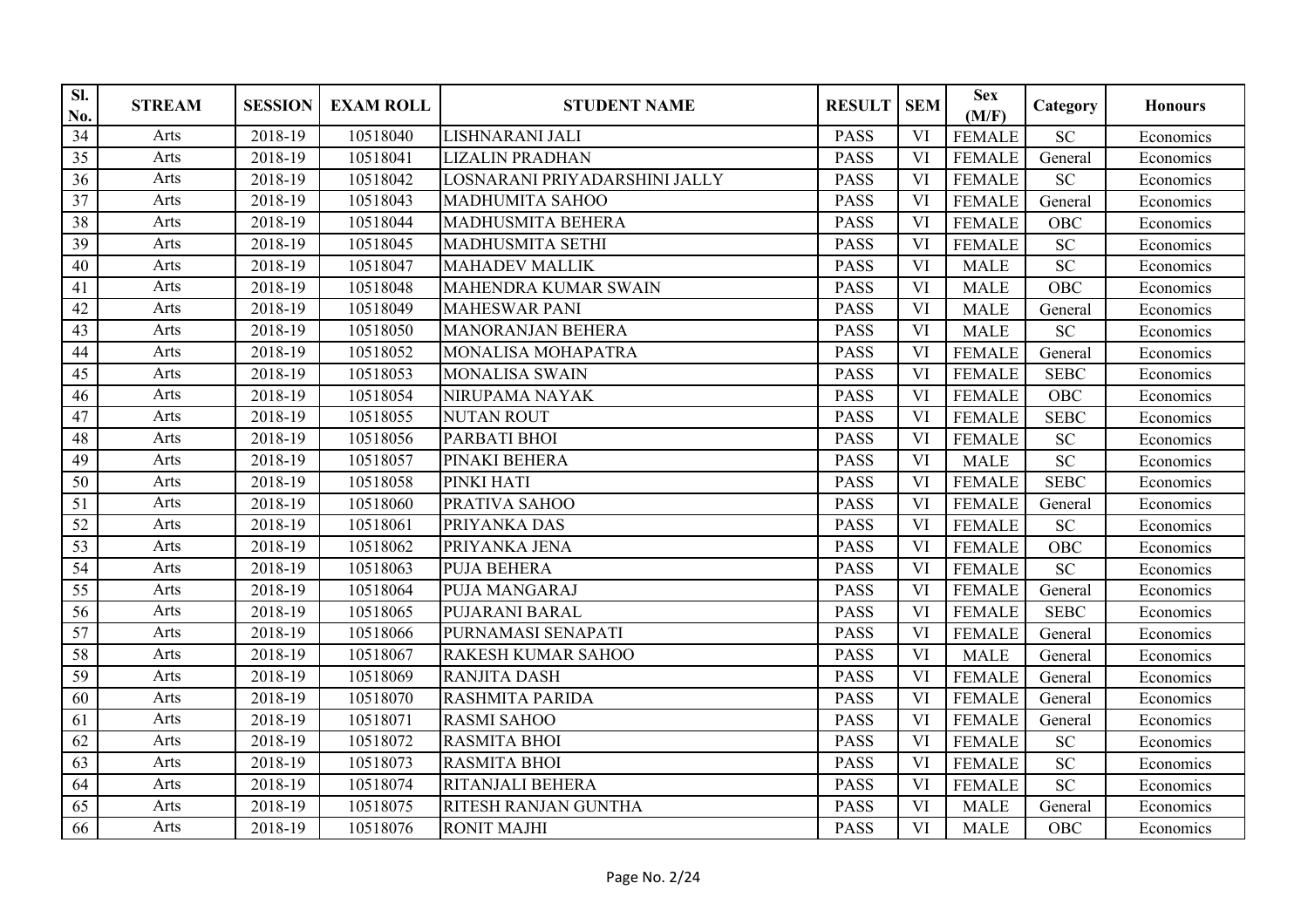| SI.<br>No. | <b>STREAM</b> | <b>SESSION</b> | <b>EXAM ROLL</b> | <b>STUDENT NAME</b>            | <b>RESULT</b> | <b>SEM</b> | <b>Sex</b><br>(M/F) | Category   | <b>Honours</b> |
|------------|---------------|----------------|------------------|--------------------------------|---------------|------------|---------------------|------------|----------------|
| 67         | Arts          | 2018-19        | 10518077         | ROYAL RANJAN MOHARANA          | <b>PASS</b>   | <b>VI</b>  | <b>MALE</b>         | <b>OBC</b> | Economics      |
| 68         | Arts          | 2018-19        | 10518078         | RUPALI SAHOO                   | <b>PASS</b>   | VI         | <b>FEMALE</b>       | OBC        | Economics      |
| 69         | Arts          | 2018-19        | 10518079         | <b>SAKUNTALA NAYAK</b>         | <b>PASS</b>   | VI         | <b>FEMALE</b>       | General    | Economics      |
| 70         | Arts          | 2018-19        | 10518080         | <b>SAMBRA TUDU</b>             | <b>PASS</b>   | VI         | <b>MALE</b>         | <b>ST</b>  | Economics      |
| 71         | Arts          | 2018-19        | 10518081         | <b>SANGITA BISWAL</b>          | <b>PASS</b>   | VI         | <b>FEMALE</b>       | General    | Economics      |
| 72         | Arts          | 2018-19        | 10518082         | <b>SANJUKTA SAHOO</b>          | <b>PASS</b>   | <b>VI</b>  | <b>FEMALE</b>       | General    | Economics      |
| 73         | Arts          | 2018-19        | 10518083         | <b>SANTOSH KUMAR BARIK</b>     | <b>PASS</b>   | VI         | <b>MALE</b>         | General    | Economics      |
| 74         | Arts          | 2018-19        | 10518084         | <b>SARMISTHA PRADHAN</b>       | <b>PASS</b>   | VI         | <b>FEMALE</b>       | General    | Economics      |
| 75         | Arts          | 2018-19        | 10518085         | <b>SASMITA BEHERA</b>          | <b>PASS</b>   | VI         | <b>FEMALE</b>       | <b>SC</b>  | Economics      |
| 76         | Arts          | 2018-19        | 10518086         | <b>SASMITA MAHARANA</b>        | <b>PASS</b>   | VI         | <b>FEMALE</b>       | General    | Economics      |
| 77         | Arts          | 2018-19        | 10518087         | SATYAPRAKASH MUDULI            | <b>PASS</b>   | VI         | <b>MALE</b>         | OBC        | Economics      |
| 78         | Arts          | 2018-19        | 10518088         | SAUMYARANJAN TRIPATHY          | <b>PASS</b>   | VI         | <b>MALE</b>         | General    | Economics      |
| 79         | Arts          | 2018-19        | 10518089         | <b>SHRINIBAS SAHOO</b>         | <b>PASS</b>   | VI         | <b>MALE</b>         | OBC        | Economics      |
| 80         | Arts          | 2018-19        | 10518090         | SMITASHREE MISHRA              | <b>PASS</b>   | VI         | <b>FEMALE</b>       | General    | Economics      |
| 81         | Arts          | 2018-19        | 10518091         | SNIGDHARANI PRUSTY             | <b>PASS</b>   | VI         | <b>FEMALE</b>       | General    | Economics      |
| 82         | Arts          | 2018-19        | 10518092         | <b>SONALI NAYAK</b>            | <b>PASS</b>   | VI         | <b>FEMALE</b>       | General    | Economics      |
| 83         | Arts          | 2018-19        | 10518093         | <b>SONALIN SAHOO</b>           | <b>PASS</b>   | VI         | <b>FEMALE</b>       | General    | Economics      |
| 84         | Arts          | 2018-19        | 10518094         | SONALISA MOHAPATRA             | <b>PASS</b>   | VI         | <b>FEMALE</b>       | General    | Economics      |
| 85         | Arts          | 2018-19        | 10518095         | SONU SAMANTARAY                | <b>PASS</b>   | VI         | <b>MALE</b>         | General    | Economics      |
| 86         | Arts          | 2018-19        | 10518096         | <b>SOUMYA RANJAN PATTASANI</b> | <b>PASS</b>   | VI         | <b>MALE</b>         | General    | Economics      |
| 87         | Arts          | 2018-19        | 10518097         | <b>SRITAM KUMAR DALAI</b>      | <b>PASS</b>   | <b>VI</b>  | <b>MALE</b>         | General    | Economics      |
| 88         | Arts          | 2018-19        | 10518098         | <b>SUBASINI MISHRA</b>         | <b>PASS</b>   | VI         | <b>FEMALE</b>       | General    | Economics      |
| 89         | Arts          | 2018-19        | 10518099         | <b>SUCHARITA SAHOO</b>         | <b>PASS</b>   | VI         | <b>FEMALE</b>       | General    | Economics      |
| 90         | Arts          | 2018-19        | 10518101         | <b>SUMITRA SWAIN</b>           | <b>PASS</b>   | VI         | <b>FEMALE</b>       | General    | Economics      |
| 91         | Arts          | 2018-19        | 10518102         | SUPRAVAT PRADHAN               | <b>PASS</b>   | VI         | <b>MALE</b>         | General    | Economics      |
| 92         | Arts          | 2018-19        | 10518103         | <b>SWAPNANJALI PANDA</b>       | <b>PASS</b>   | VI         | <b>FEMALE</b>       | General    | Economics      |
| 93         | Arts          | 2018-19        | 10518104         | SWAYAMPRAVA PRADHAN            | <b>PASS</b>   | VI         | <b>FEMALE</b>       | General    | Economics      |
| 94         | Arts          | 2018-19        | 10518105         | SWETAPADMA PRIYADARSHINI       | <b>PASS</b>   | VI         | <b>FEMALE</b>       | General    | Economics      |
| 95         | Arts          | 2018-19        | 10518106         | <b>SWOMYA RANJAN BEHERA</b>    | <b>PASS</b>   | VI         | <b>MALE</b>         | <b>OBC</b> | Economics      |
| 96         | Arts          | 2018-19        | 10618002         | <b>ALIPSA JENA</b>             | <b>PASS</b>   | VI         | <b>FEMALE</b>       | General    | Education      |
| 97         | Arts          | 2018-19        | 10618003         | <b>ALIVA SWAIN</b>             | <b>PASS</b>   | VI         | <b>FEMALE</b>       | General    | Education      |
| 98         | Arts          | 2018-19        | 10618004         | ANKITA MAHARANA                | <b>PASS</b>   | VI         | <b>FEMALE</b>       | General    | Education      |
| 99         | Arts          | 2018-19        | 10618005         | <b>BANDITA PRADHAN</b>         | <b>PASS</b>   | VI         | <b>FEMALE</b>       | General    | Education      |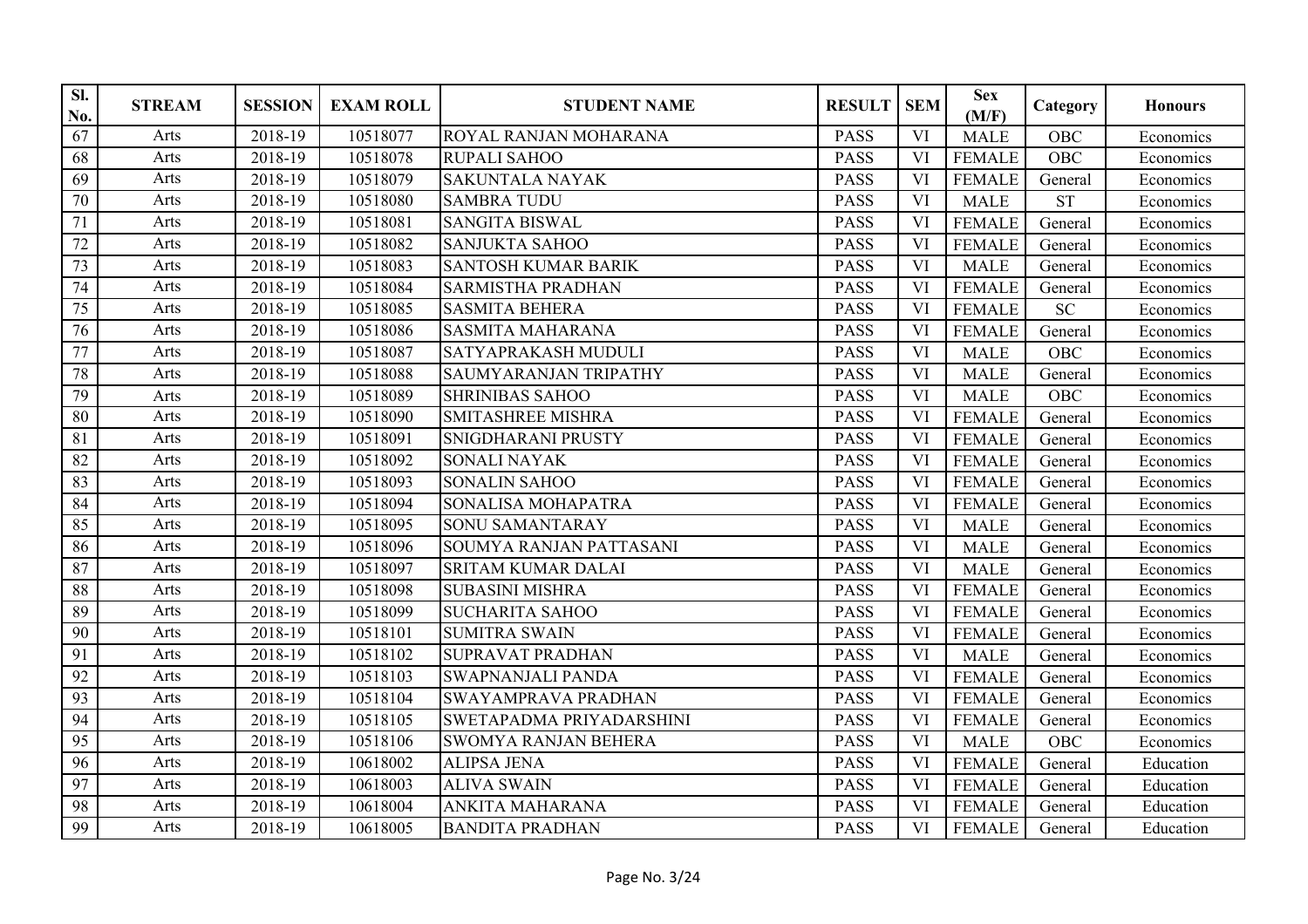| SI.<br>No. | <b>STREAM</b> | <b>SESSION</b> | <b>EXAM ROLL</b> | <b>STUDENT NAME</b>               | <b>RESULT</b> | <b>SEM</b> | <b>Sex</b><br>(M/F) | Category    | <b>Honours</b> |
|------------|---------------|----------------|------------------|-----------------------------------|---------------|------------|---------------------|-------------|----------------|
| 100        | Arts          | 2018-19        | 10618006         | <b>BIKASH JENA</b>                | <b>PASS</b>   | VI         | <b>MALE</b>         | General     | Education      |
| 101        | Arts          | 2018-19        | 10618007         | <b>BIPIN JENA</b>                 | <b>PASS</b>   | VI         | <b>MALE</b>         | <b>SEBC</b> | Education      |
| 102        | Arts          | 2018-19        | 10618008         | <b>BISWAJIT BEHERA</b>            | <b>PASS</b>   | VI         | <b>MALE</b>         | <b>SC</b>   | Education      |
| 103        | Arts          | 2018-19        | 10618009         | <b>BISWAJIT BISWARANJAN PALAI</b> | <b>PASS</b>   | VI         | <b>MALE</b>         | General     | Education      |
| 104        | Arts          | 2018-19        | 10618010         | <b>DEBA BEHERA</b>                | <b>PASS</b>   | VI         | <b>MALE</b>         | <b>SC</b>   | Education      |
| 105        | Arts          | 2018-19        | 10618011         | <b>DEBAJANI BARAL</b>             | <b>PASS</b>   | VI         | <b>FEMALE</b>       | General     | Education      |
| 106        | Arts          | 2018-19        | 10618012         | DEEPAK BEHERA                     | <b>PASS</b>   | VI         | <b>MALE</b>         | <b>SC</b>   | Education      |
| 107        | Arts          | 2018-19        | 10618013         | <b>DIPALI PRADHAN</b>             | <b>PASS</b>   | VI         | <b>FEMALE</b>       | <b>SEBC</b> | Education      |
| 108        | Arts          | 2018-19        | 10618014         | HEMANTA SAMANTARAY                | <b>PASS</b>   | VI         | <b>MALE</b>         | General     | Education      |
| 109        | Arts          | 2018-19        | 10618016         | <b>JASMINI PRIYADARSHINEE</b>     | <b>PASS</b>   | VI         | <b>FEMALE</b>       | <b>SEBC</b> | Education      |
| 110        | Arts          | 2018-19        | 10618018         | <b>JYOTSNA RANI BHOI</b>          | <b>PASS</b>   | VI         | <b>FEMALE</b>       | <b>SC</b>   | Education      |
| 111        | Arts          | 2018-19        | 10618019         | <b>KRUSHNAPRIYA PARIDA</b>        | <b>PASS</b>   | VI         | <b>FEMALE</b>       | General     | Education      |
| 112        | Arts          | 2018-19        | 10618020         | <b>LOPAMUDRA SWAIN</b>            | <b>PASS</b>   | VI         | <b>FEMALE</b>       | <b>SEBC</b> | Education      |
| 113        | Arts          | 2018-19        | 10618022         | <b>MANAS BEHERA</b>               | <b>PASS</b>   | VI         | <b>MALE</b>         | <b>ST</b>   | Education      |
| 114        | Arts          | 2018-19        | 10618023         | MONALISHA JENA                    | <b>PASS</b>   | VI         | <b>FEMALE</b>       | General     | Education      |
| 115        | Arts          | 2018-19        | 10618025         | <b>NAMITA DAS</b>                 | <b>PASS</b>   | VI         | <b>FEMALE</b>       | General     | Education      |
| 116        | Arts          | 2018-19        | 10618026         | NIBEDITA MISHRA                   | <b>PASS</b>   | VI         | <b>FEMALE</b>       | General     | Education      |
| 117        | Arts          | 2018-19        | 10618027         | PRIYALAXMI BEHERA                 | <b>PASS</b>   | VI         | <b>FEMALE</b>       | SC          | Education      |
| 118        | Arts          | 2018-19        | 10618028         | <b>PUSPALATA BARIK</b>            | <b>PASS</b>   | VI         | <b>FEMALE</b>       | General     | Education      |
| 119        | Arts          | 2018-19        | 10618029         | PUSPANJALI BEHERA                 | <b>PASS</b>   | VI         | <b>FEMALE</b>       | <b>SC</b>   | Education      |
| 120        | Arts          | 2018-19        | 10618030         | RAMA CHANDRA SAHOO                | <b>PASS</b>   | <b>VI</b>  | <b>MALE</b>         | General     | Education      |
| 121        | Arts          | 2018-19        | 10618031         | RANJUKTA JENA                     | <b>PASS</b>   | VI         | <b>FEMALE</b>       | General     | Education      |
| 122        | Arts          | 2018-19        | 10618032         | <b>RASMITA PENTHOI</b>            | <b>PASS</b>   | VI         | <b>FEMALE</b>       | General     | Education      |
| 123        | Arts          | 2018-19        | 10618033         | RENUKA NAYAK                      | <b>PASS</b>   | VI         | <b>FEMALE</b>       | General     | Education      |
| 124        | Arts          | 2018-19        | 10618034         | ROSAN KUMAR DALAI                 | <b>PASS</b>   | VI         | <b>MALE</b>         | <b>SC</b>   | Education      |
| 125        | Arts          | 2018-19        | 10618035         | <b>SABITA RANI BISWAL</b>         | <b>PASS</b>   | VI         | <b>FEMALE</b>       | General     | Education      |
| 126        | Arts          | 2018-19        | 10618036         | <b>SANTOSH BISWAL</b>             | <b>PASS</b>   | <b>VI</b>  | <b>MALE</b>         | <b>SEBC</b> | Education      |
| 127        | Arts          | 2018-19        | 10618037         | <b>SARASWATI BEHERA</b>           | <b>PASS</b>   | VI         | <b>FEMALE</b>       | <b>SEBC</b> | Education      |
| 128        | Arts          | 2018-19        | 10618038         | SAUMYARANJAN PRADHAN              | <b>PASS</b>   | VI         | <b>MALE</b>         | <b>SEBC</b> | Education      |
| 129        | Arts          | 2018-19        | 10618039         | SIBASANKAR SETHA                  | <b>PASS</b>   | VI         | <b>MALE</b>         | General     | Education      |
| 130        | Arts          | 2018-19        | 10618040         | <b>SUBHASHREE PARIDA</b>          | <b>PASS</b>   | VI         | <b>FEMALE</b>       | <b>SEBC</b> | Education      |
| 131        | Arts          | 2018-19        | 10618041         | <b>SUBHASMITA SETHI</b>           | <b>PASS</b>   | VI         | <b>FEMALE</b>       | SC          | Education      |
| 132        | Arts          | 2018-19        | 10618042         | <b>SUJIT KUMAR PRADHAN</b>        | <b>PASS</b>   | VI         | <b>MALE</b>         | General     | Education      |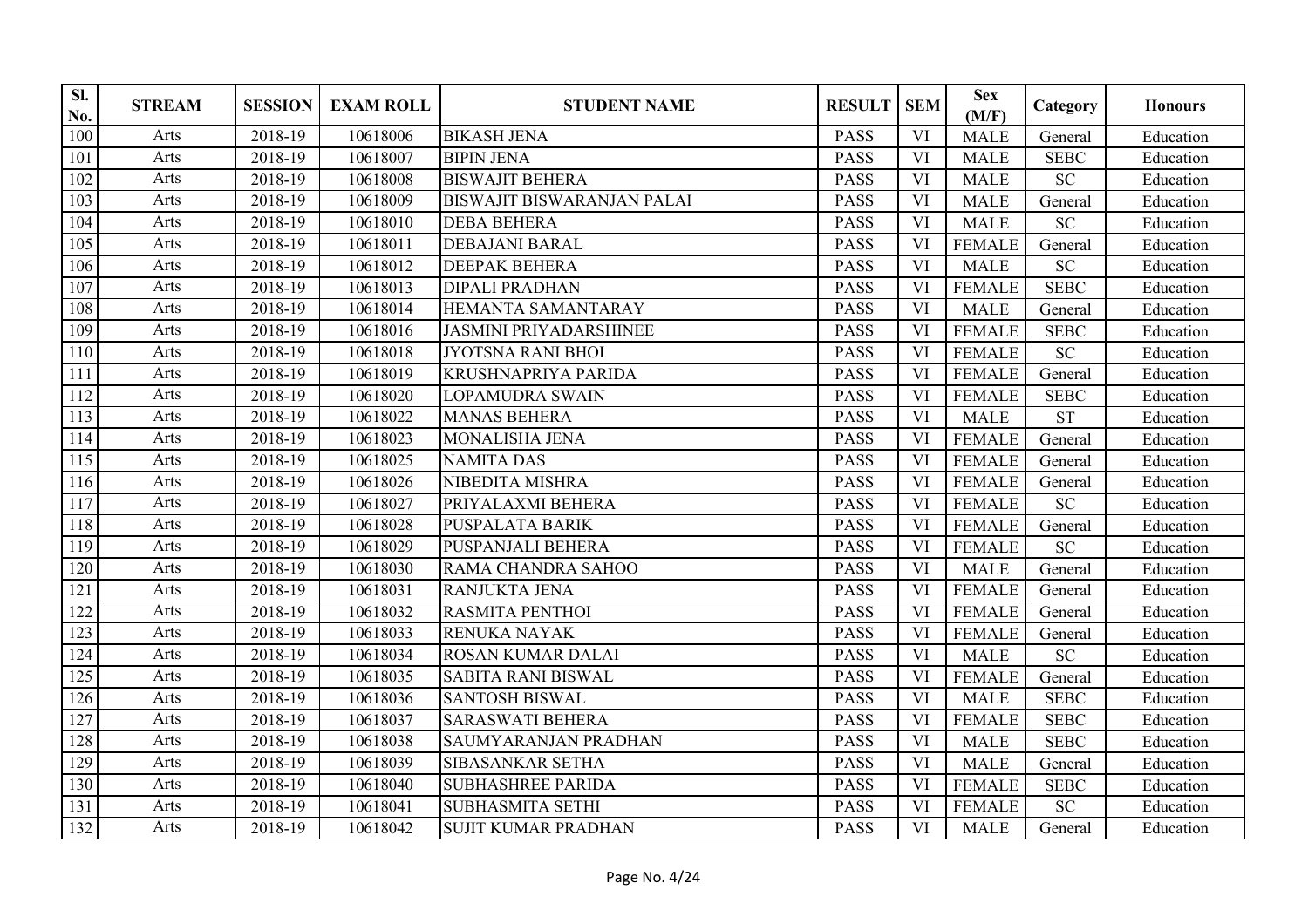| SI.<br>No. | <b>STREAM</b> | <b>SESSION</b> | <b>EXAM ROLL</b> | <b>STUDENT NAME</b>            | <b>RESULT</b> | <b>SEM</b> | <b>Sex</b><br>(M/F) | Category    | <b>Honours</b> |
|------------|---------------|----------------|------------------|--------------------------------|---------------|------------|---------------------|-------------|----------------|
| 133        | Arts          | 2018-19        | 10618043         | <b>SUMITRA BHOI</b>            | <b>PASS</b>   | VI         | <b>FEMALE</b>       | <b>SC</b>   | Education      |
| 134        | Arts          | 2018-19        | 10618044         | SUSHRI SUPRAVA PRIYADARS       | <b>PASS</b>   | <b>VI</b>  | <b>FEMALE</b>       | OBC         | Education      |
| 135        | Arts          | 2018-19        | 10618045         | <b>SUVENDU PATTAJOSHI</b>      | <b>PASS</b>   | VI         | <b>MALE</b>         | General     | Education      |
| 136        | Arts          | 2018-19        | 10618046         | <b>SWAYAM SUDHA KANDI</b>      | <b>PASS</b>   | VI         | <b>FEMALE</b>       | <b>SC</b>   | Education      |
| 137        | Arts          | 2018-19        | 10618047         | <b>UMESH BEHERA</b>            | <b>PASS</b>   | VI         | <b>MALE</b>         | General     | Education      |
| 138        | Arts          | 2018-19        | 10718003         | <b>ARCHITA PANDA</b>           | <b>PASS</b>   | <b>VI</b>  | <b>FEMALE</b>       | General     | English        |
| 139        | Arts          | 2018-19        | 10718004         | <b>ARPITA RATH</b>             | <b>PASS</b>   | VI         | <b>FEMALE</b>       | General     | English        |
| 140        | Arts          | 2018-19        | 10718005         | ASHIRVAD SAMANTARAY            | <b>PASS</b>   | <b>VI</b>  | <b>MALE</b>         | <b>SC</b>   | English        |
| 141        | Arts          | 2018-19        | 10718006         | <b>AYUSHI MOHAPATRA</b>        | <b>PASS</b>   | VI         | <b>FEMALE</b>       | General     | English        |
| 142        | Arts          | 2018-19        | 10718007         | <b>BIBECHITA SAMANTARAY</b>    | <b>PASS</b>   | VI         | <b>FEMALE</b>       | General     | English        |
| 143        | Arts          | 2018-19        | 10718008         | <b>BIBHUTI BHUSAN MANSINGH</b> | <b>PASS</b>   | VI         | <b>MALE</b>         | <b>SC</b>   | English        |
| 144        | Arts          | 2018-19        | 10718011         | <b>BISWARUPA NAYAK</b>         | <b>PASS</b>   | VI         | <b>MALE</b>         | OBC         | English        |
| 145        | Arts          | 2018-19        | 10718014         | <b>GYANESWAR RAITA</b>         | <b>PASS</b>   | VI         | <b>MALE</b>         | <b>ST</b>   | English        |
| 146        | Arts          | 2018-19        | 10718015         | LIPSARANI BEHERA               | <b>PASS</b>   | VI         | <b>FEMALE</b>       | General     | English        |
| 147        | Arts          | 2018-19        | 10718016         | <b>MANASI SETHI</b>            | <b>PASS</b>   | VI         | <b>FEMALE</b>       | <b>SC</b>   | English        |
| 148        | Arts          | 2018-19        | 10718017         | <b>MANASMITA BEHERA</b>        | <b>PASS</b>   | VI         | <b>FEMALE</b>       | OBC         | English        |
| 149        | Arts          | 2018-19        | 10718019         | PRADIPTA SUNDAR KARAN          | <b>PASS</b>   | <b>VI</b>  | <b>MALE</b>         | <b>SC</b>   | English        |
| 150        | Arts          | 2018-19        | 10718020         | PRAGYAN PARAMITA SAHOO         | <b>PASS</b>   | VI         | <b>FEMALE</b>       | OBC         | English        |
| 151        | Arts          | 2018-19        | 10718021         | PRATIKSHA PATTANAIK            | <b>PASS</b>   | VI         | <b>FEMALE</b>       | General     | English        |
| 152        | Arts          | 2018-19        | 10718022         | <b>RAKHI JENA</b>              | <b>PASS</b>   | VI         | <b>FEMALE</b>       | <b>OBC</b>  | English        |
| 153        | Arts          | 2018-19        | 10718023         | <b>SAMBARDHANA DIKSHIT</b>     | <b>PASS</b>   | VI         | <b>FEMALE</b>       | General     | English        |
| 154        | Arts          | 2018-19        | 10718024         | <b>SASMITA NAYAK</b>           | <b>PASS</b>   | VI         | <b>FEMALE</b>       | General     | English        |
| 155        | Arts          | 2018-19        | 10718025         | <b>SATABDI TANAYA NAIK</b>     | <b>PASS</b>   | VI         | <b>FEMALE</b>       | <b>ST</b>   | English        |
| 156        | Arts          | 2018-19        | 10718026         | <b>SOMALIN SAHU</b>            | <b>PASS</b>   | VI         | <b>FEMALE</b>       | <b>OBC</b>  | English        |
| 157        | Arts          | 2018-19        | 10718027         | <b>SOUMILI DEBNATH</b>         | <b>PASS</b>   | VI         | <b>FEMALE</b>       | General     | English        |
| 158        | Arts          | 2018-19        | 10718028         | <b>SUSHMITA BARIK</b>          | <b>PASS</b>   | VI         | <b>FEMALE</b>       | OBC         | English        |
| 159        | Arts          | 2018-19        | 10718029         | <b>SUSHREE DEEPALI BEHERA</b>  | <b>PASS</b>   | VI         | <b>FEMALE</b>       | OBC         | English        |
| 160        | Arts          | 2018-19        | 10818001         | <b>AHALYA SAHOO</b>            | <b>PASS</b>   | VI         | <b>FEMALE</b>       | OBC         | Geography      |
| 161        | Arts          | 2018-19        | 10818002         | <b>ALOK KUMAR DAS</b>          | <b>PASS</b>   | VI         | <b>MALE</b>         | <b>SC</b>   | Geography      |
| 162        | Arts          | 2018-19        | 10818004         | JYOTI RANJAN NAYAK             | <b>PASS</b>   | VI         | <b>MALE</b>         | <b>SC</b>   | Geography      |
| 163        | Arts          | 2018-19        | 10818005         | <b>LAXMIPRIYA SAHOO</b>        | <b>PASS</b>   | VI         | <b>FEMALE</b>       | <b>OBC</b>  | Geography      |
| 164        | Arts          | 2018-19        | 10818006         | <b>MOUSUMI BANARJEE</b>        | <b>PASS</b>   | VI         | <b>FEMALE</b>       | General     | Geography      |
| 165        | Arts          | 2018-19        | 10818007         | PRANGYA PARAMITA SAHOO         | <b>PASS</b>   | VI         | <b>FEMALE</b>       | <b>SEBC</b> | Geography      |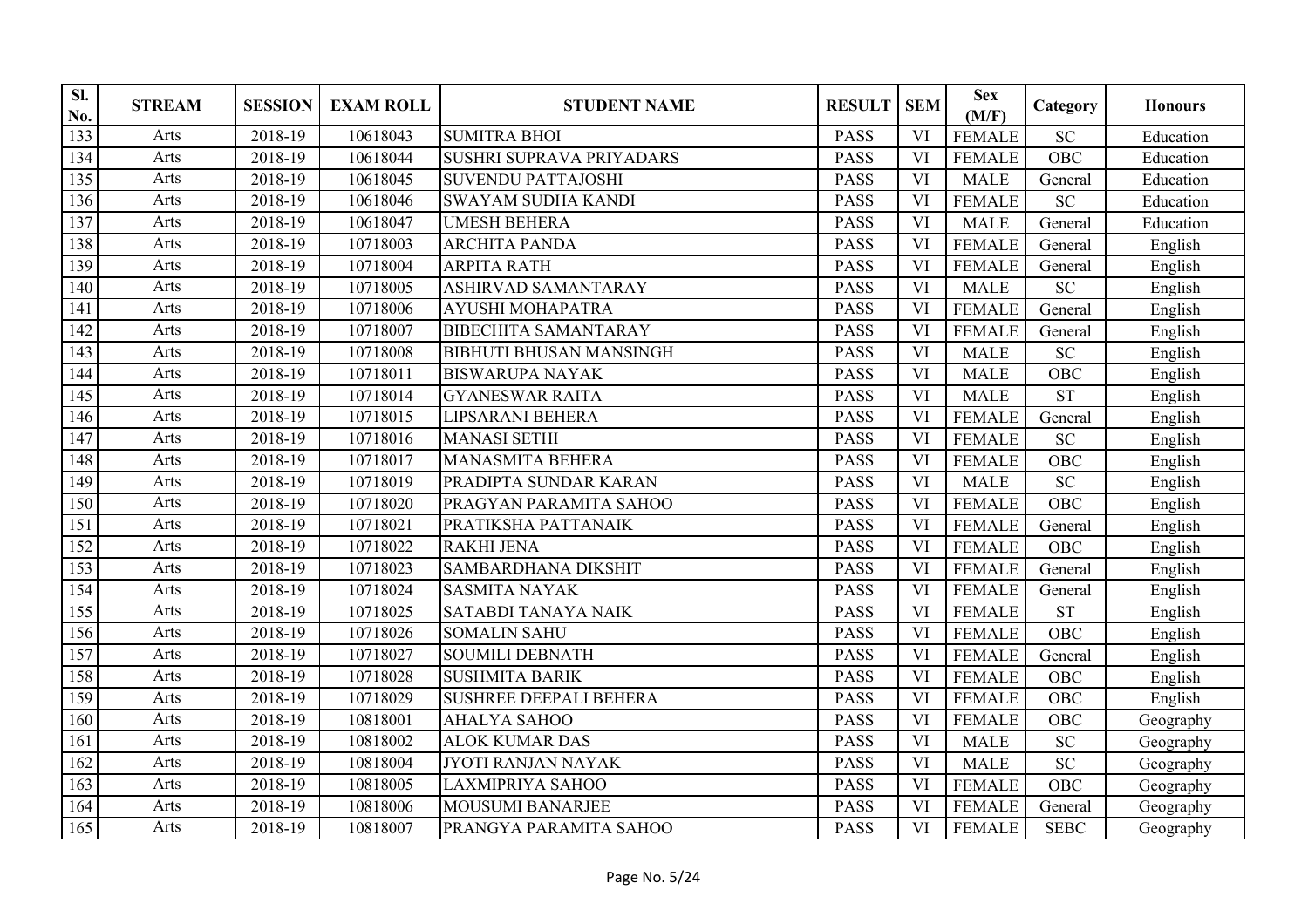| SI.<br>No. | <b>STREAM</b> | <b>SESSION</b> | <b>EXAM ROLL</b> | <b>STUDENT NAME</b>         | <b>RESULT</b> | <b>SEM</b> | <b>Sex</b><br>(M/F) | Category    | <b>Honours</b> |
|------------|---------------|----------------|------------------|-----------------------------|---------------|------------|---------------------|-------------|----------------|
| 166        | Arts          | 2018-19        | 10818008         | PRASANT KUMAR MAHALIKA      | <b>PASS</b>   | VI         | <b>MALE</b>         | <b>SC</b>   | Geography      |
| 167        | Arts          | 2018-19        | 10818009         | PRIYANKA GAMANGO            | <b>PASS</b>   | <b>VI</b>  | <b>FEMALE</b>       | <b>ST</b>   | Geography      |
| 168        | Arts          | 2018-19        | 10818010         | <b>RAMA CHANDRA DAS</b>     | <b>PASS</b>   | VI         | <b>MALE</b>         | <b>SEBC</b> | Geography      |
| 169        | Arts          | 2018-19        | 10818011         | <b>SASMITA BARIK</b>        | <b>PASS</b>   | VI         | <b>FEMALE</b>       | General     | Geography      |
| 170        | Arts          | 2018-19        | 10818012         | <b>SOUMYA RANJAN DAS</b>    | <b>PASS</b>   | VI         | <b>MALE</b>         | <b>SC</b>   | Geography      |
| 171        | Arts          | 2018-19        | 10818013         | <b>SUBHADARSHINI PATRA</b>  | <b>PASS</b>   | <b>VI</b>  | <b>FEMALE</b>       | <b>OBC</b>  | Geography      |
| 172        | Arts          | 2018-19        | 10818014         | <b>TEJASWINI SAHOO</b>      | <b>PASS</b>   | VI         | <b>FEMALE</b>       | OBC         | Geography      |
| 173        | Arts          | 2018-19        | 11018001         | <b>ABINASH CHOUDHURY</b>    | <b>PASS</b>   | VI         | <b>MALE</b>         | General     | History        |
| 174        | Arts          | 2018-19        | 11018002         | <b>ADITYARAJ BISWAL</b>     | <b>PASS</b>   | VI         | <b>MALE</b>         | General     | History        |
| 175        | Arts          | 2018-19        | 11018006         | <b>BHAGABAN SWAIN</b>       | <b>PASS</b>   | VI         | <b>MALE</b>         | General     | History        |
| 176        | Arts          | 2018-19        | 11018007         | <b>BIJAYALAXMI MAHARANA</b> | <b>PASS</b>   | VI         | <b>FEMALE</b>       | <b>OBC</b>  | History        |
| 177        | Arts          | 2018-19        | 11018008         | <b>BIPLAB MAJHI</b>         | <b>PASS</b>   | <b>VI</b>  | <b>MALE</b>         | General     | History        |
| 178        | Arts          | 2018-19        | 11018009         | <b>BIRENDRA BIHARI NAIK</b> | <b>PASS</b>   | VI         | <b>MALE</b>         | <b>SC</b>   | History        |
| 179        | Arts          | 2018-19        | 11018010         | <b>BISWAJIT SAHOO</b>       | <b>PASS</b>   | VI         | <b>MALE</b>         | <b>OBC</b>  | History        |
| 180        | Arts          | 2018-19        | 11018014         | <b>DHABALESWAR NAYAK</b>    | <b>PASS</b>   | VI         | <b>MALE</b>         | General     | History        |
| 181        | Arts          | 2018-19        | 11018015         | <b>DIPTIMAYEE BHOI</b>      | <b>PASS</b>   | <b>VI</b>  | <b>FEMALE</b>       | <b>SC</b>   | History        |
| 182        | Arts          | 2018-19        | 11018018         | JYOTI RANJAN MOHANTY        | PASS          | <b>VI</b>  | <b>MALE</b>         | General     | History        |
| 183        | Arts          | 2018-19        | 11018019         | <b>JYOTIRANI SAHOO</b>      | <b>PASS</b>   | VI         | <b>FEMALE</b>       | General     | History        |
| 184        | Arts          | 2018-19        | 11018020         | <b>KALPANA PRADHAN</b>      | <b>PASS</b>   | VI         | <b>FEMALE</b>       | General     | History        |
| 185        | Arts          | 2018-19        | 11018021         | <b>KIRANBALA MOHARANA</b>   | <b>PASS</b>   | VI         | <b>FEMALE</b>       | General     | History        |
| 186        | Arts          | 2018-19        | 11018022         | <b>KRISHNA GADEI</b>        | <b>PASS</b>   | VI         | <b>FEMALE</b>       | <b>SC</b>   | History        |
| 187        | Arts          | 2018-19        | 11018023         | <b>LAXMIPRIYA DAS</b>       | <b>PASS</b>   | VI         | <b>FEMALE</b>       | General     | History        |
| 188        | Arts          | 2018-19        | 11018024         | <b>LELIN KUMAR JENA</b>     | <b>PASS</b>   | VI         | <b>MALE</b>         | <b>SC</b>   | History        |
| 189        | Arts          | 2018-19        | 11018025         | <b>MAMALI NAYAK</b>         | <b>PASS</b>   | VI         | <b>FEMALE</b>       | General     | History        |
| 190        | Arts          | 2018-19        | 11018026         | <b>MANASMITA DEY</b>        | <b>PASS</b>   | VI         | <b>FEMALE</b>       | General     | History        |
| 191        | Arts          | 2018-19        | 11018027         | <b>MANDAKINI PARIDA</b>     | <b>PASS</b>   | VI         | <b>FEMALE</b>       | <b>OBC</b>  | History        |
| 192        | Arts          | 2018-19        | 11018029         | <b>MONALISA MISHRA</b>      | <b>PASS</b>   | VI         | <b>FEMALE</b>       | General     | History        |
| 193        | Arts          | 2018-19        | 11018030         | <b>MONALISHA BARIK</b>      | <b>PASS</b>   | VI         | <b>FEMALE</b>       | <b>OBC</b>  | History        |
| 194        | Arts          | 2018-19        | 11018033         | <b>NUTAN CHANDRA SWAIN</b>  | <b>PASS</b>   | VI         | <b>MALE</b>         | General     | History        |
| 195        | Arts          | 2018-19        | 11018034         | PADMANAV GADEI              | <b>PASS</b>   | VI         | <b>MALE</b>         | <b>SC</b>   | History        |
| 196        | Arts          | 2018-19        | 11018035         | PRIYANKA BISWAL             | <b>PASS</b>   | VI         | <b>FEMALE</b>       | General     | History        |
| 197        | Arts          | 2018-19        | 11018036         | PUSPANJALI MOHARANA         | <b>PASS</b>   | VI         | <b>FEMALE</b>       | General     | History        |
| 198        | Arts          | 2018-19        | 11018037         | <b>RABINDRA GAUDU</b>       | <b>PASS</b>   | VI         | <b>MALE</b>         | General     | History        |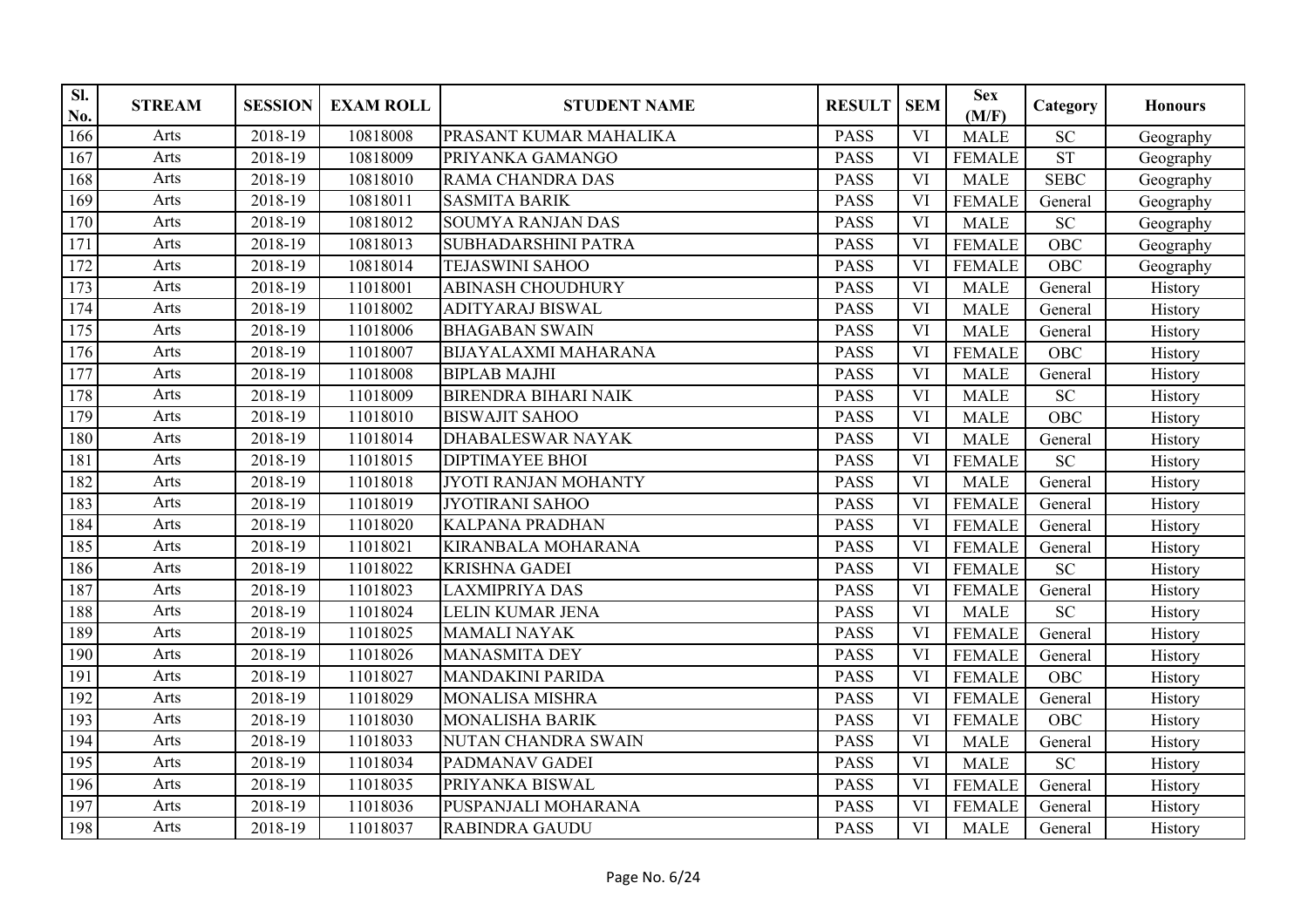| SI.<br>No. | <b>STREAM</b> | <b>SESSION</b> | <b>EXAM ROLL</b> | <b>STUDENT NAME</b>         | <b>RESULT</b> | <b>SEM</b> | <b>Sex</b><br>(M/F) | Category     | <b>Honours</b> |
|------------|---------------|----------------|------------------|-----------------------------|---------------|------------|---------------------|--------------|----------------|
| 199        | Arts          | 2018-19        | 11018038         | <b>RAJESH KUMAR SWAIN</b>   | <b>PASS</b>   | VI         | <b>MALE</b>         | General      | History        |
| 200        | Arts          | 2018-19        | 11018039         | <b>RASMI RANJAN JALLY</b>   | <b>PASS</b>   | <b>VI</b>  | <b>MALE</b>         | SC           | History        |
| 201        | Arts          | 2018-19        | 11018040         | <b>RUBI BEHERA</b>          | <b>PASS</b>   | <b>VI</b>  | <b>FEMALE</b>       | <b>SC</b>    | History        |
| 202        | Arts          | 2018-19        | 11018041         | <b>SABITA BISWAL</b>        | <b>PASS</b>   | VI         | <b>FEMALE</b>       | OBC          | History        |
| 203        | Arts          | 2018-19        | 11018042         | <b>SAGAR BISWAL</b>         | <b>PASS</b>   | VI         | <b>MALE</b>         | <b>OBC</b>   | History        |
| 204        | Arts          | 2018-19        | 11018043         | <b>SALONI PATTANAIK</b>     | <b>PASS</b>   | <b>VI</b>  | <b>FEMALE</b>       | General      | History        |
| 205        | Arts          | 2018-19        | 11018044         | <b>SANTI BARAL</b>          | <b>PASS</b>   | VI         | <b>FEMALE</b>       | General      | History        |
| 206        | Arts          | 2018-19        | 11018045         | <b>SANTOSH ROUT</b>         | <b>PASS</b>   | VI         | <b>MALE</b>         | <b>SEBC</b>  | History        |
| 207        | Arts          | 2018-19        | 11018046         | <b>SARASWATI BISWAL</b>     | PASS          | VI         | <b>FEMALE</b>       | <b>SEBC</b>  | History        |
| 208        | Arts          | 2018-19        | 11018047         | <b>SAROJ BEHERA</b>         | <b>PASS</b>   | VI         | <b>MALE</b>         | <b>OBC</b>   | History        |
| 209        | Arts          | 2018-19        | 11018048         | <b>SASMITA PRADHAN</b>      | <b>PASS</b>   | <b>VI</b>  | <b>FEMALE</b>       | <b>SEBC</b>  | History        |
| 210        | Arts          | 2018-19        | 11018049         | SATAPATHI PRASAD DAS        | <b>PASS</b>   | <b>VI</b>  | <b>MALE</b>         | <b>SC</b>    | History        |
| 211        | Arts          | 2018-19        | 11018050         | SHRADHANJALI PRADHAN        | <b>PASS</b>   | VI         | <b>FEMALE</b>       | <b>SEBC</b>  | History        |
| 212        | Arts          | 2018-19        | 11018054         | SOUMYARANJAN PARIDA         | <b>PASS</b>   | VI         | <b>MALE</b>         | General      | History        |
| 213        | Arts          | 2018-19        | 11018055         | SUBHASMITA MOHARANA         | <b>PASS</b>   | VI         | <b>FEMALE</b>       | General      | History        |
| 214        | Arts          | 2018-19        | 11018056         | <b>SUBHASMITA SARANGI</b>   | <b>PASS</b>   | <b>VI</b>  | <b>FEMALE</b>       | General      | History        |
| 215        | Arts          | 2018-19        | 11018057         | <b>SUCHISMITA SAHOO</b>     | PASS          | VI         | <b>FEMALE</b>       | OBC          | History        |
| 216        | Arts          | 2018-19        | 11018058         | <b>SUMAN BEHERA</b>         | <b>PASS</b>   | VI         | <b>MALE</b>         | <b>SC</b>    | History        |
| 217        | Arts          | 2018-19        | 11018059         | <b>SUNITA PRADHAN</b>       | <b>PASS</b>   | VI         | <b>FEMALE</b>       | General      | History        |
| 218        | Arts          | 2018-19        | 11018060         | <b>SUNITA PRADHAN</b>       | <b>PASS</b>   | VI         | <b>FEMALE</b>       | General      | History        |
| 219        | Arts          | 2018-19        | 11018061         | <b>SUSHANTA SUBUDHI</b>     | <b>PASS</b>   | VI         | <b>MALE</b>         | General      | History        |
| 220        | Arts          | 2018-19        | 11018062         | <b>TAPASH KUMAR JAGADEV</b> | <b>PASS</b>   | <b>VI</b>  | <b>MALE</b>         | General      | History        |
| 221        | Arts          | 2018-19        | 11018063         | YASHWANT DASH               | <b>PASS</b>   | VI         | <b>MALE</b>         | General      | History        |
| 222        | Arts          | 2018-19        | 11118002         | <b>ASHIRBAD SAHOO</b>       | <b>PASS</b>   | VI         | <b>MALE</b>         | <b>SC</b>    | Mathematics    |
| 223        | Arts          | 2018-19        | 11118004         | <b>DEBASMITA SUBUDHI</b>    | <b>PASS</b>   | VI         | <b>FEMALE</b>       | ${\tt SEBC}$ | Mathematics    |
| 224        | Arts          | 2018-19        | 11118007         | <b>JANMAJYOTI SAHOO</b>     | <b>PASS</b>   | VI         | <b>FEMALE</b>       | <b>SEBC</b>  | Mathematics    |
| 225        | Arts          | 2018-19        | 11118008         | LIPSA PRIYADARSHINI         | <b>PASS</b>   | VI         | <b>FEMALE</b>       | <b>SC</b>    | Mathematics    |
| 226        | Arts          | 2018-19        | 11118012         | <b>SANGEETA SAHOO</b>       | <b>PASS</b>   | VI         | <b>FEMALE</b>       | General      | Mathematics    |
| 227        | Arts          | 2018-19        | 11218001         | <b>ARPITA GAJENDRA</b>      | <b>PASS</b>   | VI         | <b>FEMALE</b>       | General      | Odia           |
| 228        | Arts          | 2018-19        | 11218002         | <b>BABILATA PRADHAN</b>     | <b>PASS</b>   | VI         | <b>FEMALE</b>       | <b>ST</b>    | Odia           |
| 229        | Arts          | 2018-19        | 11218004         | <b>BISHNUPRIYA PRADHAN</b>  | <b>PASS</b>   | VI         | <b>FEMALE</b>       | <b>SEBC</b>  | Odia           |
| 230        | Arts          | 2018-19        | 11218005         | C LALITA BEHERA             | PASS          | VI         | <b>FEMALE</b>       | <b>SC</b>    | Odia           |
| 231        | Arts          | 2018-19        | 11218006         | <b>CHINMAYEE NAYAK</b>      | <b>PASS</b>   | VI         | <b>FEMALE</b>       | General      | Odia           |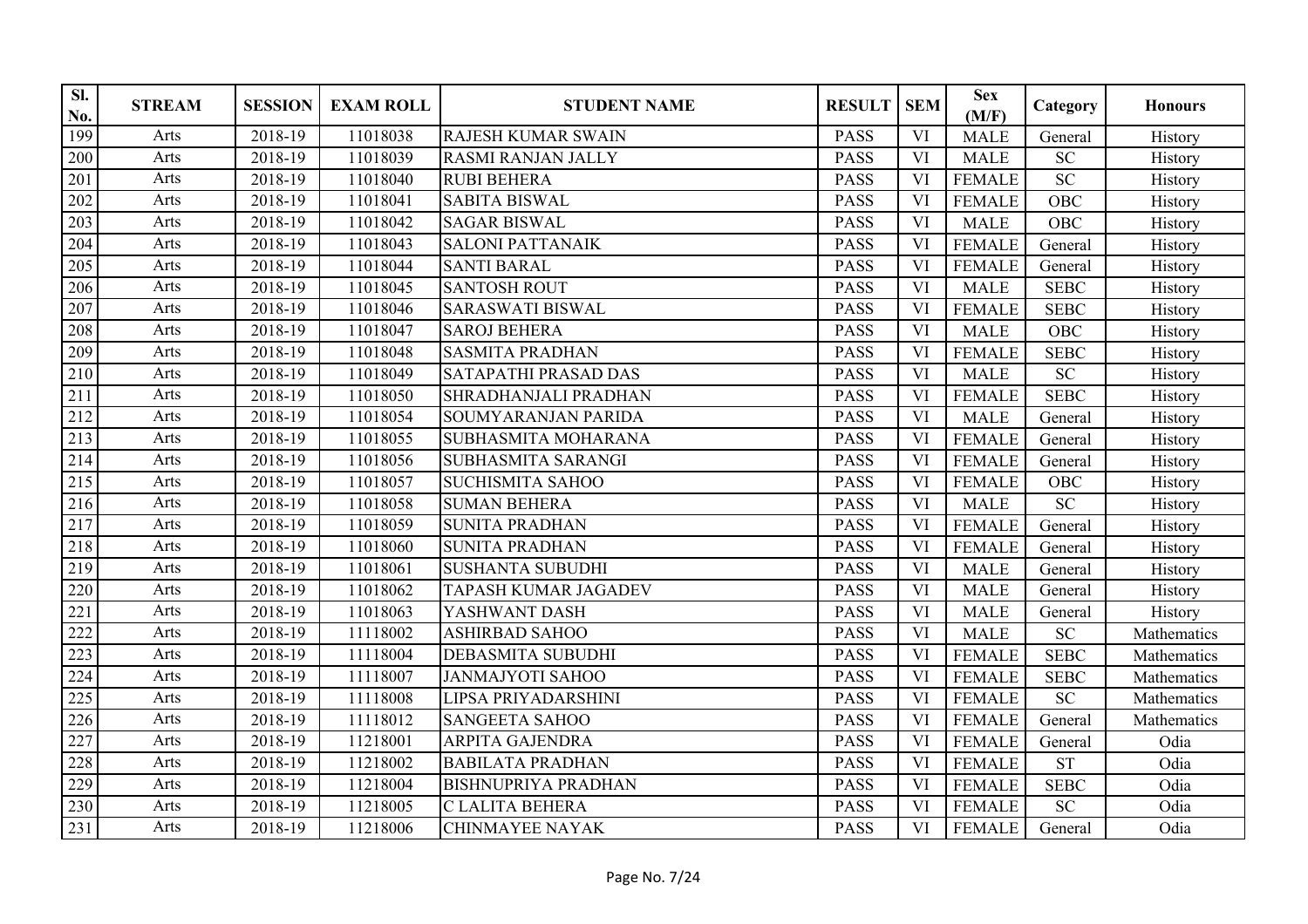| Sl.<br>No. | <b>STREAM</b> | <b>SESSION</b> | <b>EXAM ROLL</b> | <b>STUDENT NAME</b>        | <b>RESULT</b> | <b>SEM</b> | <b>Sex</b><br>(M/F) | Category        | <b>Honours</b> |
|------------|---------------|----------------|------------------|----------------------------|---------------|------------|---------------------|-----------------|----------------|
| 232        | Arts          | 2018-19        | 11218008         | <b>DEBISMITA PARIDA</b>    | <b>PASS</b>   | VI         | <b>FEMALE</b>       | General         | Odia           |
| 233        | Arts          | 2018-19        | 11218009         | <b>DIBAKAR SAHOO</b>       | <b>PASS</b>   | VI         | <b>MALE</b>         | General         | Odia           |
| 234        | Arts          | 2018-19        | 11218011         | <b>JAYASHREE SINHA</b>     | <b>PASS</b>   | <b>VI</b>  | <b>FEMALE</b>       | General         | Odia           |
| 235        | Arts          | 2018-19        | 11218012         | <b>JHUNA BEHERA</b>        | <b>PASS</b>   | VI         | <b>FEMALE</b>       | SC              | Odia           |
| 236        | Arts          | 2018-19        | 11218013         | <b>KAJAL PADHI</b>         | <b>PASS</b>   | VI         | <b>FEMALE</b>       | <b>SEBC</b>     | Odia           |
| 237        | Arts          | 2018-19        | 11218014         | <b>KUNMUN MEKAP</b>        | <b>PASS</b>   | <b>VI</b>  | <b>FEMALE</b>       | General         | Odia           |
| 238        | Arts          | 2018-19        | 11218015         | <b>LAXMI PRADHAN</b>       | <b>PASS</b>   | VI         | <b>FEMALE</b>       | <b>ST</b>       | Odia           |
| 239        | Arts          | 2018-19        | 11218016         | <b>MAMATA PALEI</b>        | <b>PASS</b>   | VI         | <b>FEMALE</b>       | General         | Odia           |
| 240        | Arts          | 2018-19        | 11218017         | MANASMITA MOHANTY          | <b>PASS</b>   | VI         | <b>FEMALE</b>       | General         | Odia           |
| 241        | Arts          | 2018-19        | 11218018         | <b>MANIK JENA</b>          | <b>PASS</b>   | VI         | <b>FEMALE</b>       | <b>SC</b>       | Odia           |
| 242        | Arts          | 2018-19        | 11218020         | PADMANAV SAHOO             | <b>PASS</b>   | VI         | <b>MALE</b>         | <b>SEBC</b>     | Odia           |
| 243        | Arts          | 2018-19        | 11218021         | PRADEEP GURU               | <b>PASS</b>   | <b>VI</b>  | <b>MALE</b>         | SC              | Odia           |
| 244        | Arts          | 2018-19        | 11218022         | PRAKASH PRADHAN            | <b>PASS</b>   | <b>VI</b>  | <b>MALE</b>         | General         | Odia           |
| 245        | Arts          | 2018-19        | 11218023         | PRIYANKA PATRA             | <b>PASS</b>   | VI         | <b>FEMALE</b>       | <b>ST</b>       | Odia           |
| 246        | Arts          | 2018-19        | 11218024         | <b>PUJA JENA</b>           | <b>PASS</b>   | VI         | <b>FEMALE</b>       | General         | Odia           |
| 247        | Arts          | 2018-19        | 11218025         | PURNIMA SWAIN              | <b>PASS</b>   | <b>VI</b>  | <b>FEMALE</b>       | General         | Odia           |
| 248        | Arts          | 2018-19        | 11218027         | RABINDRA PRADHAN           | <b>PASS</b>   | <b>VI</b>  | <b>MALE</b>         | <b>ST</b>       | Odia           |
| 249        | Arts          | 2018-19        | 11218029         | RASHMITA JENA              | <b>PASS</b>   | <b>VI</b>  | <b>FEMALE</b>       | General         | Odia           |
| 250        | Arts          | 2018-19        | 11218030         | <b>REETA PRADHAN</b>       | <b>PASS</b>   | VI         | <b>FEMALE</b>       | <b>SEBC</b>     | Odia           |
| 251        | Arts          | 2018-19        | 11218031         | RINKI BEHERA               | <b>PASS</b>   | VI         | <b>FEMALE</b>       | SC              | Odia           |
| 252        | Arts          | 2018-19        | 11218032         | RITANJALI DALAI            | <b>PASS</b>   | VI         | <b>FEMALE</b>       | <b>SC</b>       | Odia           |
| 253        | Arts          | 2018-19        | 11218033         | <b>SABITA MALLIK</b>       | <b>PASS</b>   | <b>VI</b>  | <b>FEMALE</b>       | $\overline{SC}$ | Odia           |
| 254        | Arts          | 2018-19        | 11218034         | <b>SAMAPTIKA ROUT</b>      | <b>PASS</b>   | VI         | <b>FEMALE</b>       | General         | Odia           |
| 255        | Arts          | 2018-19        | 11218035         | <b>SANGITA ROUT</b>        | <b>PASS</b>   | VI         | <b>FEMALE</b>       | <b>OBC</b>      | Odia           |
| 256        | Arts          | 2018-19        | 11218036         | <b>SANTOSH KUMAR BARAL</b> | <b>PASS</b>   | <b>VI</b>  | <b>MALE</b>         | General         | Odia           |
| 257        | Arts          | 2018-19        | 11218037         | <b>SARMISTHA CHAND</b>     | <b>PASS</b>   | <b>VI</b>  | <b>FEMALE</b>       | <b>OBC</b>      | Odia           |
| 258        | Arts          | 2018-19        | 11218038         | <b>SAROJINI PENTHOI</b>    | <b>PASS</b>   | VI         | <b>FEMALE</b>       | <b>SEBC</b>     | Odia           |
| 259        | Arts          | 2018-19        | 11218039         | <b>SAUMYASHREE NAYAK</b>   | <b>PASS</b>   | VI         | <b>MALE</b>         | General         | Odia           |
| 260        | Arts          | 2018-19        | 11218041         | <b>SUBHADRA PRADHAN</b>    | <b>PASS</b>   | VI         | <b>FEMALE</b>       | <b>ST</b>       | Odia           |
| 261        | Arts          | 2018-19        | 11218042         | SUDHANSHU SEKHAR PRADHAN   | <b>PASS</b>   | VI         | <b>MALE</b>         | General         | Odia           |
| 262        | Arts          | 2018-19        | 11218043         | <b>SUMITRA PARIDA</b>      | <b>PASS</b>   | VI         | <b>FEMALE</b>       | General         | Odia           |
| 263        | Arts          | 2018-19        | 11218045         | <b>SUNITA SETHI</b>        | <b>PASS</b>   | VI         | <b>FEMALE</b>       | SC              | Odia           |
| 264        | Arts          | 2018-19        | 11218046         | <b>SUSIL KUMAR PRADHAN</b> | <b>PASS</b>   | VI         | <b>MALE</b>         | <b>SEBC</b>     | Odia           |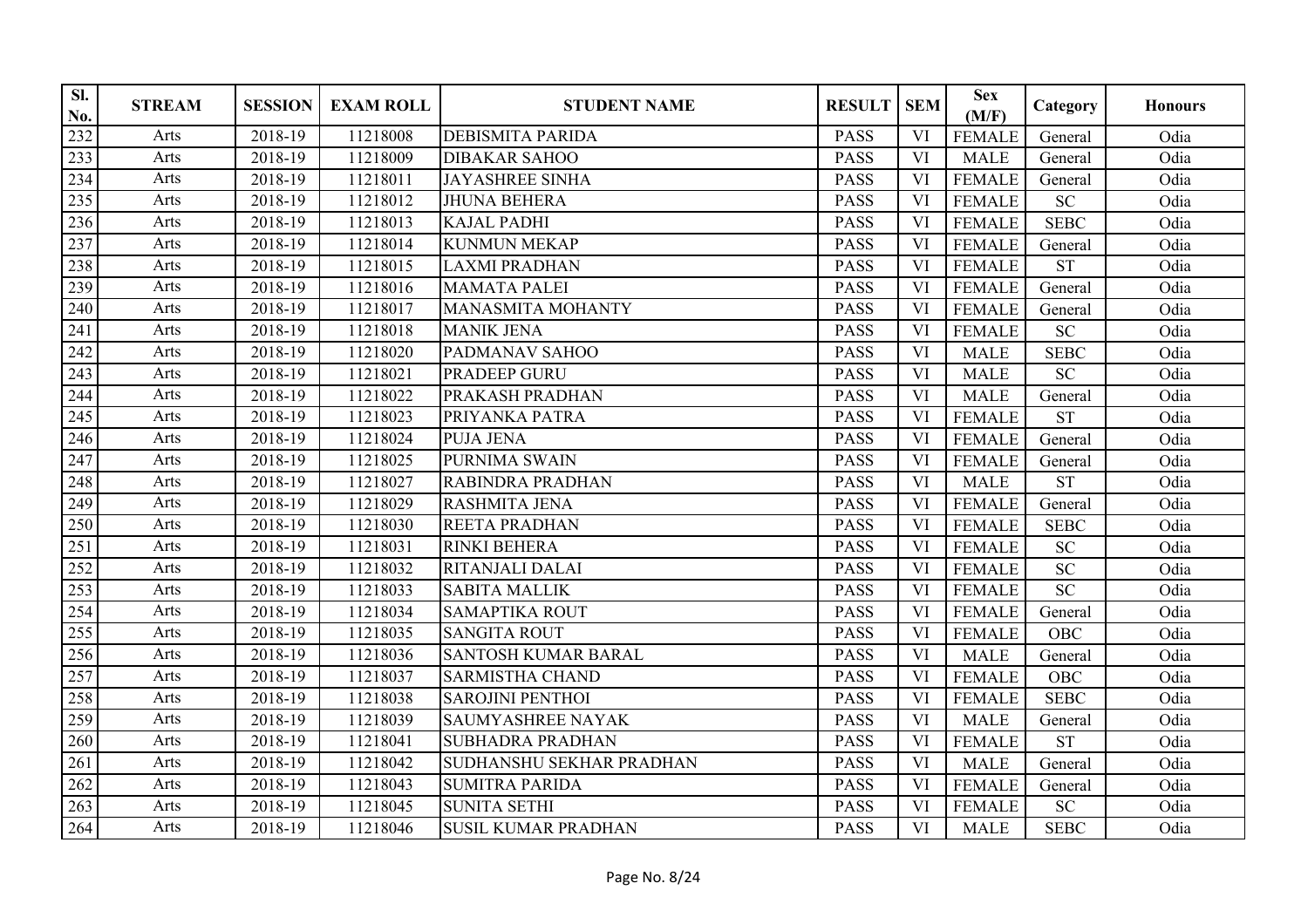| SI.<br>No. | <b>STREAM</b> | <b>SESSION</b>       | <b>EXAM ROLL</b> | <b>STUDENT NAME</b>         | <b>RESULT</b> | <b>SEM</b> | <b>Sex</b><br>(M/F) | Category   | <b>Honours</b>           |
|------------|---------------|----------------------|------------------|-----------------------------|---------------|------------|---------------------|------------|--------------------------|
| 265        | Arts          | 2018-19              | 11218047         | <b>TITILI JENA</b>          | <b>PASS</b>   | VI         | <b>FEMALE</b>       | <b>OBC</b> | Odia                     |
| 266        | Arts          | 2018-19              | 11418001         | <b>ARPITA SENAPATI</b>      | <b>PASS</b>   | <b>VI</b>  | <b>FEMALE</b>       | General    | Philosophy               |
| 267        | Arts          | 2018-19              | 11418002         | <b>BARSHA RANI DEBANATH</b> | <b>PASS</b>   | VI         | <b>FEMALE</b>       | General    | Philosophy               |
| 268        | Arts          | 2018-19              | 11418004         | C H DIBYA ACHARI            | <b>PASS</b>   | VI         | <b>FEMALE</b>       | General    | Philosophy               |
| 269        | Arts          | 2018-19              | 11418005         | <b>DIPTIMAYEE SAHOO</b>     | <b>PASS</b>   | VI         | <b>FEMALE</b>       | General    | Philosophy               |
| 270        | Arts          | 2018-19              | 11418008         | <b>MADHUSMITA PANDA</b>     | <b>PASS</b>   | VI         | <b>FEMALE</b>       | General    | Philosophy               |
| 271        | Arts          | 2018-19              | 11418010         | <b>MANOJ KUMAR PRUSTY</b>   | <b>PASS</b>   | <b>VI</b>  | <b>MALE</b>         | General    | Philosophy               |
| 272        | Arts          | 2018-19              | 11418011         | <b>MANORAMA RAUL</b>        | <b>PASS</b>   | VI         | <b>FEMALE</b>       | <b>SC</b>  | Philosophy               |
| 273        | Arts          | $\overline{2}018-19$ | 11418012         | <b>MINATI SWAIN</b>         | <b>PASS</b>   | VI         | <b>FEMALE</b>       | General    | Philosophy               |
| 274        | Arts          | 2018-19              | 11418013         | MONALISHA SRICHANDAN        | <b>PASS</b>   | VI         | <b>FEMALE</b>       | General    | Philosophy               |
| 275        | Arts          | 2018-19              | 11418014         | NANDITA SUNDARAY            | <b>PASS</b>   | VI         | <b>FEMALE</b>       | General    | Philosophy               |
| 276        | Arts          | 2018-19              | 11418015         | PADANA BHOI                 | <b>PASS</b>   | VI         | <b>MALE</b>         | <b>SC</b>  | Philosophy               |
| 277        | Arts          | 2018-19              | 11418017         | PRATIVA SAHOO               | <b>PASS</b>   | VI         | <b>FEMALE</b>       | OBC        | Philosophy               |
| 278        | Arts          | 2018-19              | 11418019         | PURNIMA KANDI               | <b>PASS</b>   | <b>VI</b>  | <b>FEMALE</b>       | SC         | Philosophy               |
| 279        | Arts          | 2018-19              | 11418020         | <b>RASMITA GURU</b>         | <b>PASS</b>   | VI         | <b>FEMALE</b>       | General    | Philosophy               |
| 280        | Arts          | 2018-19              | 11418021         | ROJALIN PRAHARAJA           | <b>PASS</b>   | VI         | <b>FEMALE</b>       | General    | Philosophy               |
| 281        | Arts          | 2018-19              | 11418022         | SANGHAMITRA PANDA           | <b>PASS</b>   | VI         | <b>FEMALE</b>       | General    | Philosophy               |
| 282        | Arts          | 2018-19              | 11418023         | SHIBANI MOHAPATRA           | <b>PASS</b>   | VI         | <b>FEMALE</b>       | General    | Philosophy               |
| 283        | Arts          | 2018-19              | 11418024         | SHUBHAPRASAD PARIDA         | <b>PASS</b>   | VI         | <b>MALE</b>         | General    | Philosophy               |
| 284        | Arts          | 2018-19              | 11418025         | <b>SIDHANTA GHADEI</b>      | <b>PASS</b>   | VI         | <b>MALE</b>         | General    | Philosophy               |
| 285        | Arts          | 2018-19              | 11418026         | <b>SILU DWIBEDI</b>         | <b>PASS</b>   | VI         | <b>FEMALE</b>       | General    | Philosophy               |
| 286        | Arts          | 2018-19              | 11418027         | SOUMYAK KUMAR PARICHHA      | <b>PASS</b>   | <b>VI</b>  | <b>MALE</b>         | General    | Philosophy               |
| 287        | Arts          | 2018-19              | 11418028         | <b>SUBHALAXMI SAHOO</b>     | <b>PASS</b>   | VI         | <b>FEMALE</b>       | General    | Philosophy               |
| 288        | Arts          | 2018-19              | 11418029         | <b>SUCHISMITA SAHOO</b>     | <b>PASS</b>   | VI         | <b>FEMALE</b>       | OBC        | Philosophy               |
| 289        | Arts          | 2018-19              | 11418030         | <b>TIKILI JENA</b>          | <b>PASS</b>   | VI         | <b>FEMALE</b>       | OBC        | Philosophy               |
| 290        | Arts          | 2018-19              | 11518002         | <b>AKANKHYA JENA</b>        | <b>PASS</b>   | VI         | <b>FEMALE</b>       | <b>SC</b>  | <b>Political Science</b> |
| 291        | Arts          | 2018-19              | 11518003         | AKSHYA KUMAR BISWAL         | <b>PASS</b>   | <b>VI</b>  | <b>MALE</b>         | General    | Political Science        |
| 292        | Arts          | 2018-19              | 11518004         | <b>ALPA BEHERA</b>          | <b>PASS</b>   | VI         | <b>FEMALE</b>       | <b>SC</b>  | <b>Political Science</b> |
| 293        | Arts          | 2018-19              | 11518005         | <b>ANNAPURNA DAS</b>        | <b>PASS</b>   | VI         | <b>FEMALE</b>       | <b>SC</b>  | <b>Political Science</b> |
| 294        | Arts          | 2018-19              | 11518006         | <b>ARPITA MALLICK</b>       | <b>PASS</b>   | VI         | <b>FEMALE</b>       | <b>SC</b>  | <b>Political Science</b> |
| 295        | Arts          | 2018-19              | 11518007         | <b>BANITA MOHAPATRA</b>     | <b>PASS</b>   | VI         | <b>FEMALE</b>       | General    | <b>Political Science</b> |
| 296        | Arts          | 2018-19              | 11518008         | <b>BARSARANI PANDA</b>      | <b>PASS</b>   | VI         | <b>FEMALE</b>       | General    | Political Science        |
| 297        | Arts          | 2018-19              | 11518009         | <b>BIJAYEENI SAHOO</b>      | <b>PASS</b>   | VI         | <b>FEMALE</b>       | OBC        | Political Science        |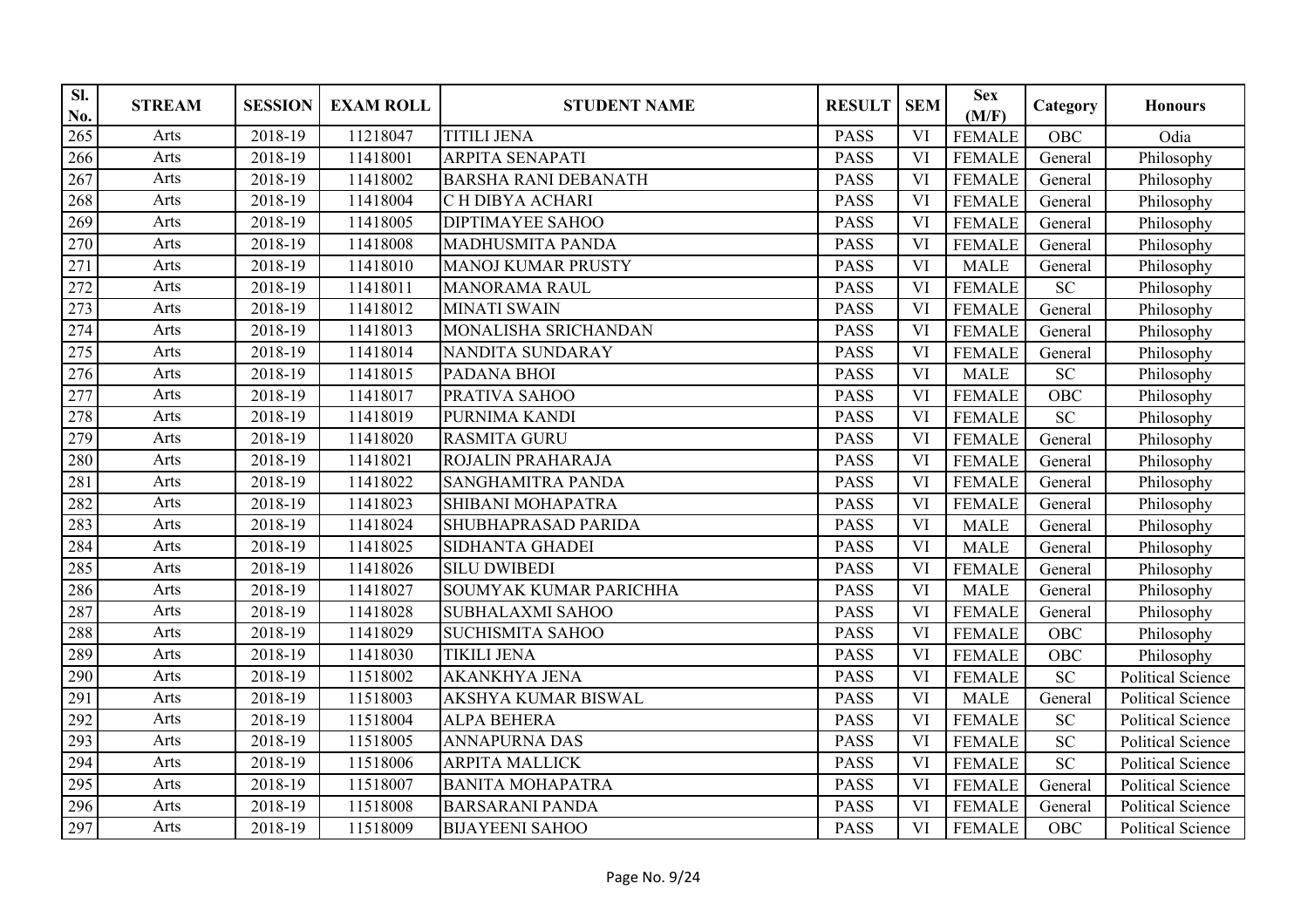| SI.<br>No. | <b>STREAM</b> | <b>SESSION</b> | <b>EXAM ROLL</b> | <b>STUDENT NAME</b>        | <b>RESULT</b> | <b>SEM</b> | <b>Sex</b><br>(M/F) | Category    | <b>Honours</b>           |
|------------|---------------|----------------|------------------|----------------------------|---------------|------------|---------------------|-------------|--------------------------|
| 298        | Arts          | 2018-19        | 11518010         | <b>BISHNUPRIYA JENA</b>    | <b>PASS</b>   | VI         | <b>FEMALE</b>       | <b>SEBC</b> | <b>Political Science</b> |
| 299        | Arts          | 2018-19        | 11518011         | <b>BISHNUPRIYA SAHOO</b>   | <b>PASS</b>   | <b>VI</b>  | <b>FEMALE</b>       | General     | <b>Political Science</b> |
| 300        | Arts          | 2018-19        | 11518012         | <b>CHANDAN KUMAR SAHU</b>  | <b>PASS</b>   | VI         | <b>MALE</b>         | <b>SEBC</b> | Political Science        |
| 301        | Arts          | 2018-19        | 11518013         | <b>DEBAJANI SAHOO</b>      | <b>PASS</b>   | VI         | <b>FEMALE</b>       | General     | <b>Political Science</b> |
| 302        | Arts          | 2018-19        | 11518014         | <b>DEBASMITA PANI</b>      | <b>PASS</b>   | VI         | <b>FEMALE</b>       | General     | <b>Political Science</b> |
| 303        | Arts          | 2018-19        | 11518015         | <b>DIPTIRANJAN RAUT</b>    | <b>PASS</b>   | <b>VI</b>  | <b>MALE</b>         | General     | <b>Political Science</b> |
| 304        | Arts          | 2018-19        | 11518018         | HARAPRIYA BISWAL           | <b>PASS</b>   | VI         | <b>FEMALE</b>       | <b>SEBC</b> | <b>Political Science</b> |
| 305        | Arts          | 2018-19        | 11518019         | <b>IPSITA PRADHAN</b>      | <b>PASS</b>   | VI         | <b>FEMALE</b>       | <b>SEBC</b> | Political Science        |
| 306        | Arts          | 2018-19        | 11518020         | <b>ITISHREE JALLY</b>      | <b>PASS</b>   | <b>VI</b>  | <b>FEMALE</b>       | <b>SC</b>   | Political Science        |
| 307        | Arts          | 2018-19        | 11518021         | JEEVAN KUMAR JENA          | <b>PASS</b>   | VI         | <b>MALE</b>         | <b>SC</b>   | <b>Political Science</b> |
| 308        | Arts          | 2018-19        | 11518022         | <b>JOSHNA KUMARI SAHOO</b> | <b>PASS</b>   | VI         | <b>FEMALE</b>       | OBC         | <b>Political Science</b> |
| 309        | Arts          | 2018-19        | 11518023         | <b>JYOTSHNA MUDULI</b>     | <b>PASS</b>   | VI         | <b>FEMALE</b>       | General     | <b>Political Science</b> |
| 310        | Arts          | 2018-19        | 11518024         | <b>KUNA MALLIK</b>         | <b>PASS</b>   | VI         | <b>MALE</b>         | <b>SC</b>   | <b>Political Science</b> |
| 311        | Arts          | 2018-19        | 11518025         | <b>LALJINA JENA</b>        | <b>PASS</b>   | VI         | <b>FEMALE</b>       | <b>SC</b>   | <b>Political Science</b> |
| 312        | Arts          | 2018-19        | 11518026         | <b>LAXMIPRIYA HANSDAH</b>  | <b>PASS</b>   | VI         | <b>FEMALE</b>       | <b>ST</b>   | Political Science        |
| 313        | Arts          | 2018-19        | 11518027         | MADHUSMITA JENA            | <b>PASS</b>   | VI         | <b>FEMALE</b>       | <b>SEBC</b> | <b>Political Science</b> |
| 314        | Arts          | 2018-19        | 11518028         | <b>MAMALI PUJARI</b>       | <b>PASS</b>   | VI         | <b>FEMALE</b>       | OBC         | <b>Political Science</b> |
| 315        | Arts          | 2018-19        | 11518029         | MANGALMAYA BARAL           | <b>PASS</b>   | VI         | <b>MALE</b>         | General     | <b>Political Science</b> |
| 316        | Arts          | 2018-19        | 11518030         | <b>MANTU SWAIN</b>         | <b>PASS</b>   | <b>VI</b>  | <b>MALE</b>         | General     | <b>Political Science</b> |
| 317        | Arts          | 2018-19        | 11518031         | MILIMANI GHATUARY          | <b>PASS</b>   | VI         | <b>FEMALE</b>       | General     | Political Science        |
| 318        | Arts          | 2018-19        | 11518032         | NITU GOCHHAYAT             | <b>PASS</b>   | VI         | <b>FEMALE</b>       | SC          | <b>Political Science</b> |
| 319        | Arts          | 2018-19        | 11518033         | PARTHA SARATHI JENA        | <b>PASS</b>   | VI         | <b>MALE</b>         | <b>SC</b>   | <b>Political Science</b> |
| 320        | Arts          | 2018-19        | 11518034         | PRACHI SWAIN               | <b>PASS</b>   | VI         | <b>FEMALE</b>       | General     | <b>Political Science</b> |
| 321        | Arts          | 2018-19        | 11518035         | PRAGYANPARAMITA JENA       | <b>PASS</b>   | VI         | <b>FEMALE</b>       | General     | <b>Political Science</b> |
| 322        | Arts          | 2018-19        | 11518036         | PRANATI SWAIN              | <b>PASS</b>   | VI         | <b>FEMALE</b>       | <b>SEBC</b> | <b>Political Science</b> |
| 323        | Arts          | 2018-19        | 11518037         | PRANGYA PARAMITA PRADHAN   | <b>PASS</b>   | VI         | <b>FEMALE</b>       | General     | <b>Political Science</b> |
| 324        | Arts          | 2018-19        | 11518039         | PRASANTA BISWAL            | <b>PASS</b>   | VI         | <b>MALE</b>         | General     | <b>Political Science</b> |
| 325        | Arts          | 2018-19        | 11518040         | PRASANTA NAYAK             | <b>PASS</b>   | VI         | <b>MALE</b>         | <b>ST</b>   | <b>Political Science</b> |
| 326        | Arts          | 2018-19        | 11518042         | PRIYAMBADA DASH            | <b>PASS</b>   | VI         | <b>FEMALE</b>       | General     | <b>Political Science</b> |
| 327        | Arts          | 2018-19        | 11518043         | PURNIMA BARIK              | <b>PASS</b>   | VI         | <b>FEMALE</b>       | OBC         | <b>Political Science</b> |
| 328        | Arts          | 2018-19        | 11518044         | <b>RABI PRADHAN</b>        | <b>PASS</b>   | <b>VI</b>  | <b>MALE</b>         | <b>ST</b>   | <b>Political Science</b> |
| 329        | Arts          | 2018-19        | 11518046         | RANJAN KUMAR NAIK          | <b>PASS</b>   | VI         | <b>MALE</b>         | <b>ST</b>   | <b>Political Science</b> |
| 330        | Arts          | 2018-19        | 11518047         | RANJEETA JENA              | <b>PASS</b>   | VI         | <b>FEMALE</b>       | <b>SC</b>   | Political Science        |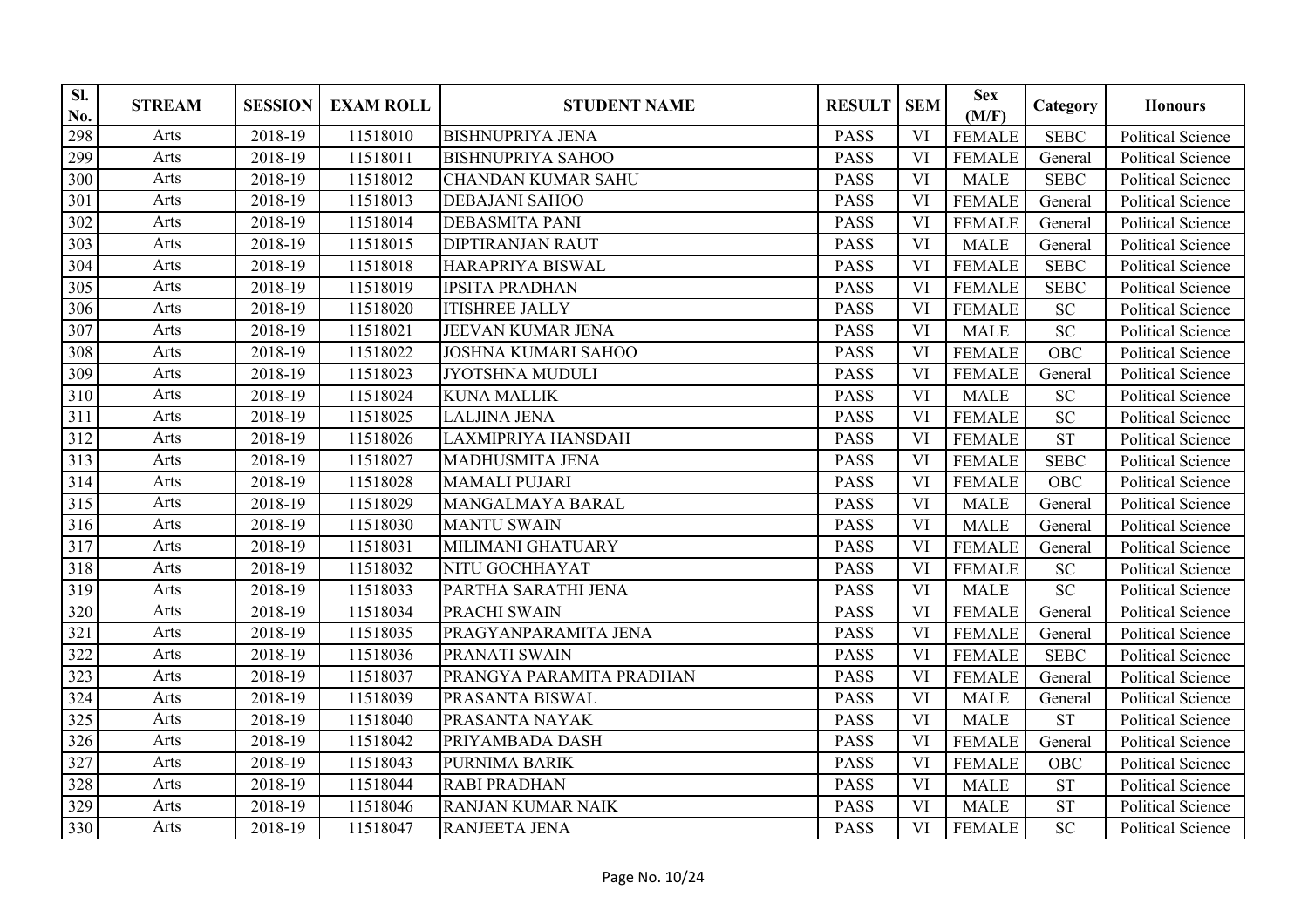| SI.<br>No. | <b>STREAM</b> | <b>SESSION</b> | <b>EXAM ROLL</b> | <b>STUDENT NAME</b>             | <b>RESULT</b> | <b>SEM</b> | <b>Sex</b><br>(M/F) | Category    | <b>Honours</b>           |
|------------|---------------|----------------|------------------|---------------------------------|---------------|------------|---------------------|-------------|--------------------------|
| 331        | Arts          | 2018-19        | 11518048         | <b>RASMITA NAYAK</b>            | <b>PASS</b>   | VI         | <b>FEMALE</b>       | General     | <b>Political Science</b> |
| 332        | Arts          | 2018-19        | 11518049         | <b>ROSNIRANI JENA</b>           | <b>PASS</b>   | VI         | <b>FEMALE</b>       | <b>SEBC</b> | <b>Political Science</b> |
| 333        | Arts          | 2018-19        | 11518050         | ROZI MAHAPATRA                  | <b>PASS</b>   | VI         | <b>FEMALE</b>       | General     | Political Science        |
| 334        | Arts          | 2018-19        | 11518051         | RUTUPARNA NAYAK                 | <b>PASS</b>   | VI         | <b>FEMALE</b>       | <b>SEBC</b> | <b>Political Science</b> |
| 335        | Arts          | 2018-19        | 11518052         | <b>SAMSAN SABAR</b>             | <b>PASS</b>   | VI         | <b>MALE</b>         | <b>ST</b>   | <b>Political Science</b> |
| 336        | Arts          | 2018-19        | 11518053         | <b>SANJUKTA PADIAMI</b>         | <b>PASS</b>   | VI         | <b>FEMALE</b>       | <b>ST</b>   | <b>Political Science</b> |
| 337        | Arts          | 2018-19        | 11518054         | <b>SANTOSH KUMAR RATH</b>       | <b>PASS</b>   | <b>VI</b>  | <b>MALE</b>         | General     | <b>Political Science</b> |
| 338        | Arts          | 2018-19        | 11518055         | <b>SASMITA MAHAPATRA</b>        | <b>PASS</b>   | VI         | <b>FEMALE</b>       | General     | <b>Political Science</b> |
| 339        | Arts          | 2018-19        | 11518056         | <b>SASMITA MALLIK</b>           | <b>PASS</b>   | <b>VI</b>  | <b>FEMALE</b>       | SC          | Political Science        |
| 340        | Arts          | 2018-19        | 11518057         | <b>SASMITA SASMAL</b>           | <b>PASS</b>   | VI         | <b>FEMALE</b>       | General     | <b>Political Science</b> |
| 341        | Arts          | 2018-19        | 11518058         | SHILPA SETHI                    | <b>PASS</b>   | VI         | <b>FEMALE</b>       | SC          | <b>Political Science</b> |
| 342        | Arts          | 2018-19        | 11518059         | SIDDHADHATRI PARIDA             | <b>PASS</b>   | VI         | <b>FEMALE</b>       | <b>SEBC</b> | <b>Political Science</b> |
| 343        | Arts          | 2018-19        | 11518060         | <b>SINGRAI HEMBRAM</b>          | <b>PASS</b>   | VI         | <b>MALE</b>         | <b>ST</b>   | <b>Political Science</b> |
| 344        | Arts          | 2018-19        | 11518061         | <b>SMITALI PRADHAN</b>          | <b>PASS</b>   | VI         | <b>FEMALE</b>       | <b>SEBC</b> | <b>Political Science</b> |
| 345        | Arts          | 2018-19        | 11518062         | <b>SMRUTI RANJAN BEHERA</b>     | <b>PASS</b>   | VI         | <b>MALE</b>         | SC          | Political Science        |
| 346        | Arts          | 2018-19        | 11518063         | <b>SONALI PRADHAN</b>           | <b>PASS</b>   | <b>VI</b>  | <b>FEMALE</b>       | General     | <b>Political Science</b> |
| 347        | Arts          | 2018-19        | 11518064         | SONALIKA NAYAK                  | <b>PASS</b>   | VI         | <b>FEMALE</b>       | General     | <b>Political Science</b> |
| 348        | Arts          | 2018-19        | 11518065         | <b>SONI PARIDA</b>              | <b>PASS</b>   | VI         | <b>FEMALE</b>       | General     | <b>Political Science</b> |
| 349        | Arts          | 2018-19        | 11518066         | SRADHANJALI BALIARSINGH         | <b>PASS</b>   | VI         | <b>FEMALE</b>       | General     | <b>Political Science</b> |
| 350        | Arts          | 2018-19        | 11518067         | <b>SUBHAJEET PRADHAN</b>        | <b>PASS</b>   | <b>VI</b>  | <b>MALE</b>         | General     | Political Science        |
| 351        | Arts          | 2018-19        | 11518068         | SUBHAJYOTI PRIYADARSHINE        | <b>PASS</b>   | VI         | <b>FEMALE</b>       | SC          | Political Science        |
| 352        | Arts          | 2018-19        | 11518069         | <b>SUBRAT PARIDA</b>            | <b>PASS</b>   | VI         | <b>MALE</b>         | General     | <b>Political Science</b> |
| 353        | Arts          | 2018-19        | 11518070         | <b>SUJATA BHATTA</b>            | <b>PASS</b>   | VI         | <b>FEMALE</b>       | General     | <b>Political Science</b> |
| 354        | Arts          | 2018-19        | 11518071         | <b>SULOCHANA SWAIN</b>          | <b>PASS</b>   | VI         | <b>FEMALE</b>       | OBC         | Political Science        |
| 355        | Arts          | 2018-19        | 11518072         | <b>SUMITRA SAHOO</b>            | <b>PASS</b>   | VI         | <b>FEMALE</b>       | <b>SC</b>   | <b>Political Science</b> |
| 356        | Arts          | 2018-19        | 11518073         | SUPRIYA MOHAPATRA               | <b>PASS</b>   | VI         | <b>FEMALE</b>       | General     | <b>Political Science</b> |
| 357        | Arts          | 2018-19        | 11518074         | <b>SUSHREE TRUPTI TAPASWINI</b> | <b>PASS</b>   | VI         | <b>FEMALE</b>       | SC          | <b>Political Science</b> |
| 358        | Arts          | 2018-19        | 11518075         | <b>SUSHRISMITA BEHERA</b>       | <b>PASS</b>   | VI         | <b>FEMALE</b>       | SC          | <b>Political Science</b> |
| 359        | Arts          | 2018-19        | 11518076         | <b>SWAGATIKA JENA</b>           | <b>PASS</b>   | VI         | <b>FEMALE</b>       | General     | <b>Political Science</b> |
| 360        | Arts          | 2018-19        | 11518077         | <b>SWAGATIKA SAHOO</b>          | <b>PASS</b>   | VI         | <b>FEMALE</b>       | General     | <b>Political Science</b> |
| 361        | Arts          | 2018-19        | 11518078         | <b>TULA SAMARATH</b>            | <b>PASS</b>   | VI         | <b>FEMALE</b>       | <b>ST</b>   | <b>Political Science</b> |
| 362        | Arts          | 2018-19        | 11618001         | ANKITA BHATTACHARYA             | <b>PASS</b>   | VI         | <b>FEMALE</b>       | General     | Psychology               |
| 363        | Arts          | 2018-19        | 11618002         | <b>BAISAKHI SAMANTARAY</b>      | <b>PASS</b>   | VI         | <b>FEMALE</b>       | General     | Psychology               |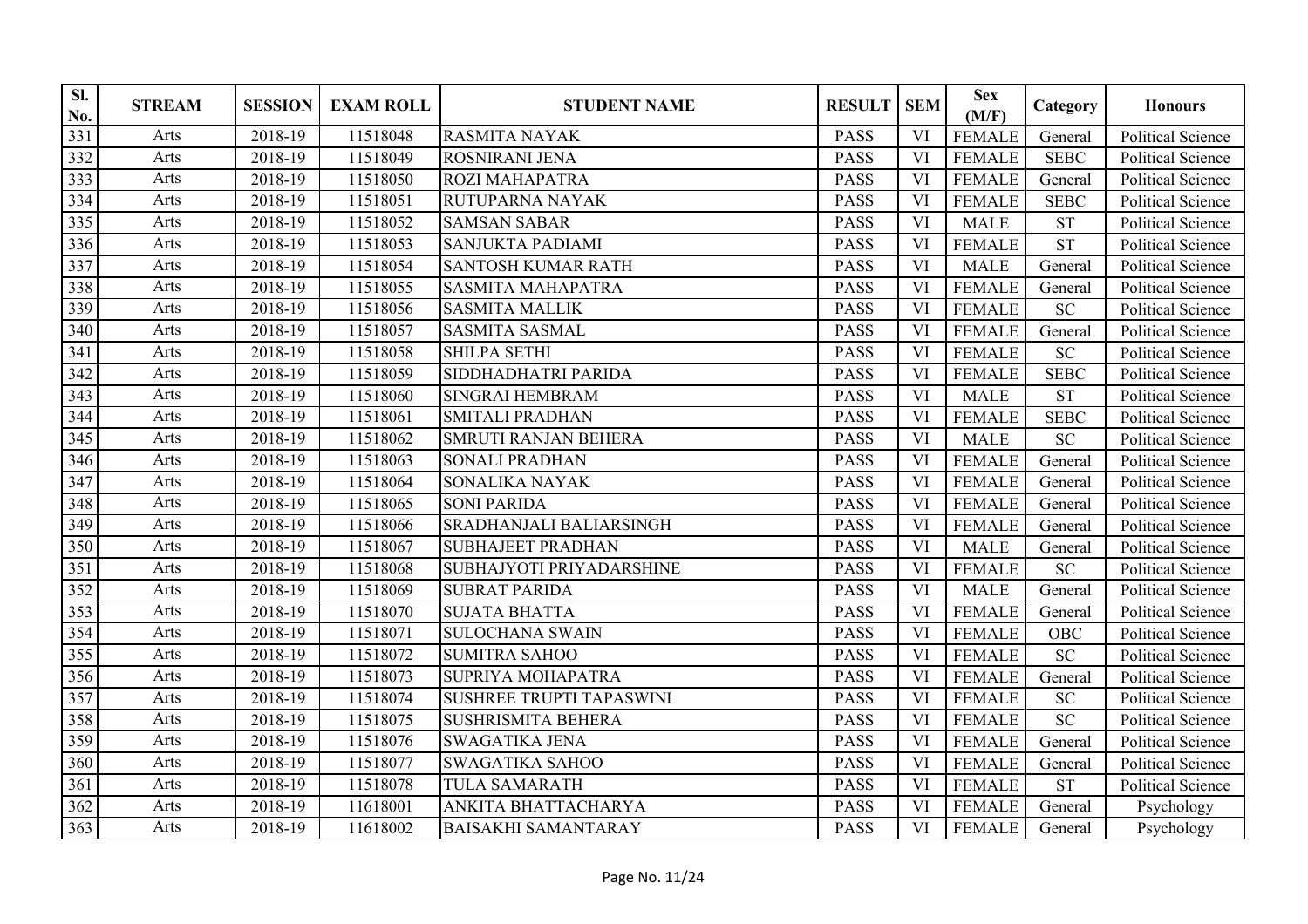| SI.<br>No. | <b>STREAM</b> | <b>SESSION</b> | <b>EXAM ROLL</b> | <b>STUDENT NAME</b>         | <b>RESULT</b> | <b>SEM</b> | <b>Sex</b><br>(M/F) | Category    | <b>Honours</b> |
|------------|---------------|----------------|------------------|-----------------------------|---------------|------------|---------------------|-------------|----------------|
| 364        | Arts          | 2018-19        | 11618003         | <b>BASANTA MAJHI</b>        | <b>PASS</b>   | VI         | <b>MALE</b>         | General     | Psychology     |
| 365        | Arts          | 2018-19        | 11618004         | <b>BHAGYALIPI SENAPATI</b>  | <b>PASS</b>   | VI         | <b>FEMALE</b>       | General     | Psychology     |
| 366        | Arts          | 2018-19        | 11618005         | <b>BHARATI PRADHAN</b>      | <b>PASS</b>   | VI         | <b>FEMALE</b>       | General     | Psychology     |
| 367        | Arts          | 2018-19        | 11618007         | <b>BIJAYALAXMI KAR</b>      | <b>PASS</b>   | VI         | <b>FEMALE</b>       | General     | Psychology     |
| 368        | Arts          | 2018-19        | 11618008         | <b>CHINMAYEE DAS</b>        | <b>PASS</b>   | VI         | <b>FEMALE</b>       | General     | Psychology     |
| 369        | Arts          | 2018-19        | 11618009         | <b>DEEPIKA MALLIK</b>       | <b>PASS</b>   | VI         | <b>FEMALE</b>       | <b>SC</b>   | Psychology     |
| 370        | Arts          | 2018-19        | 11618010         | HRUSHIKESH MISTRI           | <b>PASS</b>   | <b>VI</b>  | <b>MALE</b>         | <b>SC</b>   | Psychology     |
| 371        | Arts          | 2018-19        | 11618011         | LIJAPRIYADARSINI SAHOO      | <b>PASS</b>   | VI         | <b>FEMALE</b>       | General     | Psychology     |
| 372        | Arts          | 2018-19        | 11618012         | LIPSA BALABANTARAYA         | <b>PASS</b>   | VI         | <b>FEMALE</b>       | General     | Psychology     |
| 373        | Arts          | 2018-19        | 11618013         | <b>MADHUSMITA RAUT</b>      | <b>PASS</b>   | VI         | <b>FEMALE</b>       | General     | Psychology     |
| 374        | Arts          | 2018-19        | 11618014         | <b>MAMATA MAHARANA</b>      | <b>PASS</b>   | VI         | <b>FEMALE</b>       | <b>OBC</b>  | Psychology     |
| 375        | Arts          | 2018-19        | 11618015         | <b>NILOFAR BANU</b>         | <b>PASS</b>   | <b>VI</b>  | <b>FEMALE</b>       | General     | Psychology     |
| 376        | Arts          | 2018-19        | 11618016         | P ARCHANA RAO               | <b>PASS</b>   | VI         | <b>FEMALE</b>       | <b>SC</b>   | Psychology     |
| 377        | Arts          | 2018-19        | 11618017         | PRANATIKA MOHAPATRA         | <b>PASS</b>   | VI         | <b>FEMALE</b>       | General     | Psychology     |
| 378        | Arts          | 2018-19        | 11618019         | SANDHYARANI SAHOO           | <b>PASS</b>   | VI         | <b>FEMALE</b>       | General     | Psychology     |
| 379        | Arts          | 2018-19        | 11618022         | <b>SATABDI SAHOO</b>        | <b>PASS</b>   | <b>VI</b>  | <b>FEMALE</b>       | OBC         | Psychology     |
| 380        | Arts          | 2018-19        | 11618023         | SHREWA PRATIHARI            | <b>PASS</b>   | VI         | <b>FEMALE</b>       | General     | Psychology     |
| 381        | Arts          | 2018-19        | 11618024         | SOMA CHAKRABARTY            | <b>PASS</b>   | VI         | <b>FEMALE</b>       | General     | Psychology     |
| 382        | Arts          | 2018-19        | 11618025         | <b>SONALI PANIGRAHI</b>     | <b>PASS</b>   | VI         | <b>FEMALE</b>       | General     | Psychology     |
| 383        | Arts          | 2018-19        | 11618027         | <b>SWATI SWAGATIKA ROUT</b> | <b>PASS</b>   | VI         | <b>FEMALE</b>       | SC          | Psychology     |
| 384        | Arts          | 2018-19        | 11718002         | <b>JAYASHREE RANA</b>       | <b>PASS</b>   | VI         | <b>FEMALE</b>       | General     | Sanskrit       |
| 385        | Arts          | 2018-19        | 11718004         | <b>LIPALI NAYAK</b>         | <b>PASS</b>   | VI         | <b>FEMALE</b>       | <b>SEBC</b> | Sanskrit       |
| 386        | Arts          | 2018-19        | 11718005         | <b>LIPAN BHOI</b>           | <b>PASS</b>   | VI         | <b>FEMALE</b>       | <b>SC</b>   | Sanskrit       |
| 387        | Arts          | 2018-19        | 11718007         | PRANJYA PRIYADARSINI SAHOO  | <b>PASS</b>   | VI         | <b>FEMALE</b>       | General     | Sanskrit       |
| 388        | Arts          | 2018-19        | 11718009         | <b>RAJA SAMANTARAY</b>      | <b>PASS</b>   | VI         | <b>MALE</b>         | <b>SEBC</b> | Sanskrit       |
| 389        | Arts          | 2018-19        | 11718010         | <b>SANJUKTA BHOI</b>        | <b>PASS</b>   | VI         | <b>FEMALE</b>       | <b>SC</b>   | Sanskrit       |
| 390        | Arts          | 2018-19        | 11718011         | <b>SANTOSHEE BEHERA</b>     | <b>PASS</b>   | VI         | <b>FEMALE</b>       | OBC         | Sanskrit       |
| 391        | Arts          | 2018-19        | 11718012         | <b>SILAM BEHERA</b>         | <b>PASS</b>   | VI         | <b>FEMALE</b>       | <b>SC</b>   | Sanskrit       |
| 392        | Arts          | 2018-19        | 11718013         | <b>SIMRAN DASH</b>          | <b>PASS</b>   | VI         | <b>FEMALE</b>       | General     | Sanskrit       |
| 393        | Arts          | 2018-19        | 11718014         | SOUMYAKANT PRADHAN          | <b>PASS</b>   | VI         | <b>MALE</b>         | <b>SEBC</b> | Sanskrit       |
| 394        | Arts          | 2018-19        | 11718015         | <b>SUBHRAJIT PRADHAN</b>    | <b>PASS</b>   | <b>VI</b>  | <b>MALE</b>         | General     | Sanskrit       |
| 395        | Arts          | 2018-19        | 11718017         | <b>SUJATA SAHOO</b>         | <b>PASS</b>   | VI         | <b>FEMALE</b>       | <b>SEBC</b> | Sanskrit       |
| 396        | Arts          | 2018-19        | 11818002         | <b>BARSHARANI PRUSTY</b>    | <b>PASS</b>   | VI         | <b>FEMALE</b>       | General     | Sociology      |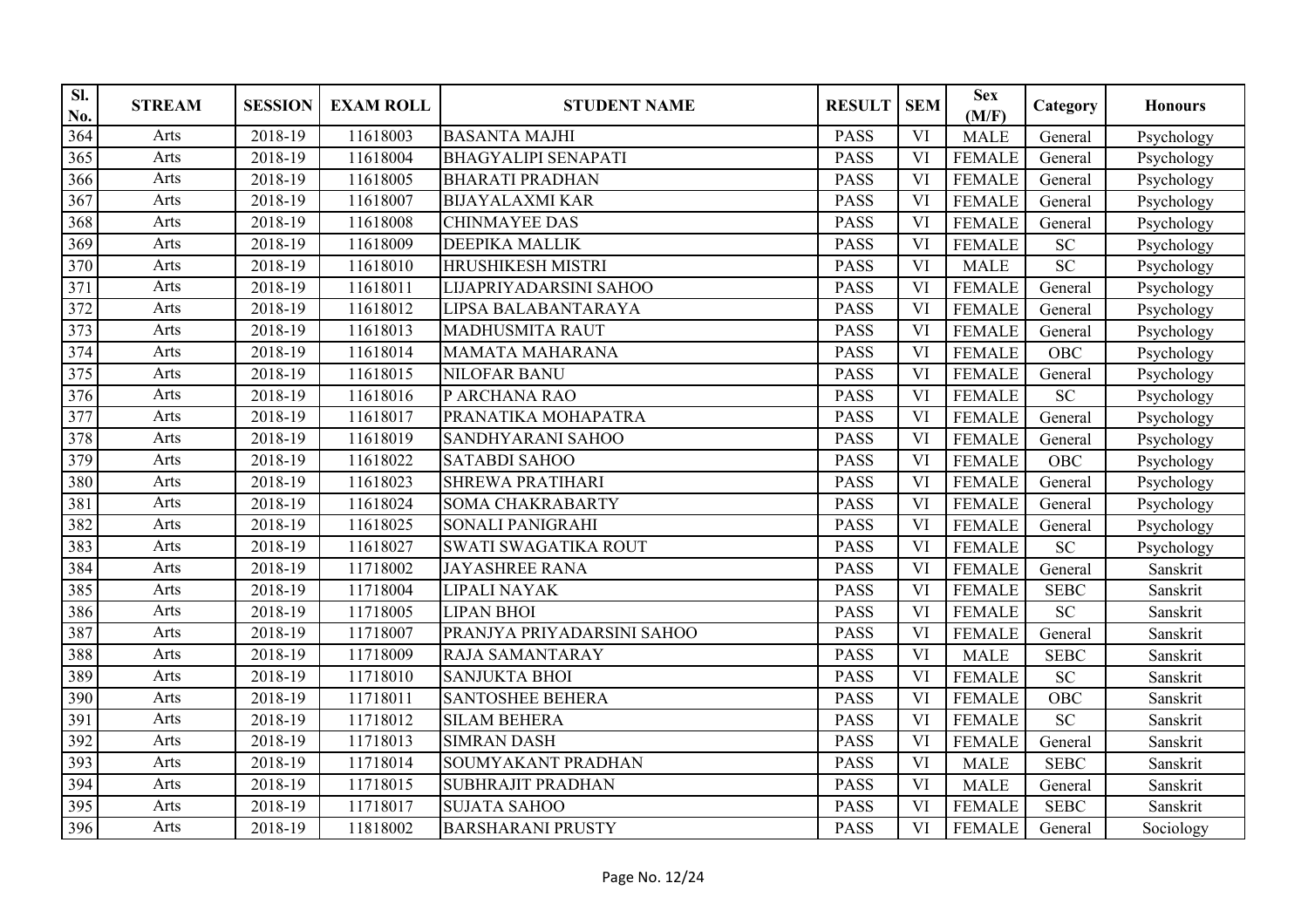| SI.<br>No. | <b>STREAM</b> | <b>SESSION</b>       | <b>EXAM ROLL</b> | <b>STUDENT NAME</b>         | <b>RESULT</b> | <b>SEM</b>             | <b>Sex</b><br>(M/F) | Category        | <b>Honours</b> |
|------------|---------------|----------------------|------------------|-----------------------------|---------------|------------------------|---------------------|-----------------|----------------|
| 397        | Arts          | 2018-19              | 11818003         | <b>JAYASHREE SAHOO</b>      | <b>PASS</b>   | VI                     | <b>FEMALE</b>       | <b>SEBC</b>     | Sociology      |
| 398        | Arts          | 2018-19              | 11818004         | <b>KUNMUN PRADHAN</b>       | <b>PASS</b>   | VI                     | <b>FEMALE</b>       | General         | Sociology      |
| 399        | Arts          | 2018-19              | 11818005         | <b>MAHALAXMI JENA</b>       | <b>PASS</b>   | VI                     | <b>FEMALE</b>       | General         | Sociology      |
| 400        | Arts          | 2018-19              | 11818006         | PRAKASH MALLIK              | <b>PASS</b>   | VI                     | <b>MALE</b>         | <b>SC</b>       | Sociology      |
| 401        | Arts          | 2018-19              | 11818007         | PRAMODINI SAHU              | <b>PASS</b>   | VI                     | <b>FEMALE</b>       | General         | Sociology      |
| 402        | Arts          | 2018-19              | 11818008         | <b>PUSPALATA BEHERA</b>     | <b>PASS</b>   | VI                     | <b>FEMALE</b>       | <b>SC</b>       | Sociology      |
| 403        | Arts          | 2018-19              | 11818009         | <b>RAM CHANDRA MARNDI</b>   | <b>PASS</b>   | VI                     | <b>MALE</b>         | <b>ST</b>       | Sociology      |
| 404        | Arts          | 2018-19              | 11818010         | RITALI SAHOO                | PASS          | <b>VI</b>              | <b>FEMALE</b>       | General         | Sociology      |
| 405        | Arts          | 2018-19              | 11818011         | ROJALIN SAHOO               | <b>PASS</b>   | VI                     | <b>FEMALE</b>       | General         | Sociology      |
| 406        | Arts          | 2018-19              | 11818012         | <b>SONALI SAHOO</b>         | <b>PASS</b>   | VI                     | <b>FEMALE</b>       | General         | Sociology      |
| 407        | Arts          | 2018-19              | 11818013         | <b>SUBHASHREE MOHAPATRA</b> | <b>PASS</b>   | VI                     | <b>FEMALE</b>       | <b>ST</b>       | Sociology      |
| 408        | Arts          | 2018-19              | 11818014         | <b>SUBHASMITA PARIDA</b>    | <b>PASS</b>   | VI                     | <b>FEMALE</b>       | <b>SEBC</b>     | Sociology      |
| 409        | Arts          | 2018-19              | 11818015         | <b>SUDHAKAR BEHERA</b>      | <b>PASS</b>   | VI                     | <b>MALE</b>         | <b>SC</b>       | Sociology      |
| 410        | Arts          | 2018-19              | 11818016         | <b>SUMIT KUMAR SWAIN</b>    | <b>PASS</b>   | $\overline{\text{VI}}$ | <b>MALE</b>         | <b>ST</b>       | Sociology      |
| 411        | Arts          | 2018-19              | 11818017         | <b>SUMITRA SOREN</b>        | <b>PASS</b>   | VI                     | <b>FEMALE</b>       | <b>ST</b>       | Sociology      |
| 412        | Commerce      | 2018-19              | 20518001         | A NAMITA RAO                | <b>PASS</b>   | VI                     | <b>FEMALE</b>       | $\overline{SC}$ | Commerce       |
| 413        | Commerce      | 2018-19              | 20518003         | <b>ABHILIPSA BHOI</b>       | <b>PASS</b>   | VI                     | <b>FEMALE</b>       | OBC             | Commerce       |
| 414        | Commerce      | 2018-19              | 20518004         | <b>ABHISHEK SAHOO</b>       | <b>PASS</b>   | VI                     | <b>MALE</b>         | General         | Commerce       |
| 415        | Commerce      | 2018-19              | 20518005         | <b>ABINASH BHOI</b>         | <b>PASS</b>   | VI                     | <b>MALE</b>         | $\overline{SC}$ | Commerce       |
| 416        | Commerce      | 2018-19              | 20518006         | ADITYA NARAYAN PADHI        | <b>PASS</b>   | VI                     | <b>MALE</b>         | General         | Commerce       |
| 417        | Commerce      | 2018-19              | 20518007         | ADITYA NARAYAN SAHOO        | <b>PASS</b>   | VI                     | <b>MALE</b>         | General         | Commerce       |
| 418        | Commerce      | 2018-19              | 20518008         | ADYA ABHISIKTA MOHANTY      | <b>PASS</b>   | VI                     | <b>FEMALE</b>       | General         | Commerce       |
| 419        | Commerce      | 2018-19              | 20518009         | AISWARYA RAJYALAXMI KHUNTIA | <b>PASS</b>   | VI                     | <b>FEMALE</b>       | General         | Commerce       |
| 420        | Commerce      | 2018-19              | 20518010         | <b>AJIT KUMAR RATH</b>      | <b>PASS</b>   | <b>VI</b>              | <b>MALE</b>         | General         | Commerce       |
| 421        | Commerce      | 2018-19              | 20518011         | <b>ALARNATH MOHANTY</b>     | <b>PASS</b>   | VI                     | <b>MALE</b>         | General         | Commerce       |
| 422        | Commerce      | 2018-19              | 20518012         | AMBIKA PRASAD BHOI          | <b>PASS</b>   | VI                     | <b>FEMALE</b>       | <b>SC</b>       | Commerce       |
| 423        | Commerce      | 2018-19              | 20518013         | AMBRESH KUMAR SAHOO         | <b>PASS</b>   | VI                     | <b>MALE</b>         | OBC             | Commerce       |
| 424        | Commerce      | 2018-19              | 20518014         | <b>AMIT DAS</b>             | <b>PASS</b>   | VI                     | <b>MALE</b>         | General         | Commerce       |
| 425        | Commerce      | 2018-19              | 20518015         | <b>AMIT KUMAR SWAIN</b>     | <b>PASS</b>   | <b>VI</b>              | <b>MALE</b>         | General         | Commerce       |
| 426        | Commerce      | $\overline{2018-19}$ | 20518016         | <b>AMRITA CHAMPATI</b>      | <b>PASS</b>   | VI                     | <b>FEMALE</b>       | General         | Commerce       |
| 427        | Commerce      | 2018-19              | 20518017         | ANANYA NAIPUNYA MISHRA      | <b>PASS</b>   | <b>VI</b>              | <b>FEMALE</b>       | General         | Commerce       |
| 428        | Commerce      | 2018-19              | 20518018         | <b>ANCHAL MOHAPATRA</b>     | <b>PASS</b>   | <b>VI</b>              | <b>FEMALE</b>       | General         | Commerce       |
| 429        | Commerce      | 2018-19              | 20518019         | <b>ANISA MOHANTY</b>        | <b>PASS</b>   | VI                     | <b>FEMALE</b>       | General         | Commerce       |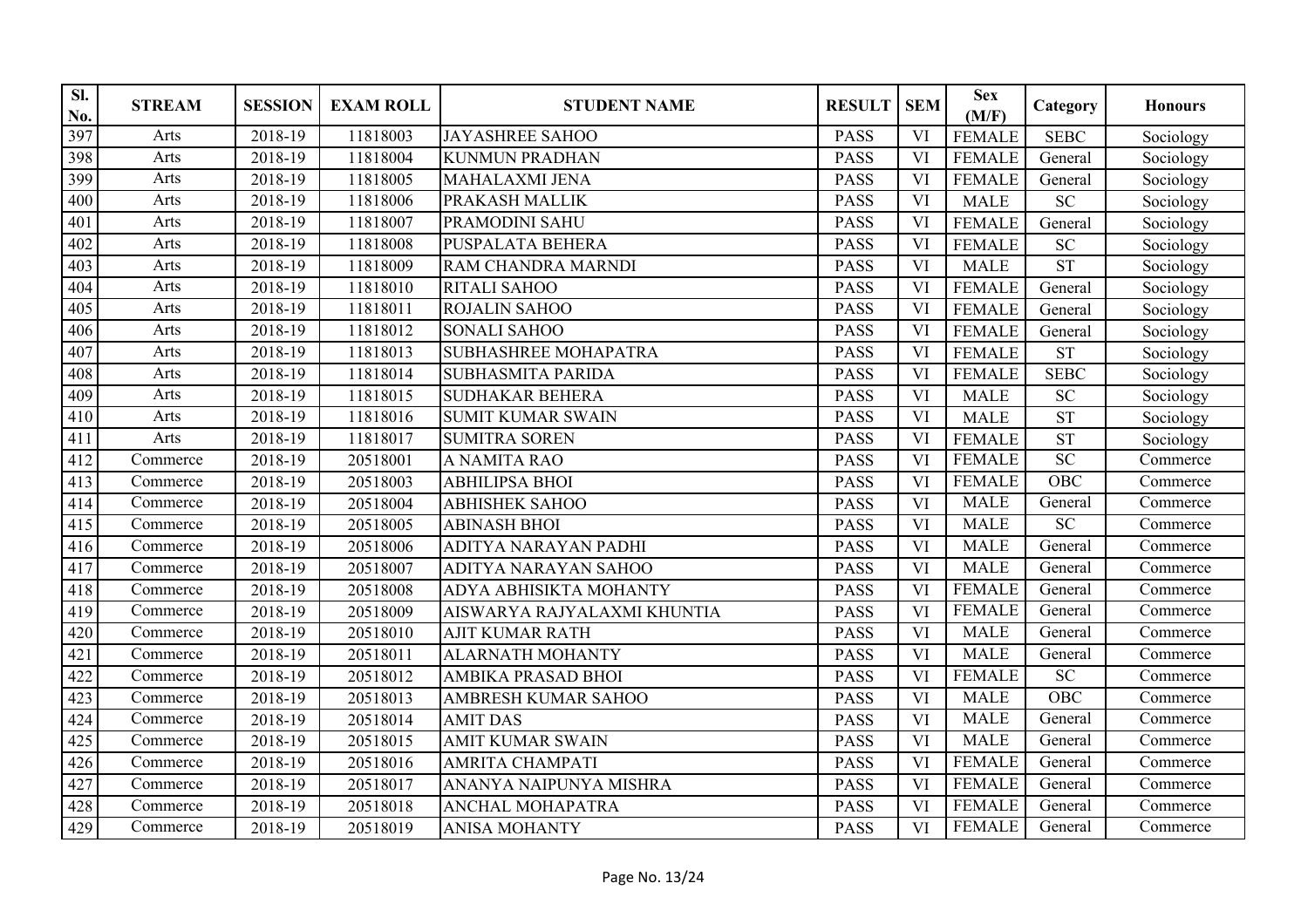| SI.<br>No. | <b>STREAM</b> | <b>SESSION</b> | <b>EXAM ROLL</b> | <b>STUDENT NAME</b>         | <b>RESULT</b> | <b>SEM</b> | <b>Sex</b><br>(M/F) | Category         | <b>Honours</b> |
|------------|---------------|----------------|------------------|-----------------------------|---------------|------------|---------------------|------------------|----------------|
| 430        | Commerce      | 2018-19        | 20518020         | <b>ANUSUYA PARIDA</b>       | <b>PASS</b>   | VI         | <b>FEMALE</b>       | General          | Commerce       |
| 431        | Commerce      | 2018-19        | 20518021         | <b>ARCHITA JENA</b>         | <b>PASS</b>   | VI         | <b>FEMALE</b>       | General          | Commerce       |
| 432        | Commerce      | 2018-19        | 20518022         | ARYA ABATAR PRADHAN         | <b>PASS</b>   | VI         | <b>MALE</b>         | <b>SEBC</b>      | Commerce       |
| 433        | Commerce      | 2018-19        | 20518023         | <b>ASHIS KUMAR DASH</b>     | <b>PASS</b>   | VI         | <b>MALE</b>         | General          | Commerce       |
| 434        | Commerce      | 2018-19        | 20518025         | <b>ASHUTOSH PRADHAN</b>     | <b>PASS</b>   | VI         | <b>MALE</b>         | General          | Commerce       |
| 435        | Commerce      | 2018-19        | 20518026         | <b>ASUTOS DASH</b>          | <b>PASS</b>   | VI         | <b>MALE</b>         | General          | Commerce       |
| 436        | Commerce      | 2018-19        | 20518027         | <b>ASWINI KUMAR RATH</b>    | <b>PASS</b>   | VI         | <b>MALE</b>         | General          | Commerce       |
| 437        | Commerce      | 2018-19        | 20518028         | <b>B LINGARAJ BEHERA</b>    | <b>PASS</b>   | <b>VI</b>  | <b>MALE</b>         | $\overline{SC}$  | Commerce       |
| 438        | Commerce      | 2018-19        | 20518029         | <b>BIBEK KUMAR BARAL</b>    | <b>PASS</b>   | VI         | <b>MALE</b>         | General          | Commerce       |
| 439        | Commerce      | 2018-19        | 20518030         | <b>BIGYANA MAJHI</b>        | <b>PASS</b>   | VI         | <b>MALE</b>         | <b>SEBC</b>      | Commerce       |
| 440        | Commerce      | 2018-19        | 20518031         | <b>BIJAYA KUMAR BEHERA</b>  | <b>PASS</b>   | VI         | <b>MALE</b>         | SC               | Commerce       |
| 441        | Commerce      | 2018-19        | 20518032         | <b>BIKAS KUMAR NAYAK</b>    | <b>PASS</b>   | VI         | <b>MALE</b>         | <b>SEBC</b>      | Commerce       |
| 442        | Commerce      | 2018-19        | 20518033         | <b>BIKAS SAHOO</b>          | <b>PASS</b>   | VI         | <b>MALE</b>         | OBC              | Commerce       |
| 443        | Commerce      | 2018-19        | 20518034         | <b>BIKASH SINGH</b>         | <b>PASS</b>   | <b>VI</b>  | <b>MALE</b>         | General          | Commerce       |
| 444        | Commerce      | 2018-19        | 20518035         | <b>BIMAL KUMAR SENAPATI</b> | <b>PASS</b>   | VI         | <b>MALE</b>         | General          | Commerce       |
| 445        | Commerce      | 2018-19        | 20518036         | <b>BIMAL PRASAD MOHANTY</b> | <b>PASS</b>   | VI         | <b>MALE</b>         | General          | Commerce       |
| 446        | Commerce      | 2018-19        | 20518037         | <b>BINAYAK PARIDA</b>       | <b>PASS</b>   | VI         | <b>MALE</b>         | General          | Commerce       |
| 447        | Commerce      | 2018-19        | 20518038         | <b>BISHAL KUMAR NAYAK</b>   | <b>PASS</b>   | VI         | <b>MALE</b>         | <b>SC</b>        | Commerce       |
| 448        | Commerce      | 2018-19        | 20518039         | <b>BISHNU CHARAN BHOI</b>   | <b>PASS</b>   | VI         | <b>MALE</b>         | SC               | Commerce       |
| 449        | Commerce      | 2018-19        | 20518042         | <b>BISHNUPRIYA PATRA</b>    | <b>PASS</b>   | VI         | <b>FEMALE</b>       | General          | Commerce       |
| 450        | Commerce      | 2018-19        | 20518043         | <b>BISWAJIT DAS</b>         | <b>PASS</b>   | VI         | <b>MALE</b>         | SC               | Commerce       |
| 451        | Commerce      | 2018-19        | 20518044         | <b>BISWAJIT PRADHAN</b>     | <b>PASS</b>   | VI         | <b>MALE</b>         | $\overline{OBC}$ | Commerce       |
| 452        | Commerce      | 2018-19        | 20518045         | <b>BISWAMBAR BEHERA</b>     | <b>PASS</b>   | VI         | <b>MALE</b>         | SC               | Commerce       |
| 453        | Commerce      | 2018-19        | 20518046         | <b>BISWANATH RAY</b>        | <b>PASS</b>   | <b>VI</b>  | <b>MALE</b>         | General          | Commerce       |
| 454        | Commerce      | 2018-19        | 20518047         | <b>BISWARANJAN PRADHAN</b>  | <b>PASS</b>   | VI         | <b>MALE</b>         | General          | Commerce       |
| 455        | Commerce      | 2018-19        | 20518048         | <b>BUDDHADEV PENTHOI</b>    | <b>PASS</b>   | VI         | <b>MALE</b>         | General          | Commerce       |
| 456        | Commerce      | 2018-19        | 20518049         | <b>CHANDAN KUMAR JENA</b>   | <b>PASS</b>   | VI         | <b>MALE</b>         | <b>SEBC</b>      | Commerce       |
| 457        | Commerce      | 2018-19        | 20518050         | <b>CHANDAN KUMAR PARIDA</b> | <b>PASS</b>   | VI         | <b>MALE</b>         | General          | Commerce       |
| 458        | Commerce      | 2018-19        | 20518051         | <b>CHANDAN NAIK</b>         | <b>PASS</b>   | VI         | <b>MALE</b>         | SC               | Commerce       |
| 459        | Commerce      | 2018-19        | 20518052         | <b>CHINMAYA PANI</b>        | <b>PASS</b>   | VI         | <b>MALE</b>         | SC               | Commerce       |
| 460        | Commerce      | 2018-19        | 20518053         | <b>CHINMAYA SWAIN</b>       | <b>PASS</b>   | VI         | <b>MALE</b>         | General          | Commerce       |
| 461        | Commerce      | 2018-19        | 20518054         | <b>CHINMAYEE DASH</b>       | <b>PASS</b>   | VI         | <b>FEMALE</b>       | General          | Commerce       |
| 462        | Commerce      | 2018-19        | 20518055         | CHITTARANJAN PRADHAN        | <b>PASS</b>   | VI         | <b>MALE</b>         | $OB\overline{C}$ | Commerce       |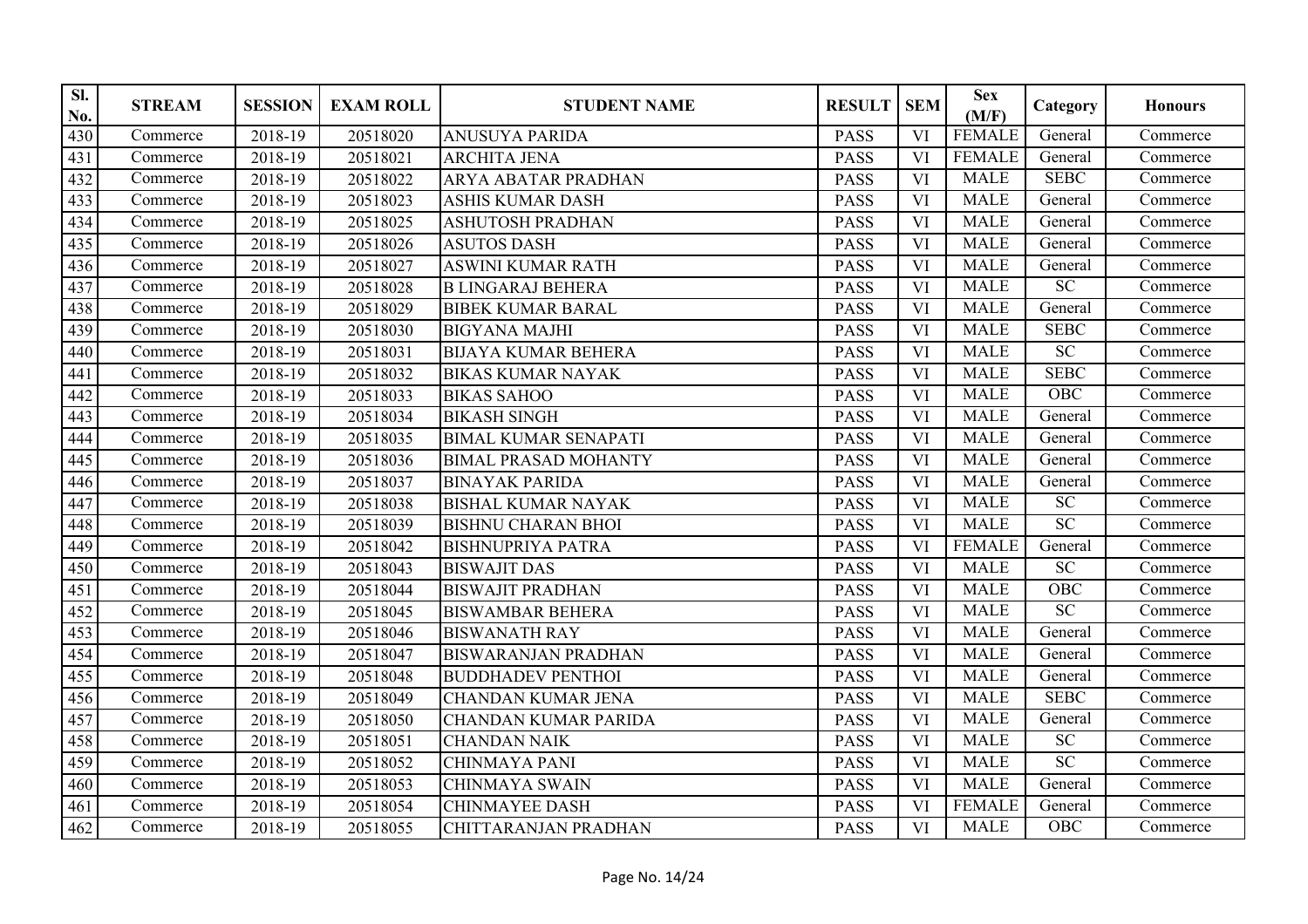| SI.<br>No. | <b>STREAM</b> | <b>SESSION</b> | <b>EXAM ROLL</b> | <b>STUDENT NAME</b>        | <b>RESULT</b> | <b>SEM</b> | <b>Sex</b><br>(M/F) | Category        | <b>Honours</b> |
|------------|---------------|----------------|------------------|----------------------------|---------------|------------|---------------------|-----------------|----------------|
| 463        | Commerce      | 2018-19        | 20518056         | <b>D SUNITA REDDY</b>      | <b>PASS</b>   | VI         | <b>FEMALE</b>       | General         | Commerce       |
| 464        | Commerce      | 2018-19        | 20518057         | <b>DEBASHIS PATTANAIK</b>  | <b>PASS</b>   | VI         | <b>MALE</b>         | General         | Commerce       |
| 465        | Commerce      | 2018-19        | 20518058         | <b>DEBASHISH LAL</b>       | <b>PASS</b>   | VI         | <b>MALE</b>         | General         | Commerce       |
| 466        | Commerce      | 2018-19        | 20518059         | <b>DEBASIS BEHERA</b>      | <b>PASS</b>   | VI         | <b>MALE</b>         | OBC             | Commerce       |
| 467        | Commerce      | 2018-19        | 20518060         | <b>DEBASIS PRUSTY</b>      | <b>PASS</b>   | VI         | <b>MALE</b>         | General         | Commerce       |
| 468        | Commerce      | 2018-19        | 20518061         | <b>DEBASIS SAHOO</b>       | <b>PASS</b>   | VI         | <b>MALE</b>         | OBC             | Commerce       |
| 469        | Commerce      | 2018-19        | 20518062         | DEEPAK KUMAR SAHOO         | <b>PASS</b>   | VI         | <b>MALE</b>         | <b>SEBC</b>     | Commerce       |
| 470        | Commerce      | 2018-19        | 20518063         | <b>DEVIPRASAD MISHRA</b>   | <b>PASS</b>   | <b>VI</b>  | <b>MALE</b>         | General         | Commerce       |
| 471        | Commerce      | 2018-19        | 20518064         | <b>DIBAKAR SAHOO</b>       | <b>PASS</b>   | VI         | <b>MALE</b>         | General         | Commerce       |
| 472        | Commerce      | 2018-19        | 20518065         | DIVYAJYOTI PRIYADARSHI     | <b>PASS</b>   | VI         | <b>MALE</b>         | General         | Commerce       |
| 473        | Commerce      | 2018-19        | 20518066         | <b>GLAXMIDHAR</b>          | <b>PASS</b>   | VI         | <b>MALE</b>         | General         | Commerce       |
| 474        | Commerce      | 2018-19        | 20518067         | <b>GOPAL MOHANTY</b>       | <b>PASS</b>   | VI         | <b>MALE</b>         | General         | Commerce       |
| 475        | Commerce      | 2018-19        | 20518068         | <b>GOPAL NAYAK</b>         | <b>PASS</b>   | VI         | <b>MALE</b>         | SC              | Commerce       |
| 476        | Commerce      | 2018-19        | 20518069         | <b>GUNTU PADMINI RAO</b>   | <b>PASS</b>   | <b>VI</b>  | <b>FEMALE</b>       | SC              | Commerce       |
| 477        | Commerce      | 2018-19        | 20518070         | <b>GYANABRATA JENA</b>     | <b>PASS</b>   | VI         | <b>MALE</b>         | General         | Commerce       |
| 478        | Commerce      | 2018-19        | 20518072         | HARAPRASAD BEHERA          | <b>PASS</b>   | VI         | <b>MALE</b>         | General         | Commerce       |
| 479        | Commerce      | 2018-19        | 20518073         | HARAPRIYA ROUTARAY         | <b>PASS</b>   | VI         | <b>FEMALE</b>       | General         | Commerce       |
| 480        | Commerce      | 2018-19        | 20518074         | <b>HIMANSU PRADHAN</b>     | <b>PASS</b>   | VI         | <b>MALE</b>         | <b>OBC</b>      | Commerce       |
| 481        | Commerce      | 2018-19        | 20518075         | HORSEBARDHAN BARAL         | <b>PASS</b>   | VI         | <b>MALE</b>         | General         | Commerce       |
| 482        | Commerce      | 2018-19        | 20518077         | <b>JYOTI BEHERA</b>        | <b>PASS</b>   | VI         | <b>FEMALE</b>       | $\overline{SC}$ | Commerce       |
| 483        | Commerce      | 2018-19        | 20518078         | <b>JYOTI NAIK</b>          | <b>PASS</b>   | VI         | <b>FEMALE</b>       | SC              | Commerce       |
| 484        | Commerce      | 2018-19        | 20518079         | JYOTIMAYEE GOCHHAYAT       | <b>PASS</b>   | VI         | <b>FEMALE</b>       | SC              | Commerce       |
| 485        | Commerce      | 2018-19        | 20518080         | <b>KALI PRASAD PRADHAN</b> | <b>PASS</b>   | VI         | <b>MALE</b>         | <b>SEBC</b>     | Commerce       |
| 486        | Commerce      | 2018-19        | 20518081         | KARISHMA AGARWALA          | <b>PASS</b>   | VI         | <b>FEMALE</b>       | General         | Commerce       |
| 487        | Commerce      | 2018-19        | 20518082         | <b>KASTURI BEHERA</b>      | <b>PASS</b>   | VI         | <b>FEMALE</b>       | $\overline{SC}$ | Commerce       |
| 488        | Commerce      | 2018-19        | 20518084         | KUMUDINI KHUNTIA           | <b>PASS</b>   | VI         | <b>FEMALE</b>       | General         | Commerce       |
| 489        | Commerce      | 2018-19        | 20518085         | <b>KUNAL NAIK</b>          | <b>PASS</b>   | VI         | <b>MALE</b>         | SC              | Commerce       |
| 490        | Commerce      | 2018-19        | 20518086         | <b>LAXMIPRIYA PATRA</b>    | <b>PASS</b>   | VI         | <b>FEMALE</b>       | General         | Commerce       |
| 491        | Commerce      | 2018-19        | 20518087         | <b>LIPSA DASH</b>          | <b>PASS</b>   | VI         | <b>FEMALE</b>       | General         | Commerce       |
| 492        | Commerce      | 2018-19        | 20518088         | <b>LIPUNA DALAI</b>        | <b>PASS</b>   | <b>VI</b>  | <b>MALE</b>         | SC              | Commerce       |
| 493        | Commerce      | 2018-19        | 20518089         | <b>LIZA SAHOO</b>          | <b>PASS</b>   | VI         | <b>FEMALE</b>       | General         | Commerce       |
| 494        | Commerce      | 2018-19        | 20518090         | <b>MAHAVIR KHUNTIA</b>     | <b>PASS</b>   | VI         | <b>MALE</b>         | General         | Commerce       |
| 495        | Commerce      | 2018-19        | 20518091         | <b>MAKARANDA BEHERA</b>    | <b>PASS</b>   | VI         | <b>MALE</b>         | <b>SC</b>       | Commerce       |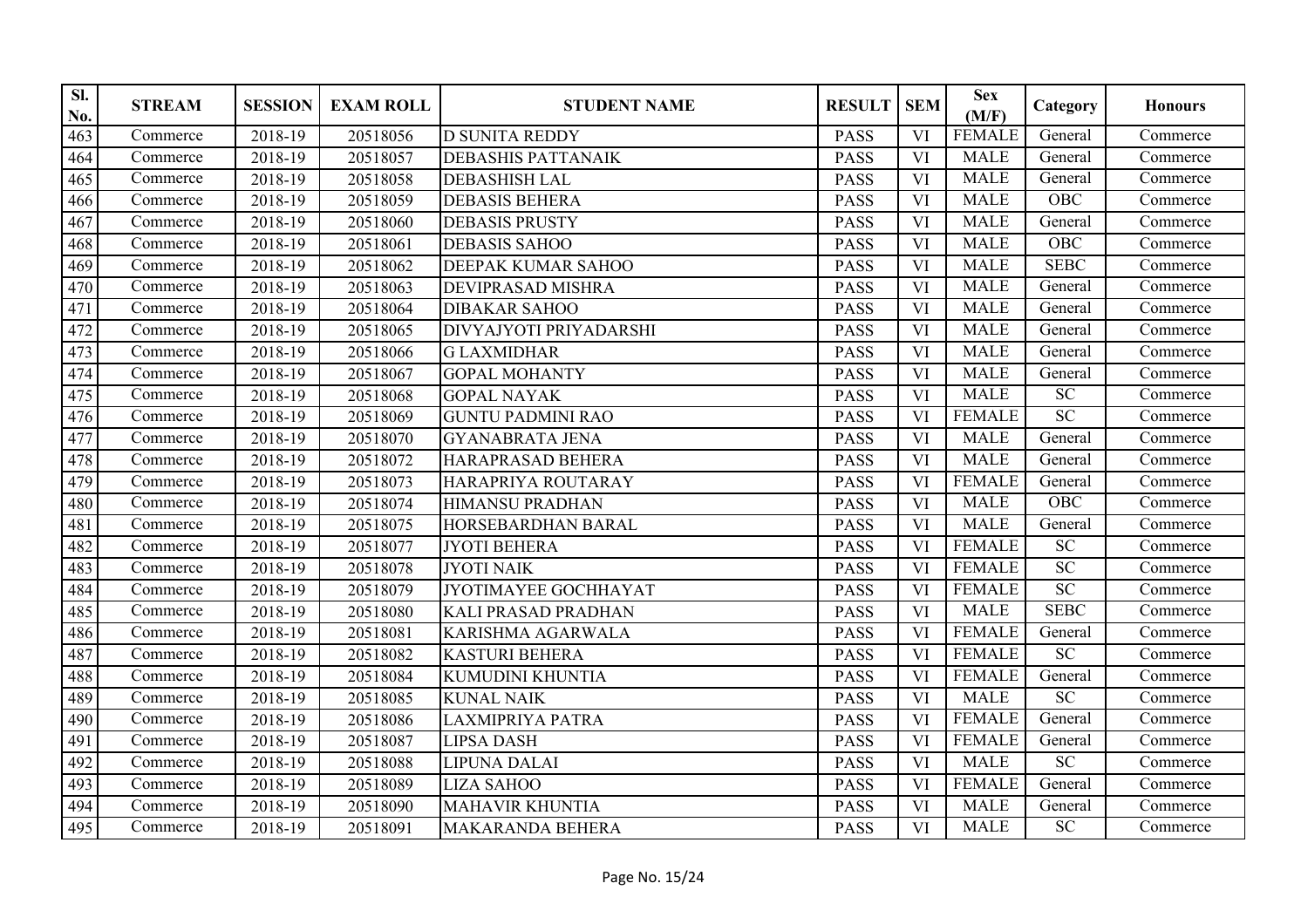| SI.<br>No.       | <b>STREAM</b> | <b>SESSION</b> | <b>EXAM ROLL</b> | <b>STUDENT NAME</b>         | <b>RESULT</b> | <b>SEM</b> | <b>Sex</b><br>(M/F) | Category              | <b>Honours</b> |
|------------------|---------------|----------------|------------------|-----------------------------|---------------|------------|---------------------|-----------------------|----------------|
| 496              | Commerce      | 2018-19        | 20518092         | <b>MAMITA MOHANTY</b>       | <b>PASS</b>   | VI         | <b>FEMALE</b>       | General               | Commerce       |
| 497              | Commerce      | 2018-19        | 20518093         | <b>MANAS KUMAR MAHARANA</b> | <b>PASS</b>   | VI         | <b>MALE</b>         | General               | Commerce       |
| 498              | Commerce      | 2018-19        | 20518094         | <b>MANASWINI SAHOO</b>      | <b>PASS</b>   | VI         | <b>FEMALE</b>       | General               | Commerce       |
| 499              | Commerce      | 2018-19        | 20518095         | <b>MINAKSHI DIXIT</b>       | <b>PASS</b>   | VI         | <b>FEMALE</b>       | General               | Commerce       |
| 500              | Commerce      | 2018-19        | 20518096         | <b>MOHAN MURMU</b>          | <b>PASS</b>   | VI         | <b>MALE</b>         | ST                    | Commerce       |
| 501              | Commerce      | 2018-19        | 20518097         | MOHANTY JAYASHREE           | <b>PASS</b>   | VI         | <b>FEMALE</b>       | $\overline{G}$ eneral | Commerce       |
| 502              | Commerce      | 2018-19        | 20518098         | <b>MONALISA BADU</b>        | <b>PASS</b>   | VI         | <b>FEMALE</b>       | General               | Commerce       |
| 503              | Commerce      | 2018-19        | 20518099         | <b>MONALISA PRUSTY</b>      | <b>PASS</b>   | VI         | <b>FEMALE</b>       | General               | Commerce       |
| 504              | Commerce      | 2018-19        | 20518100         | <b>MONI GUPTA</b>           | <b>PASS</b>   | VI         | <b>FEMALE</b>       | General               | Commerce       |
| 505              | Commerce      | 2018-19        | 20518101         | NARASINGHA SUPAKAR          | <b>PASS</b>   | VI         | <b>MALE</b>         | General               | Commerce       |
| 506              | Commerce      | 2018-19        | 20518102         | <b>NEWSHREE DASH</b>        | <b>PASS</b>   | VI         | <b>FEMALE</b>       | General               | Commerce       |
| 507              | Commerce      | 2018-19        | 20518103         | P ANITA PATRA               | <b>PASS</b>   | VI         | <b>FEMALE</b>       | General               | Commerce       |
| 508              | Commerce      | 2018-19        | 20518104         | PABITRA BHOI                | <b>PASS</b>   | VI         | <b>MALE</b>         | SC                    | Commerce       |
| 509              | Commerce      | 2018-19        | 20518105         | PABITRA PRASAD MOHAPATRA    | <b>PASS</b>   | <b>VI</b>  | <b>MALE</b>         | General               | Commerce       |
| 510              | Commerce      | 2018-19        | 20518106         | PARBATI MALLIK              | <b>PASS</b>   | VI         | <b>FEMALE</b>       | SC                    | Commerce       |
| 511              | Commerce      | 2018-19        | 20518107         | PAYAL PRIYADARSHINI BARIK   | <b>PASS</b>   | VI         | <b>FEMALE</b>       | General               | Commerce       |
| 512              | Commerce      | 2018-19        | 20518108         | PRADIPA KUMAR SWAIN         | <b>PASS</b>   | VI         | <b>MALE</b>         | General               | Commerce       |
| $\overline{513}$ | Commerce      | 2018-19        | 20518109         | PRADYUMNA PARIDA            | <b>PASS</b>   | VI         | <b>MALE</b>         | General               | Commerce       |
| 514              | Commerce      | 2018-19        | 20518110         | PRANAB KRISHNA PRUSTY       | <b>PASS</b>   | VI         | <b>MALE</b>         | OBC                   | Commerce       |
| $\overline{515}$ | Commerce      | 2018-19        | 20518111         | PRANJAL PATRA               | <b>PASS</b>   | VI         | <b>FEMALE</b>       | General               | Commerce       |
| 516              | Commerce      | 2018-19        | 20518112         | PRANJAN KUMAR SWAIN         | <b>PASS</b>   | VI         | <b>MALE</b>         | General               | Commerce       |
| 517              | Commerce      | 2018-19        | 20518114         | PREETAM KUMAR SAHOO         | <b>PASS</b>   | VI         | <b>MALE</b>         | General               | Commerce       |
| 518              | Commerce      | 2018-19        | 20518115         | PREETI PRANGYA CHAMPATIRAY  | <b>PASS</b>   | VI         | <b>FEMALE</b>       | General               | Commerce       |
| 519              | Commerce      | 2018-19        | 20518116         | PRITI PRIYADARSHINI         | <b>PASS</b>   | VI         | <b>FEMALE</b>       | General               | Commerce       |
| 520              | Commerce      | 2018-19        | 20518117         | PRIYADARSHINI DALAI         | <b>PASS</b>   | VI         | <b>FEMALE</b>       | General               | Commerce       |
| 521              | Commerce      | 2018-19        | 20518118         | PRIYANKA PRIYADARSHINI      | <b>PASS</b>   | VI         | <b>FEMALE</b>       | $\overline{SC}$       | Commerce       |
| 522              | Commerce      | 2018-19        | 20518119         | PRIYANKA SAHOO              | <b>PASS</b>   | VI         | <b>FEMALE</b>       | General               | Commerce       |
| 523              | Commerce      | 2018-19        | 20518122         | RADHAKANTA MALLIK           | <b>PASS</b>   | <b>VI</b>  | <b>MALE</b>         | SC                    | Commerce       |
| 524              | Commerce      | 2018-19        | 20518123         | RAJALAXMI MISHRA            | <b>PASS</b>   | VI         | <b>FEMALE</b>       | General               | Commerce       |
| $\overline{525}$ | Commerce      | 2018-19        | 20518124         | RAJENDRA JALLY              | <b>PASS</b>   | VI         | <b>MALE</b>         | SC                    | Commerce       |
| 526              | Commerce      | 2018-19        | 20518125         | RAJESH KUMAR SAHOO          | <b>PASS</b>   | VI         | <b>MALE</b>         | General               | Commerce       |
| 527              | Commerce      | 2018-19        | 20518126         | <b>RAKESH KUMAR SAHOO</b>   | <b>PASS</b>   | VI         | <b>MALE</b>         | General               | Commerce       |
| 528              | Commerce      | 2018-19        | 20518127         | RAMAKRUSHNA KHUNTIA         | <b>PASS</b>   | VI         | <b>MALE</b>         | General               | Commerce       |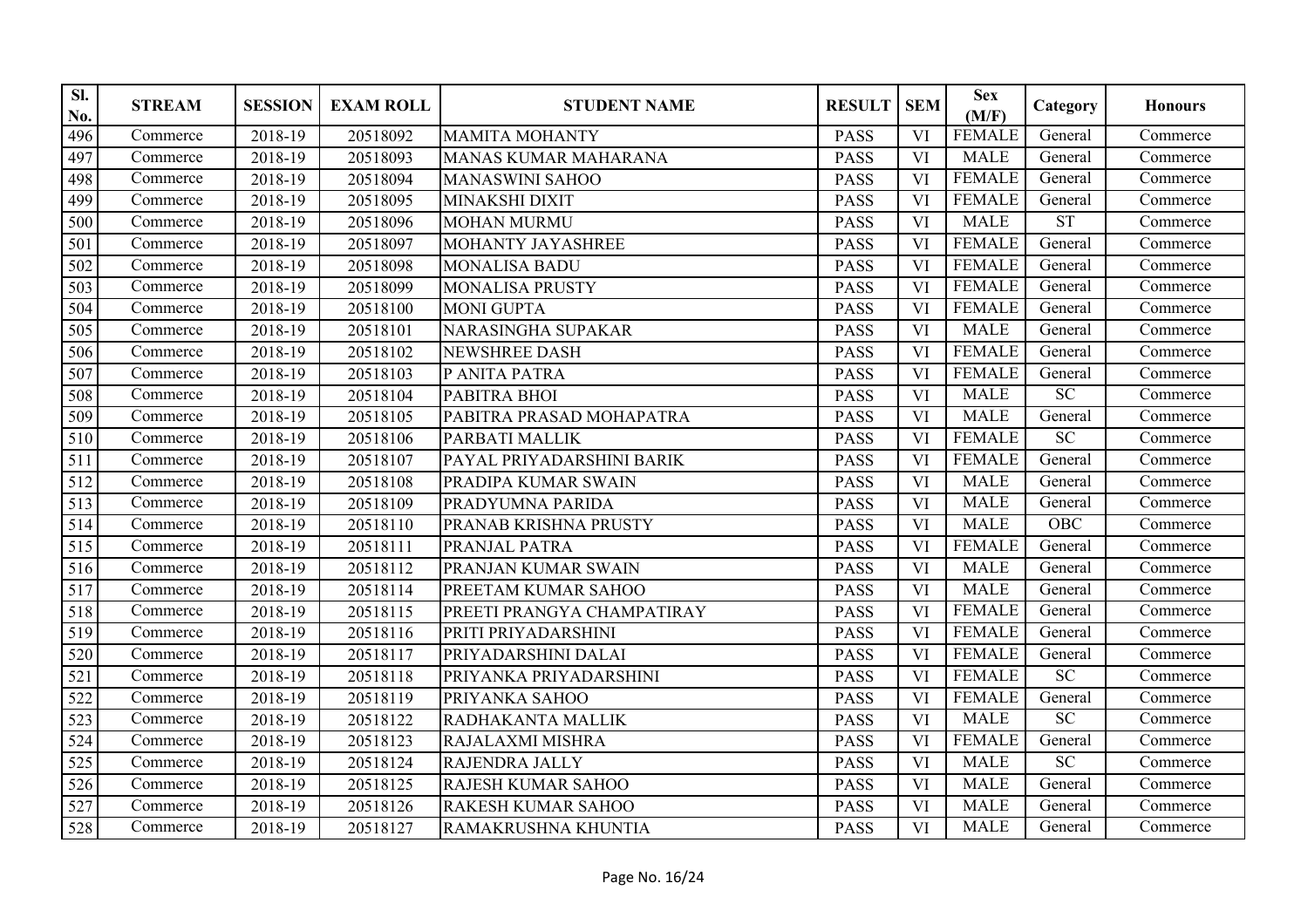| SI.<br>No. | <b>STREAM</b> | <b>SESSION</b> | <b>EXAM ROLL</b> | <b>STUDENT NAME</b>        | <b>RESULT</b> | <b>SEM</b> | <b>Sex</b><br>(M/F) | Category              | <b>Honours</b> |
|------------|---------------|----------------|------------------|----------------------------|---------------|------------|---------------------|-----------------------|----------------|
| 529        | Commerce      | 2018-19        | 20518128         | <b>RANJIP KUMAR SWAIN</b>  | <b>PASS</b>   | VI         | <b>MALE</b>         | General               | Commerce       |
| 530        | Commerce      | 2018-19        | 20518129         | RANJIT KUMAR NAYAK         | <b>PASS</b>   | VI         | <b>MALE</b>         | General               | Commerce       |
| 531        | Commerce      | 2018-19        | 20518130         | <b>RASHMI RANJAN DAS</b>   | <b>PASS</b>   | VI         | <b>MALE</b>         | General               | Commerce       |
| 532        | Commerce      | 2018-19        | 20518131         | ROHINI AGRAWAL             | <b>PASS</b>   | VI         | <b>FEMALE</b>       | General               | Commerce       |
| 533        | Commerce      | 2018-19        | 20518132         | <b>ROJALIN BISWAL</b>      | <b>PASS</b>   | VI         | <b>FEMALE</b>       | <b>SEBC</b>           | Commerce       |
| 534        | Commerce      | 2018-19        | 20518133         | RUPAMUDRA SENAPATI         | <b>PASS</b>   | VI         | <b>FEMALE</b>       | General               | Commerce       |
| 535        | Commerce      | 2018-19        | 20518134         | <b>SACHIKANTA SAHOO</b>    | <b>PASS</b>   | VI         | <b>MALE</b>         | General               | Commerce       |
| 536        | Commerce      | 2018-19        | 20518135         | <b>SAGARIKA SAHOO</b>      | <b>PASS</b>   | VI         | <b>FEMALE</b>       | General               | Commerce       |
| 537        | Commerce      | 2018-19        | 20518136         | <b>SALINI PANDA</b>        | <b>PASS</b>   | VI         | <b>FEMALE</b>       | General               | Commerce       |
| 538        | Commerce      | 2018-19        | 20518138         | <b>SALITA JENA</b>         | <b>PASS</b>   | VI         | <b>FEMALE</b>       | <b>SEBC</b>           | Commerce       |
| 539        | Commerce      | 2018-19        | 20518139         | <b>SAMBIT KUMAR BISWAL</b> | <b>PASS</b>   | VI         | <b>MALE</b>         | OBC                   | Commerce       |
| 540        | Commerce      | 2018-19        | 20518140         | <b>SANGITA PARIDA</b>      | <b>PASS</b>   | VI         | <b>FEMALE</b>       | General               | Commerce       |
| 541        | Commerce      | 2018-19        | 20518141         | <b>SANKARESWAR BARIK</b>   | <b>PASS</b>   | VI         | <b>MALE</b>         | OBC                   | Commerce       |
| 542        | Commerce      | 2018-19        | 20518142         | SANTOSH KUMAR MOHAPATRA    | <b>PASS</b>   | <b>VI</b>  | <b>MALE</b>         | General               | Commerce       |
| 543        | Commerce      | 2018-19        | 20518143         | <b>SANTOSH MUKHARJEE</b>   | <b>PASS</b>   | VI         | <b>MALE</b>         | General               | Commerce       |
| 544        | Commerce      | 2018-19        | 20518144         | <b>SARANI GANGULY</b>      | <b>PASS</b>   | VI         | <b>FEMALE</b>       | General               | Commerce       |
| 545        | Commerce      | 2018-19        | 20518145         | <b>SARITA PRADHAN</b>      | <b>PASS</b>   | VI         | <b>FEMALE</b>       | General               | Commerce       |
| 546        | Commerce      | 2018-19        | 20518147         | SATYAGOPAL BAHINIPATI      | <b>PASS</b>   | VI         | <b>MALE</b>         | General               | Commerce       |
| 547        | Commerce      | 2018-19        | 20518148         | <b>SATYAJIT PRADHAN</b>    | <b>PASS</b>   | VI         | <b>MALE</b>         | General               | Commerce       |
| 548        | Commerce      | 2018-19        | 20518149         | SATYAPRAKASH JENA          | <b>PASS</b>   | VI         | <b>MALE</b>         | General               | Commerce       |
| 549        | Commerce      | 2018-19        | 20518150         | <b>SAYANTA KAR</b>         | <b>PASS</b>   | VI         | <b>MALE</b>         | General               | Commerce       |
| 550        | Commerce      | 2018-19        | 20518151         | <b>SILA SWAIN</b>          | <b>PASS</b>   | VI         | <b>FEMALE</b>       | <b>SEBC</b>           | Commerce       |
| 551        | Commerce      | 2018-19        | 20518152         | <b>SIPUN MOHARANA</b>      | <b>PASS</b>   | VI         | <b>MALE</b>         | General               | Commerce       |
| 552        | Commerce      | 2018-19        | 20518153         | <b>SNIGDHA MISHRA</b>      | <b>PASS</b>   | <b>VI</b>  | <b>FEMALE</b>       | General               | Commerce       |
| 553        | Commerce      | 2018-19        | 20518154         | SOBHONESWAR MISHRA         | <b>PASS</b>   | VI         | <b>MALE</b>         | General               | Commerce       |
| 554        | Commerce      | 2018-19        | 20518155         | <b>SOHEN PRADHAN</b>       | <b>PASS</b>   | VI         | <b>MALE</b>         | General               | Commerce       |
| 555        | Commerce      | 2018-19        | 20518156         | <b>SOMANATH PANDA</b>      | <b>PASS</b>   | VI         | <b>MALE</b>         | General               | Commerce       |
| 556        | Commerce      | 2018-19        | 20518157         | <b>SONIA MALLIK</b>        | <b>PASS</b>   | VI         | <b>FEMALE</b>       | SC                    | Commerce       |
| 557        | Commerce      | 2018-19        | 20518158         | SOUMYA SARTHAK MISHRA      | <b>PASS</b>   | VI         | <b>MALE</b>         | $\overline{G}$ eneral | Commerce       |
| 558        | Commerce      | 2018-19        | 20518160         | <b>SRIDHAR SAHOO</b>       | <b>PASS</b>   | VI         | <b>MALE</b>         | General               | Commerce       |
| 559        | Commerce      | 2018-19        | 20518161         | <b>SRIKANT MAJHI</b>       | <b>PASS</b>   | VI         | <b>MALE</b>         | General               | Commerce       |
| 560        | Commerce      | 2018-19        | 20518164         | <b>SUBHAM MITRA</b>        | <b>PASS</b>   | VI         | <b>MALE</b>         | General               | Commerce       |
| 561        | Commerce      | 2018-19        | 20518165         | <b>SUBHAM MOHANTY</b>      | <b>PASS</b>   | VI         | <b>MALE</b>         | General               | Commerce       |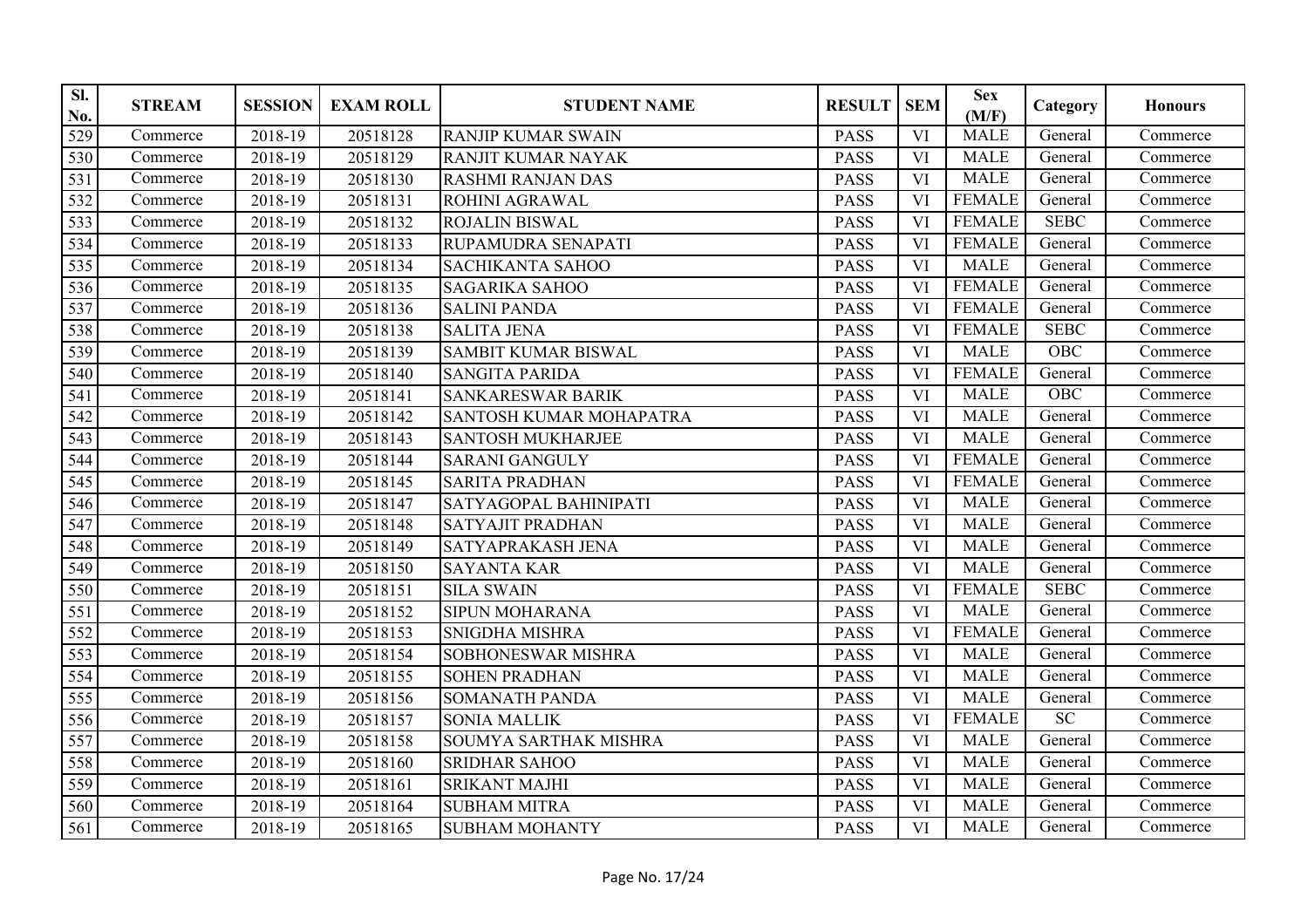| SI.<br>No.      | <b>STREAM</b>             | <b>SESSION</b> | <b>EXAM ROLL</b> | <b>STUDENT NAME</b>        | <b>RESULT</b> | <b>SEM</b>             | <b>Sex</b><br>(M/F) | Category                   | <b>Honours</b> |
|-----------------|---------------------------|----------------|------------------|----------------------------|---------------|------------------------|---------------------|----------------------------|----------------|
| 562             | Commerce                  | 2018-19        | 20518166         | <b>SUBHASHREE BHATTA</b>   | <b>PASS</b>   | VI                     | <b>FEMALE</b>       | General                    | Commerce       |
| 563             | Commerce                  | 2018-19        | 20518167         | <b>SUBHASMITA SAHOO</b>    | <b>PASS</b>   | VI                     | <b>FEMALE</b>       | OBC                        | Commerce       |
| 564             | Commerce                  | 2018-19        | 20518168         | <b>SUBHASREE PAUL</b>      | <b>PASS</b>   | VI                     | <b>FEMALE</b>       | General                    | Commerce       |
| 565             | Commerce                  | 2018-19        | 20518169         | <b>SUBHOJEET PAL</b>       | <b>PASS</b>   | VI                     | <b>MALE</b>         | General                    | Commerce       |
| 566             | Commerce                  | 2018-19        | 20518170         | <b>SUCHISMITA SAHOO</b>    | <b>PASS</b>   | VI                     | <b>FEMALE</b>       | General                    | Commerce       |
| 567             | Commerce                  | 2018-19        | 20518171         | <b>SUCHITRA PRADHAN</b>    | <b>PASS</b>   | <b>VI</b>              | <b>FEMALE</b>       | <b>SEBC</b>                | Commerce       |
| 568             | Commerce                  | 2018-19        | 20518172         | <b>SUMAN NANDI</b>         | <b>PASS</b>   | <b>VI</b>              | <b>FEMALE</b>       | General                    | Commerce       |
| 569             | Commerce                  | 2018-19        | 20518173         | <b>SUMATI BHOI</b>         | <b>PASS</b>   | <b>VI</b>              | <b>FEMALE</b>       | SC                         | Commerce       |
| 570             | Commerce                  | 2018-19        | 20518174         | <b>SUMIT KUMAR SAHOO</b>   | <b>PASS</b>   | VI                     | <b>MALE</b>         | General                    | Commerce       |
| 571             | Commerce                  | 2018-19        | 20518175         | SUPRAGYAN CHOWDHURY        | <b>PASS</b>   | VI                     | <b>FEMALE</b>       | General                    | Commerce       |
| 572             | Commerce                  | 2018-19        | 20518176         | SURJYAKANTA DASH           | <b>PASS</b>   | <b>VI</b>              | <b>MALE</b>         | General                    | Commerce       |
| 573             | Commerce                  | 2018-19        | 20518177         | <b>SUVALAXMI SAHOO</b>     | <b>PASS</b>   | <b>VI</b>              | <b>FEMALE</b>       | OBC                        | Commerce       |
| 574             | Commerce                  | 2018-19        | 20518178         | <b>SWARAJ MOHAPATRA</b>    | <b>PASS</b>   | VI                     | <b>MALE</b>         | General                    | Commerce       |
| 575             | Commerce                  | 2018-19        | 20518179         | SWARNALATA SAMANTARAY      | <b>PASS</b>   | VI                     | <b>FEMALE</b>       | General                    | Commerce       |
| 576             | Commerce                  | 2018-19        | 20518180         | <b>SWAYAMSIDH NANDA</b>    | <b>PASS</b>   | VI                     | <b>MALE</b>         | General                    | Commerce       |
| 577             | Commerce                  | 2018-19        | 20518181         | TRUPTIPRANGYA PATRA        | <b>PASS</b>   | <b>VI</b>              | <b>FEMALE</b>       | ST                         | Commerce       |
| 578             | Commerce                  | 2018-19        | 20518182         | <b>TUSHAR JAIN</b>         | <b>PASS</b>   | VI                     | <b>MALE</b>         | General                    | Commerce       |
| 579             | Commerce                  | $2018-19$      | 20518183         | <b>UDITYA SANKAR PANDA</b> | <b>PASS</b>   | VI                     | <b>MALE</b>         | General                    | Commerce       |
| 580             | <b>Biological Science</b> | 2018-19        | 30118003         | ASHUTOSH PATTANAIK         | <b>PASS</b>   | <b>VI</b>              | <b>MALE</b>         | General                    | <b>Botany</b>  |
| 581             | <b>Biological Science</b> | 2018-19        | 30118005         | ASHWINI KUMAR TRIPATHY     | <b>PASS</b>   | $\overline{\text{VI}}$ | <b>MALE</b>         | General                    | <b>B</b> otany |
| 582             | <b>Biological Science</b> | 2018-19        | 30118006         | <b>ASIMA MISHRA</b>        | <b>PASS</b>   | VI                     | <b>FEMALE</b>       | General                    | <b>B</b> otany |
| 583             | <b>Biological Science</b> | 2018-19        | 30118007         | <b>BEBINA BEHERA</b>       | <b>PASS</b>   | <b>VI</b>              | <b>FEMALE</b>       | SC                         | <b>B</b> otany |
| 584             | <b>Biological Science</b> | 2018-19        | 30118008         | <b>BHAGYASHREE DALAI</b>   | <b>PASS</b>   | VI                     | <b>FEMALE</b>       | General                    | Botany         |
| 585             | <b>Biological Science</b> | 2018-19        | 30118009         | <b>BHIMSEN KURMI</b>       | <b>PASS</b>   | <b>VI</b>              | <b>MALE</b>         | <b>ST</b>                  | Botany         |
| 586             | <b>Biological Science</b> | 2018-19        | 30118010         | <b>BIKASH KUMAR SWAIN</b>  | <b>PASS</b>   | VI                     | <b>MALE</b>         | General                    | Botany         |
| 587             | <b>Biological Science</b> | 2018-19        | 30118011         | <b>BP LIPSA</b>            | <b>PASS</b>   | VI                     | <b>FEMALE</b>       | General                    | Botany         |
| 588             | <b>Biological Science</b> | 2018-19        | 30118012         | CHINMAYEE MOHAPATRA        | <b>PASS</b>   | VI                     | <b>FEMALE</b>       | General                    | <b>B</b> otany |
| 589             | <b>Biological Science</b> | 2018-19        | 30118013         | <b>DEBASHREE PRADHAN</b>   | <b>PASS</b>   | <b>VI</b>              | <b>FEMALE</b>       | General                    | <b>Botany</b>  |
| 590             | <b>Biological Science</b> | $2018-19$      | 30118014         | <b>DIBYANSU RANJAN DAS</b> | <b>PASS</b>   | <b>VI</b>              | <b>MALE</b>         | SC                         | <b>Botany</b>  |
| $\overline{59}$ | <b>Biological Science</b> | 2018-19        | 30118015         | <b>GAYATRI SAHOO</b>       | <b>PASS</b>   | <b>VI</b>              | <b>FEMALE</b>       | General                    | Botany         |
| 592             | <b>Biological Science</b> | 2018-19        | 30118016         | <b>HEMAKANTA MALLIK</b>    | <b>PASS</b>   | $\overline{\text{VI}}$ | <b>MALE</b>         | SC                         | Botany         |
| 593             | <b>Biological Science</b> | $2018 - 19$    | 30118017         | <b>ISHA PRIYANKARI</b>     | <b>PASS</b>   | VI                     | FEMALE              | General                    | Botany         |
| 594             | <b>Biological Science</b> | 2018-19        | 30118019         | KADAMBINI BEHERA           | <b>PASS</b>   | VI                     | <b>FEMALE</b>       | $\ensuremath{\mathbf{SC}}$ | Botany         |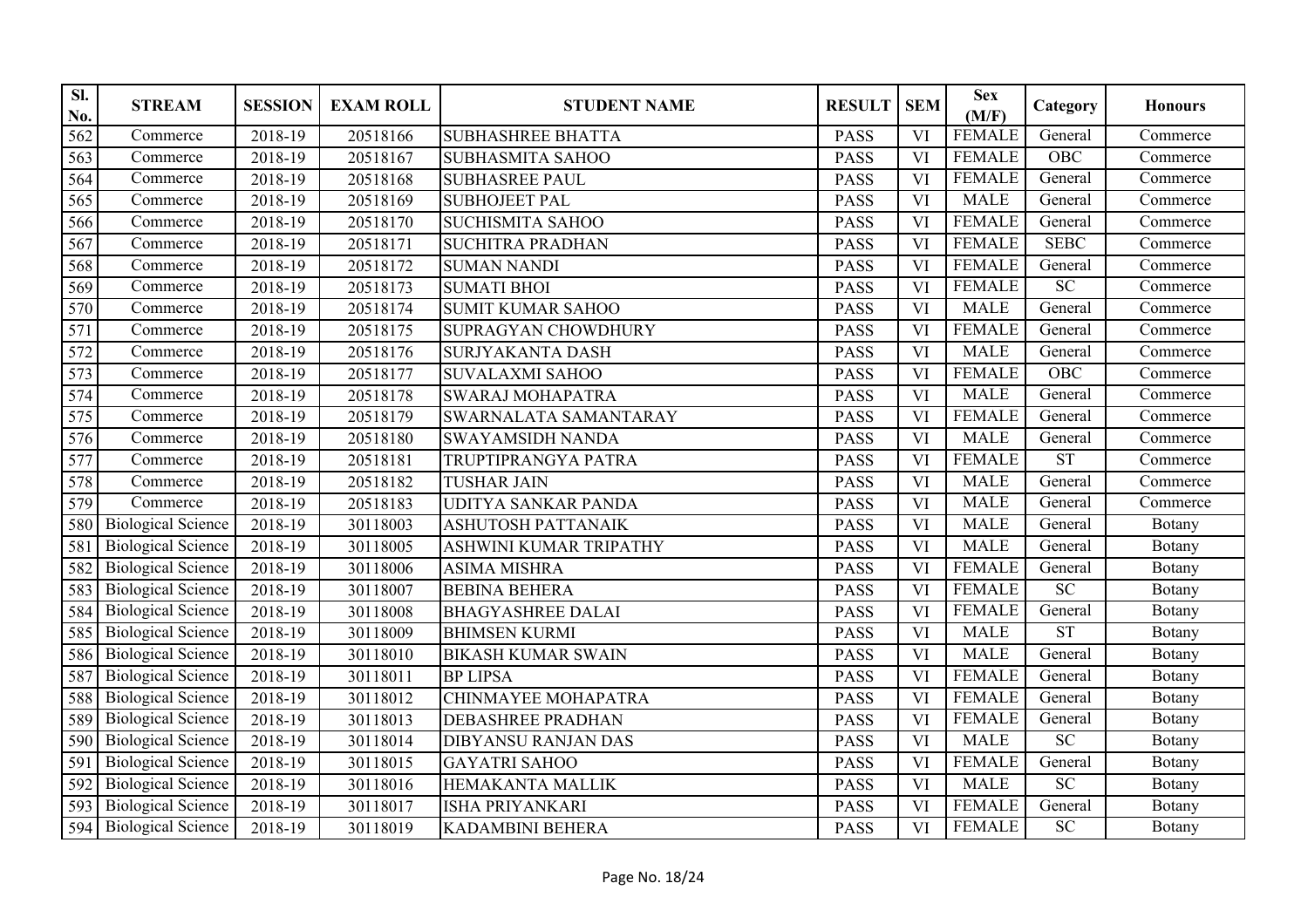| SI.<br>No. | <b>STREAM</b>             | <b>SESSION</b>       | <b>EXAM ROLL</b> | <b>STUDENT NAME</b>        | <b>RESULT</b> | <b>SEM</b>             | <b>Sex</b><br>(M/F) | Category               | <b>Honours</b> |
|------------|---------------------------|----------------------|------------------|----------------------------|---------------|------------------------|---------------------|------------------------|----------------|
| 595        | <b>Biological Science</b> | 2018-19              | 30118020         | KAHNU CHARAN BEHERA        | <b>PASS</b>   | VI                     | <b>MALE</b>         | $\overline{SC}$        | Botany         |
| 596        | <b>Biological Science</b> | 2018-19              | 30118022         | LOPAMUDRA JENA             | <b>PASS</b>   | VI                     | <b>FEMALE</b>       | General                | Botany         |
| 597        | <b>Biological Science</b> | 2018-19              | 30118023         | MANORANJAN BEHERA          | <b>PASS</b>   | VI                     | <b>MALE</b>         | $\overline{SC}$        | Botany         |
| 598        | <b>Biological Science</b> | 2018-19              | 30118024         | <b>MONALISA DAS</b>        | <b>PASS</b>   | VI                     | <b>FEMALE</b>       | General                | <b>Botany</b>  |
| 599        | <b>Biological Science</b> | 2018-19              | 30118025         | <b>MONALISA NAYAK</b>      | <b>PASS</b>   | VI                     | <b>FEMALE</b>       | General                | Botany         |
| 600        | <b>Biological Science</b> | 2018-19              | 30118026         | PADMA LOCHAN MARNDI        | <b>PASS</b>   | <b>VI</b>              | <b>MALE</b>         | ST                     | Botany         |
| 601        | <b>Biological Science</b> | 2018-19              | 30118028         | PARBATI HANSDAH            | <b>PASS</b>   | <b>VI</b>              | <b>FEMALE</b>       | ST                     | Botany         |
| 602        | <b>Biological Science</b> | 2018-19              | 30118029         | PAULA SANA BHUYAN          | <b>PASS</b>   | <b>VI</b>              | <b>MALE</b>         | $\overline{\text{ST}}$ | Botany         |
| 603        | <b>Biological Science</b> | 2018-19              | 30118030         | PAYAL PRIYADARSHINI JENA   | <b>PASS</b>   | VI                     | <b>FEMALE</b>       | General                | Botany         |
| 604        | <b>Biological Science</b> | 2018-19              | 30118031         | PRAGYAN PARAMITA DALAI     | <b>PASS</b>   | VI                     | <b>FEMALE</b>       | <b>SC</b>              | Botany         |
| 605        | <b>Biological Science</b> | 2018-19              | 30118032         | PRATYUSHA PADHI            | <b>PASS</b>   | VI                     | <b>FEMALE</b>       | General                | Botany         |
| 606        | <b>Biological Science</b> | 2018-19              | 30118033         | RAJAKISHORE OJHA           | <b>PASS</b>   | <b>VI</b>              | <b>MALE</b>         | General                | Botany         |
| 607        | <b>Biological Science</b> | 2018-19              | 30118034         | RAJALAXMI ROUT             | <b>PASS</b>   | VI                     | <b>FEMALE</b>       | General                | Botany         |
| 608        | <b>Biological Science</b> | 2018-19              | 30118035         | RITUPARNA SARANGI          | <b>PASS</b>   | $\overline{\text{VI}}$ | <b>FEMALE</b>       | General                | Botany         |
| 609        | <b>Biological Science</b> | 2018-19              | 30118036         | <b>SANKET MOHANTY</b>      | <b>PASS</b>   | <b>VI</b>              | <b>MALE</b>         | General                | Botany         |
| 610        | <b>Biological Science</b> | 2018-19              | 30118038         | SHRESTHA DAS MAHAPATRA     | <b>PASS</b>   | <b>VI</b>              | <b>FEMALE</b>       | General                | Botany         |
| 611        | <b>Biological Science</b> | 2018-19              | 30118040         | <b>SUBHASHREE PRADHAN</b>  | <b>PASS</b>   | VI                     | <b>FEMALE</b>       | General                | Botany         |
| 612        | <b>Biological Science</b> | 2018-19              | 30118041         | <b>SUBHASMITA DALAI</b>    | <b>PASS</b>   | VI                     | <b>FEMALE</b>       | <b>SEBC</b>            | Botany         |
| 613        | <b>Biological Science</b> | 2018-19              | 30118042         | <b>SUMITRA DAS</b>         | <b>PASS</b>   | <b>VI</b>              | <b>FEMALE</b>       | General                | Botany         |
| 614        | <b>Biological Science</b> | 2018-19              | 30118043         | <b>SUNANDITA SENAPATI</b>  | <b>PASS</b>   | VI                     | <b>FEMALE</b>       | SC                     | <b>B</b> otany |
| 615        | <b>Biological Science</b> | 2018-19              | 30118044         | SUSHREE SUCHARITA PRADHAN  | <b>PASS</b>   | VI                     | <b>FEMALE</b>       | General                | <b>Botany</b>  |
| 616        | <b>Biological Science</b> | 2018-19              | 30118045         | <b>SWETAPADMA DAS</b>      | <b>PASS</b>   | VI                     | <b>FEMALE</b>       | <b>SEBC</b>            | <b>Botany</b>  |
| 617        | <b>Physical Science</b>   | 2018-19              | 30218001         | <b>AJAYA BARIKI</b>        | <b>PASS</b>   | VI                     | <b>MALE</b>         | <b>SEBC</b>            | Chemistry      |
| 618        | <b>Physical Science</b>   | 2018-19              | 30218003         | <b>ALOK BEHERA</b>         | <b>PASS</b>   | $\overline{\text{VI}}$ | <b>MALE</b>         | $\overline{SC}$        | Chemistry      |
| 619        | Physical Science          | 2018-19              | 30218004         | ANKITA SENAPATI            | <b>PASS</b>   | VI                     | <b>FEMALE</b>       | General                | Chemistry      |
| 620        | Physical Science          | $\overline{2018-19}$ | 30218005         | <b>BISWAJITA DAS</b>       | <b>PASS</b>   | VI                     | <b>FEMALE</b>       | OBC                    | Chemistry      |
| 621        | Physical Science          | 2018-19              | 30218006         | <b>BISWAS RANJAN NAYAK</b> | <b>PASS</b>   | VI                     | <b>MALE</b>         | General                | Chemistry      |
| 622        | <b>Physical Science</b>   | 2018-19              | 30218007         | <b>CHAITAN SAHOO</b>       | <b>PASS</b>   | <b>VI</b>              | <b>MALE</b>         | <b>SEBC</b>            | Chemistry      |
| 623        | <b>Physical Science</b>   | 2018-19              | 30218008         | DEBIDATTA TRIPATHY         | <b>PASS</b>   | VI                     | <b>FEMALE</b>       | General                | Chemistry      |
| 624        | <b>Physical Science</b>   | 2018-19              | 30218009         | <b>DIBYA RANJAN JENA</b>   | <b>PASS</b>   | $\overline{\text{VI}}$ | <b>MALE</b>         | $\overline{SC}$        | Chemistry      |
| 625        | <b>Physical Science</b>   | 2018-19              | 30218010         | <b>DIPTIDALINI DAS</b>     | <b>PASS</b>   | <b>VI</b>              | <b>FEMALE</b>       | OBC                    | Chemistry      |
| 626        | <b>Physical Science</b>   | 2018-19              | 30218012         | <b>ITISHA SETHI</b>        | <b>PASS</b>   | VI                     | <b>FEMALE</b>       | $\overline{SC}$        | Chemistry      |
| 627        | Physical Science          | 2018-19              | 30218013         | <b>ITRUSHNA JENA</b>       | <b>PASS</b>   | VI                     | <b>FEMALE</b>       | $\overline{SC}$        | Chemistry      |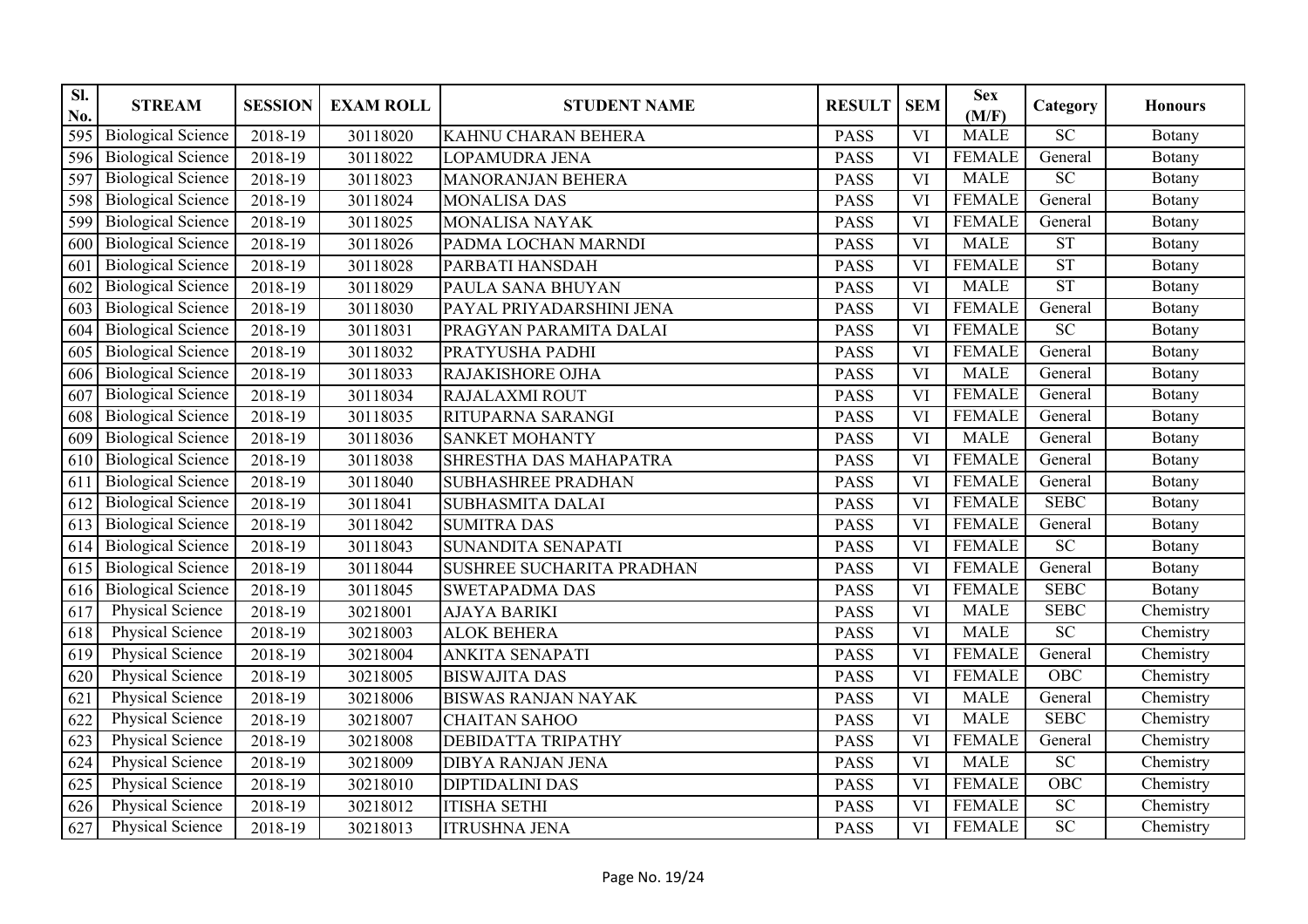| Sl.<br>No. | <b>STREAM</b>           | <b>SESSION</b> | <b>EXAM ROLL</b> | <b>STUDENT NAME</b>             | <b>RESULT</b> | <b>SEM</b> | <b>Sex</b><br>(M/F) | Category               | <b>Honours</b>          |
|------------|-------------------------|----------------|------------------|---------------------------------|---------------|------------|---------------------|------------------------|-------------------------|
| 628        | Physical Science        | 2018-19        | 30218014         | <b>JAGANNATH SINGH</b>          | <b>PASS</b>   | VI         | <b>MALE</b>         | $\overline{\text{ST}}$ | Chemistry               |
| 629        | Physical Science        | 2018-19        | 30218015         | MAHESWARI CHHUALSINGH           | <b>PASS</b>   | VI         | <b>FEMALE</b>       | General                | Chemistry               |
| 630        | Physical Science        | 2018-19        | 30218016         | NARESH KUMAR SETHI              | <b>PASS</b>   | VI         | MALE                | SC                     | Chemistry               |
| 631        | Physical Science        | 2018-19        | 30218017         | <b>NIRUPAMA SUTAR</b>           | <b>PASS</b>   | VI         | <b>FEMALE</b>       | OBC                    | Chemistry               |
| 632        | <b>Physical Science</b> | 2018-19        | 30218019         | PRAJNA PARAMITA KHUNTIA         | <b>PASS</b>   | VI         | <b>FEMALE</b>       | General                | Chemistry               |
| 633        | Physical Science        | 2018-19        | 30218022         | <b>SASMITA MISHRA</b>           | <b>PASS</b>   | VI         | <b>FEMALE</b>       | General                | Chemistry               |
| 634        | <b>Physical Science</b> | 2018-19        | 30218023         | <b>SASMITA ROUT</b>             | <b>PASS</b>   | VI         | <b>FEMALE</b>       | $\overline{SC}$        | Chemistry               |
| 635        | Physical Science        | 2018-19        | 30218024         | <b>SATYAJIT PANDA</b>           | <b>PASS</b>   | VI         | <b>MALE</b>         | General                | Chemistry               |
| 636        | Physical Science        | 2018-19        | 30218025         | SIDHANTA KUMAR PRADHAN          | <b>PASS</b>   | VI         | <b>MALE</b>         | <b>SEBC</b>            | Chemistry               |
| 637        | Physical Science        | 2018-19        | 30218027         | <b>SMRUTI RANJAN BEHERA</b>     | <b>PASS</b>   | VI         | <b>MALE</b>         | $\overline{SC}$        | Chemistry               |
| 638        | <b>Physical Science</b> | 2018-19        | 30218029         | <b>SOUMYA RANJAN KHAMARI</b>    | <b>PASS</b>   | VI         | <b>MALE</b>         | <b>SEBC</b>            | Chemistry               |
| 639        | <b>Physical Science</b> | 2018-19        | 30218030         | SOUMYA RANJAN KHUNTIA           | <b>PASS</b>   | VI         | <b>MALE</b>         | <b>SEBC</b>            | Chemistry               |
| 640        | <b>Physical Science</b> | 2018-19        | 30218032         | <b>SUBHASHIS MOHANTY</b>        | <b>PASS</b>   | VI         | <b>MALE</b>         | General                | Chemistry               |
| 641        | <b>Physical Science</b> | 2018-19        | 30218033         | <b>SUBRAT KUMAR PALA</b>        | <b>PASS</b>   | <b>VI</b>  | <b>MALE</b>         | OBC                    | Chemistry               |
| 642        | <b>Self Financing</b>   | 2018-19        | 30418002         | <b>AMRIT KUMAR MISHRA</b>       | <b>PASS</b>   | VI         | <b>MALE</b>         | General                | Computer Science        |
| 643        | Self Financing          | 2018-19        | 30418003         | <b>ARIJIT BARAL</b>             | <b>PASS</b>   | VI         | <b>MALE</b>         | General                | Computer Science        |
| 644        | Self Financing          | 2018-19        | 30418004         | <b>ARIJIT DAS</b>               | <b>PASS</b>   | <b>VI</b>  | <b>MALE</b>         | General                | Computer Science        |
| 645        | <b>Self Financing</b>   | 2018-19        | 30418005         | <b>ARPITA PARIDA</b>            | <b>PASS</b>   | VI         | <b>FEMALE</b>       | General                | <b>Computer Science</b> |
| 646        | Self Financing          | 2018-19        | 30418006         | <b>AVILASH TRIPATHY</b>         | <b>PASS</b>   | VI         | <b>MALE</b>         | General                | <b>Computer Science</b> |
| 647        | <b>Self Financing</b>   | 2018-19        | 30418007         | <b>BHABANI SANKAR MOHAPATRA</b> | <b>PASS</b>   | VI         | <b>MALE</b>         | General                | <b>Computer Science</b> |
| 648        | Self Financing          | 2018-19        | 30418008         | <b>BIBEKANANDA NAYAK</b>        | <b>PASS</b>   | VI         | <b>MALE</b>         | <b>OBC</b>             | <b>Computer Science</b> |
| 649        | <b>Self Financing</b>   | $2018-19$      | 30418009         | <b>BINAYAK MISHRA</b>           | <b>PASS</b>   | <b>VI</b>  | <b>MALE</b>         | General                | <b>Computer Science</b> |
| 650        | Self Financing          | 2018-19        | 30418010         | <b>CHIKUN SWAIN</b>             | <b>PASS</b>   | VI         | <b>MALE</b>         | <b>SEBC</b>            | <b>Computer Science</b> |
| 651        | Self Financing          | 2018-19        | 30418011         | <b>GYANA RANJAN PANDA</b>       | <b>PASS</b>   | VI         | <b>MALE</b>         | General                | Computer Science        |
| 652        | Self Financing          | 2018-19        | 30418012         | <b>JASMIN MOHANTY</b>           | <b>PASS</b>   | VI         | <b>FEMALE</b>       | General                | <b>Computer Science</b> |
| 653        | Self Financing          | 2018-19        | 30418013         | <b>JAYASHREE PANDA</b>          | <b>PASS</b>   | VI         | <b>FEMALE</b>       | General                | <b>Computer Science</b> |
| 654        | Self Financing          | 2018-19        | 30418015         | LAXMI NARAYAN SAMANTARAY        | <b>PASS</b>   | VI         | <b>MALE</b>         | General                | Computer Science        |
| 655        | Self Financing          | 2018-19        | 30418017         | MADHABA CHANDRA JENA            | <b>PASS</b>   | VI         | <b>MALE</b>         | General                | Computer Science        |
| 656        | Self Financing          | 2018-19        | 30418018         | <b>MANORANJAN PRADHAN</b>       | <b>PASS</b>   | VI         | <b>MALE</b>         | <b>SEBC</b>            | <b>Computer Science</b> |
| 657        | Self Financing          | 2018-19        | 30418019         | MUKESH KUMAR SENAPATI           | <b>PASS</b>   | VI         | <b>MALE</b>         | SC                     | <b>Computer Science</b> |
| 658        | Self Financing          | 2018-19        | 30418020         | <b>NAMITA DAS</b>               | <b>PASS</b>   | VI         | <b>FEMALE</b>       | General                | Computer Science        |
| 659        | <b>Self Financing</b>   | 2018-19        | 30418021         | NISHISMRUTI MALLICK             | <b>PASS</b>   | VI         | <b>FEMALE</b>       | SC                     | Computer Science        |
| 660        | Self Financing          | 2018-19        | 30418022         | <b>SAI GAYATREE DAS</b>         | <b>PASS</b>   | VI         | <b>FEMALE</b>       | General                | Computer Science        |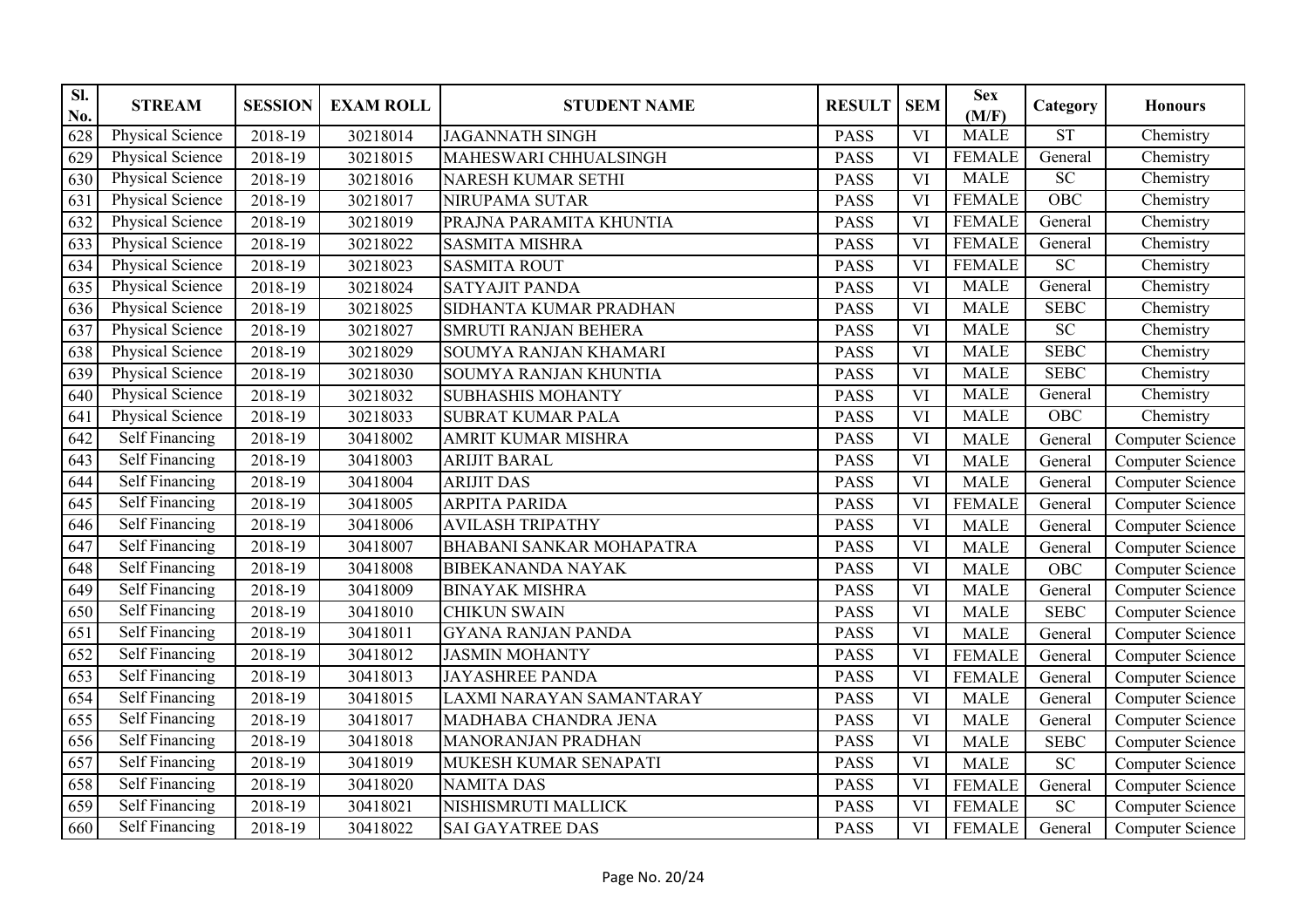| SI.<br>No. | <b>STREAM</b>           | <b>SESSION</b> | <b>EXAM ROLL</b> | <b>STUDENT NAME</b>            | <b>RESULT</b> | <b>SEM</b>             | <b>Sex</b><br>(M/F) | Category    | <b>Honours</b>          |
|------------|-------------------------|----------------|------------------|--------------------------------|---------------|------------------------|---------------------|-------------|-------------------------|
| 661        | Self Financing          | 2018-19        | 30418023         | <b>SANDEEP BEHERA</b>          | <b>PASS</b>   | VI                     | <b>MALE</b>         | <b>SC</b>   | <b>Computer Science</b> |
| 662        | Self Financing          | 2018-19        | 30418024         | <b>SATYABRATA SAHOO</b>        | <b>PASS</b>   | VI                     | <b>MALE</b>         | General     | <b>Computer Science</b> |
| 663        | <b>Self Financing</b>   | 2018-19        | 30418026         | <b>SK RAMIZ RAJA</b>           | <b>PASS</b>   | VI                     | <b>MALE</b>         | General     | <b>Computer Science</b> |
| 664        | Self Financing          | 2018-19        | 30418027         | <b>SMRUTI RANJAN RAY</b>       | <b>PASS</b>   | VI                     | <b>MALE</b>         | <b>ST</b>   | <b>Computer Science</b> |
| 665        | Self Financing          | 2018-19        | 30418028         | <b>SUBHALAXMI PARIDA</b>       | <b>PASS</b>   | VI                     | <b>FEMALE</b>       | <b>SEBC</b> | <b>Computer Science</b> |
| 666        | Self Financing          | 2018-19        | 30418029         | <b>SUBHASMITA MUDULI</b>       | <b>PASS</b>   | VI                     | <b>FEMALE</b>       | General     | <b>Computer Science</b> |
| 667        | <b>Self Financing</b>   | 2018-19        | 30418030         | <b>SWAPNESWAR MOHANTY</b>      | <b>PASS</b>   | VI                     | <b>MALE</b>         | General     | Computer Science        |
| 668        | Self Financing          | 2018-19        | 30418031         | TANMAY KUMAR JALI              | <b>PASS</b>   | VI                     | <b>MALE</b>         | ${\rm SC}$  | <b>Computer Science</b> |
| 669        | Physical Science        | 2018-19        | 31118001         | <b>ABAKASH PRADHAN</b>         | <b>PASS</b>   | VI                     | <b>MALE</b>         | General     | Mathematics             |
| 670        | Physical Science        | 2018-19        | 31118002         | <b>AISWARIKA SAHOO</b>         | <b>PASS</b>   | VI                     | <b>FEMALE</b>       | <b>SEBC</b> | Mathematics             |
| 671        | Physical Science        | 2018-19        | 31118003         | AMYARANJAN JENA                | <b>PASS</b>   | VI                     | <b>MALE</b>         | <b>SEBC</b> | Mathematics             |
| 672        | <b>Physical Science</b> | 2018-19        | 31118004         | <b>ANIKET PANDA</b>            | <b>PASS</b>   | VI                     | <b>MALE</b>         | General     | Mathematics             |
| 673        | Physical Science        | 2018-19        | 31118005         | <b>ANISMITA BEHERA</b>         | <b>PASS</b>   | <b>VI</b>              | <b>FEMALE</b>       | SC          | Mathematics             |
| 674        | Physical Science        | 2018-19        | 31118006         | ANUSUYA SENAPATI               | <b>PASS</b>   | $\overline{\text{VI}}$ | <b>FEMALE</b>       | General     | Mathematics             |
| 675        | Physical Science        | 2018-19        | 31118007         | <b>ARCHANA SUBUDHI</b>         | <b>PASS</b>   | VI                     | <b>FEMALE</b>       | <b>SEBC</b> | Mathematics             |
| 676        | Physical Science        | 2018-19        | 31118008         | <b>ASHIM MONDAL</b>            | <b>PASS</b>   | VI                     | <b>MALE</b>         | General     | Mathematics             |
| 677        | Physical Science        | 2018-19        | 31118009         | <b>BADRIPRASAD NANDA</b>       | <b>PASS</b>   | VI                     | <b>MALE</b>         | General     | Mathematics             |
| 678        | Physical Science        | 2018-19        | 31118010         | <b>BAISAKHI RANASINGH</b>      | <b>PASS</b>   | VI                     | <b>FEMALE</b>       | General     | Mathematics             |
| 679        | <b>Physical Science</b> | 2018-19        | 31118011         | <b>CHANDAN KUMAR MAHAPATRA</b> | <b>PASS</b>   | VI                     | <b>MALE</b>         | General     | Mathematics             |
| 680        | <b>Physical Science</b> | 2018-19        | 31118012         | <b>CHANDANA SIKDAR</b>         | <b>PASS</b>   | VI                     | <b>FEMALE</b>       | SC          | Mathematics             |
| 681        | Physical Science        | 2018-19        | 31118014         | <b>ITISHREE SHIBANI SWAIN</b>  | <b>PASS</b>   | VI                     | <b>FEMALE</b>       | <b>SEBC</b> | Mathematics             |
| 682        | Physical Science        | 2018-19        | 31118015         | <b>JAMINI BEHERA</b>           | <b>PASS</b>   | VI                     | <b>FEMALE</b>       | SC          | Mathematics             |
| 683        | Physical Science        | 2018-19        | 31118016         | JANAKI BALLABHA LENKA          | <b>PASS</b>   | VI                     | <b>MALE</b>         | <b>SEBC</b> | Mathematics             |
| 684        | Physical Science        | 2018-19        | 31118017         | <b>JANAKI SWAIN</b>            | <b>PASS</b>   | VI                     | <b>FEMALE</b>       | General     | Mathematics             |
| 685        | Physical Science        | 2018-19        | 31118018         | <b>JASASMINI DASH</b>          | <b>PASS</b>   | VI                     | <b>FEMALE</b>       | General     | Mathematics             |
| 686        | Physical Science        | 2018-19        | 31118019         | <b>K JAGANNATH</b>             | <b>PASS</b>   | <b>VI</b>              | <b>MALE</b>         | General     | Mathematics             |
| 687        | Physical Science        | 2018-19        | 31118020         | <b>KARISHMA NAYAK</b>          | <b>PASS</b>   | VI                     | <b>FEMALE</b>       | General     | Mathematics             |
| 688        | Physical Science        | 2018-19        | 31118021         | LOPITA MAHARANA                | <b>PASS</b>   | VI                     | <b>FEMALE</b>       | OBC         | Mathematics             |
| 689        | <b>Physical Science</b> | 2018-19        | 31118023         | <b>MANORANJAN SWAIN</b>        | <b>PASS</b>   | VI                     | <b>MALE</b>         | General     | Mathematics             |
| 690        | <b>Physical Science</b> | 2018-19        | 31118025         | NIBEDITA SAHOO                 | <b>PASS</b>   | <b>VI</b>              | <b>FEMALE</b>       | OBC         | Mathematics             |
| 691        | Physical Science        | 2018-19        | 31118027         | <b>OMKAR ARODIT SAHU</b>       | <b>PASS</b>   | <b>VI</b>              | <b>MALE</b>         | General     | Mathematics             |
| 692        | Physical Science        | 2018-19        | 31118029         | PARAMANANDA DAS                | <b>PASS</b>   | VI                     | <b>MALE</b>         | General     | Mathematics             |
| 693        | Physical Science        | 2018-19        | 31118032         | PRATIVA PRADHAN                | <b>PASS</b>   | VI                     | <b>FEMALE</b>       | <b>SEBC</b> | Mathematics             |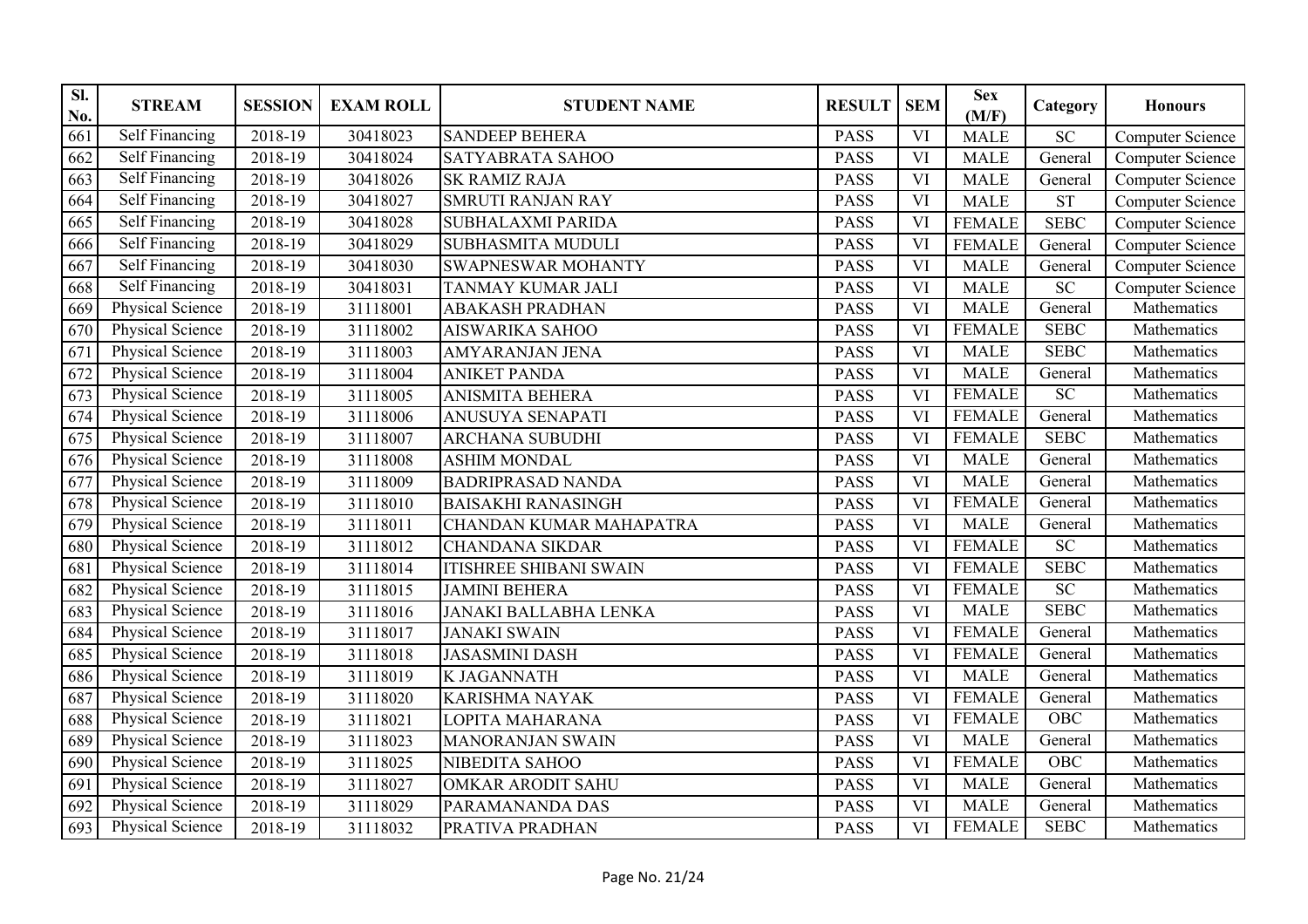| SI.<br>No.      | <b>STREAM</b>           | <b>SESSION</b> | <b>EXAM ROLL</b> | <b>STUDENT NAME</b>          | <b>RESULT</b> | <b>SEM</b>             | <b>Sex</b><br>(M/F) | Category         | <b>Honours</b> |
|-----------------|-------------------------|----------------|------------------|------------------------------|---------------|------------------------|---------------------|------------------|----------------|
| 694             | Physical Science        | 2018-19        | 31118033         | PRIYALI PRIYADARSINEE RATH   | <b>PASS</b>   | VI                     | <b>FEMALE</b>       | General          | Mathematics    |
| 695             | Physical Science        | 2018-19        | 31118034         | <b>QUEEN SARMISTHA RAUT</b>  | <b>PASS</b>   | <b>VI</b>              | <b>FEMALE</b>       | General          | Mathematics    |
| 696             | Physical Science        | 2018-19        | 31118035         | <b>RAJAT SETHI</b>           | <b>PASS</b>   | VI                     | <b>MALE</b>         | $\overline{SC}$  | Mathematics    |
| 697             | Physical Science        | 2018-19        | 31118037         | <b>SANATAN MISTRY</b>        | <b>PASS</b>   | VI                     | <b>MALE</b>         | $\overline{OBC}$ | Mathematics    |
| 698             | Physical Science        | 2018-19        | 31118040         | <b>SATYAJIT PRADHAN</b>      | <b>PASS</b>   | VI                     | <b>MALE</b>         | General          | Mathematics    |
| 699             | <b>Physical Science</b> | 2018-19        | 31118043         | SHRADHANJALI JALLY           | <b>PASS</b>   | VI                     | <b>FEMALE</b>       | $\overline{SC}$  | Mathematics    |
| 700             | Physical Science        | 2018-19        | 31118044         | <b>SHUBHRAKESH PANDA</b>     | <b>PASS</b>   | <b>VI</b>              | <b>MALE</b>         | General          | Mathematics    |
| 701             | Physical Science        | 2018-19        | 31118045         | SIBANI SENAPATI              | <b>PASS</b>   | VI                     | <b>FEMALE</b>       | OBC              | Mathematics    |
| 702             | Physical Science        | 2018-19        | 31118046         | SIBASANKAR BARADA            | PASS          | VI                     | <b>MALE</b>         | <b>SEBC</b>      | Mathematics    |
| 703             | Physical Science        | 2018-19        | 31118047         | <b>SIMRAN MISHRA</b>         | <b>PASS</b>   | VI                     | <b>FEMALE</b>       | General          | Mathematics    |
| 704             | Physical Science        | 2018-19        | 31118048         | <b>SONALI SETHI</b>          | PASS          | VI                     | <b>FEMALE</b>       | $\overline{SC}$  | Mathematics    |
| 705             | Physical Science        | 2018-19        | 31118049         | SONALI SUCHISMITA JALLY      | <b>PASS</b>   | VI                     | <b>FEMALE</b>       | SC               | Mathematics    |
| 706             | <b>Physical Science</b> | 2018-19        | 31118050         | <b>SOUBHAGINI PALAI</b>      | <b>PASS</b>   | VI                     | <b>FEMALE</b>       | General          | Mathematics    |
| 707             | <b>Physical Science</b> | 2018-19        | 31118052         | <b>SOUMYA RANJAN DALAI</b>   | <b>PASS</b>   | $\overline{\text{VI}}$ | <b>MALE</b>         | <b>SEBC</b>      | Mathematics    |
| 708             | Physical Science        | 2018-19        | 31118054         | SUBARASHMI PRIYADARSHINI     | <b>PASS</b>   | VI                     | <b>FEMALE</b>       | General          | Mathematics    |
| 709             | Physical Science        | 2018-19        | 31118055         | <b>SUBHASHREE PRADHAN</b>    | <b>PASS</b>   | VI                     | <b>FEMALE</b>       | <b>SEBC</b>      | Mathematics    |
| 710             | Physical Science        | 2018-19        | 31118057         | <b>TAPAS BEHERA</b>          | PASS          | VI                     | <b>MALE</b>         | $\overline{SC}$  | Mathematics    |
| 711             | Physical Science        | 2018-19        | 31118058         | <b>TARUN SAHU</b>            | <b>PASS</b>   | VI                     | <b>MALE</b>         | <b>SEBC</b>      | Mathematics    |
| 712             | Physical Science        | 2018-19        | 31318001         | <b>ADITI RATH</b>            | <b>PASS</b>   | VI                     | <b>FEMALE</b>       | General          | Physics        |
| 713             | Physical Science        | 2018-19        | 31318003         | <b>ARPITA JENA</b>           | <b>PASS</b>   | VI                     | <b>FEMALE</b>       | General          | Physics        |
| 714             | Physical Science        | 2018-19        | 31318004         | <b>BHAGABAT DAS</b>          | <b>PASS</b>   | VI                     | <b>MALE</b>         | OBC              | Physics        |
| 715             | <b>Physical Science</b> | 2018-19        | 31318005         | <b>BIJAYALAXMI BISWAL</b>    | <b>PASS</b>   | VI                     | <b>FEMALE</b>       | <b>SEBC</b>      | Physics        |
| 716             | Physical Science        | 2018-19        | 31318006         | <b>BISHAL PRABAL MOHANTY</b> | <b>PASS</b>   | VI                     | <b>MALE</b>         | General          | Physics        |
| 717             | Physical Science        | 2018-19        | 31318007         | <b>D ARYAN</b>               | <b>PASS</b>   | VI                     | <b>MALE</b>         | General          | Physics        |
| 718             | Physical Science        | 2018-19        | 31318008         | DHARMA RANJAN SAMANTARAY     | <b>PASS</b>   | VI                     | <b>MALE</b>         | <b>SEBC</b>      | Physics        |
| 719             | Physical Science        | 2018-19        | 31318010         | <b>DURGA CHARAN BEHERA</b>   | <b>PASS</b>   | VI                     | <b>MALE</b>         | General          | Physics        |
| 720             | Physical Science        | 2018-19        | 31318012         | JITENDRA PRASAD JENA         | <b>PASS</b>   | VI                     | <b>MALE</b>         | <b>OBC</b>       | Physics        |
| $\overline{72}$ | Physical Science        | 2018-19        | 31318013         | <b>MADHUSMITA DASH</b>       | <b>PASS</b>   | VI                     | <b>FEMALE</b>       | General          | Physics        |
| 722             | <b>Physical Science</b> | 2018-19        | 31318014         | <b>NAKUL SABAR</b>           | <b>PASS</b>   | VI                     | <b>MALE</b>         | ST               | Physics        |
| 723             | <b>Physical Science</b> | 2018-19        | 31318015         | NEERAJ KUMAR MOHAPATRA       | <b>PASS</b>   | VI                     | <b>MALE</b>         | General          | Physics        |
| 724             | <b>Physical Science</b> | 2018-19        | 31318017         | PANKAJ SAHOO                 | <b>PASS</b>   | <b>VI</b>              | <b>MALE</b>         | $\overline{OBC}$ | Physics        |
| 725             | Physical Science        | 2018-19        | 31318018         | RAMYARANJAN PRADHAN          | <b>PASS</b>   | VI                     | <b>MALE</b>         | General          | Physics        |
| 726             | Physical Science        | 2018-19        | 31318019         | RUDRA PRASAD NAYAK           | <b>PASS</b>   | VI                     | <b>MALE</b>         | General          | Physics        |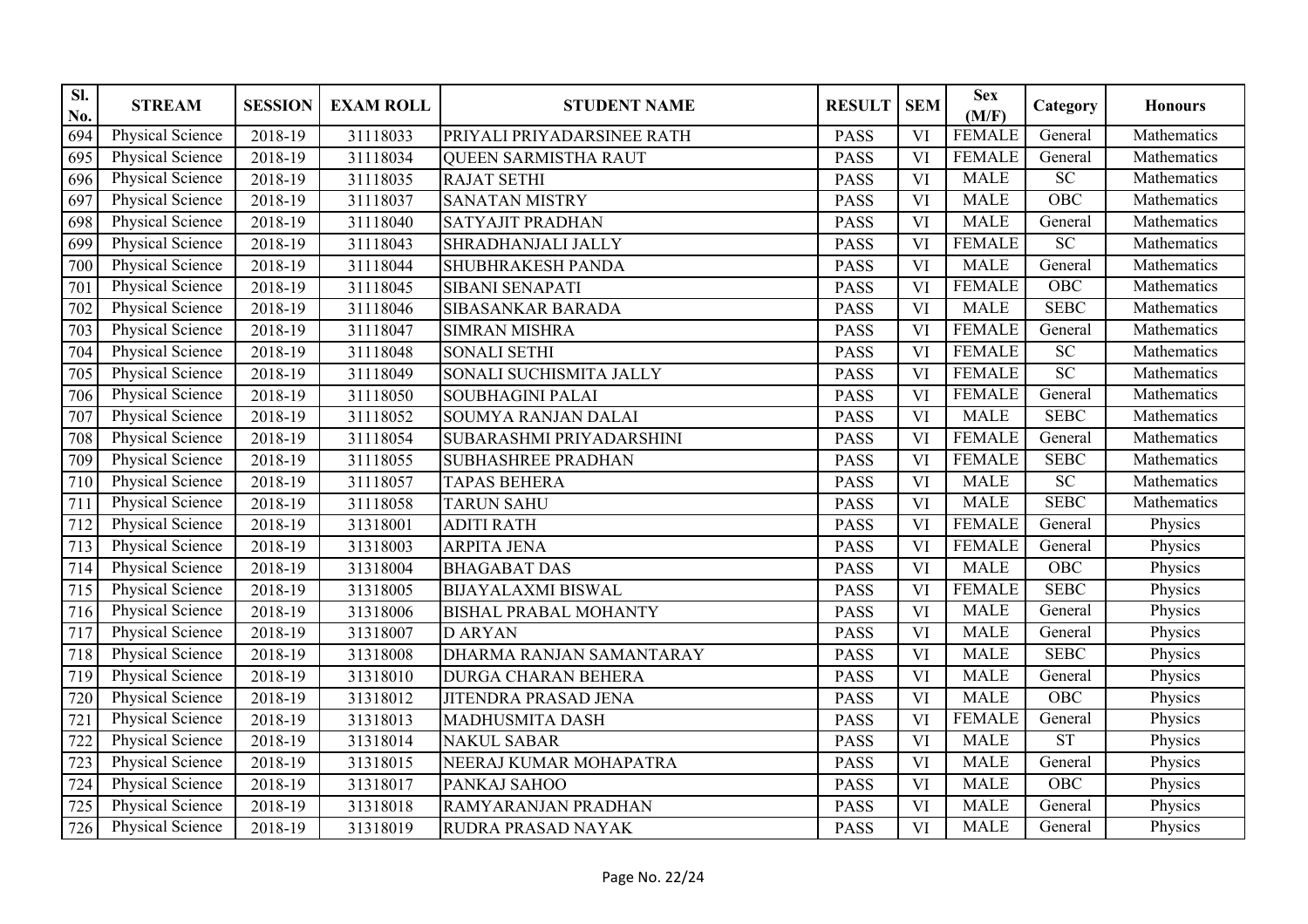| SI.<br>No. | <b>STREAM</b>             | <b>SESSION</b> | <b>EXAM ROLL</b> | <b>STUDENT NAME</b>              | <b>RESULT</b> | <b>SEM</b>             | <b>Sex</b><br>(M/F) | Category               | <b>Honours</b> |
|------------|---------------------------|----------------|------------------|----------------------------------|---------------|------------------------|---------------------|------------------------|----------------|
| 727        | Physical Science          | 2018-19        | 31318020         | <b>SAMEER LOCHAN SOREN</b>       | <b>PASS</b>   | VI                     | <b>MALE</b>         | $\overline{\text{ST}}$ | Physics        |
| 728        | Physical Science          | 2018-19        | 31318021         | SANTOSH KUMAR GADEI              | <b>PASS</b>   | <b>VI</b>              | <b>MALE</b>         | $\overline{SC}$        | Physics        |
| 729        | <b>Physical Science</b>   | 2018-19        | 31318023         | SAUMYA PRASAD JENA               | <b>PASS</b>   | VI                     | <b>MALE</b>         | General                | Physics        |
| 730        | <b>Physical Science</b>   | 2018-19        | 31318024         | <b>SAUMYARANJAN SAHOO</b>        | <b>PASS</b>   | VI                     | <b>MALE</b>         | General                | Physics        |
| 731        | <b>Physical Science</b>   | 2018-19        | 31318025         | <b>SAURAV RAMAN</b>              | <b>PASS</b>   | VI                     | <b>MALE</b>         | General                | Physics        |
| 732        | <b>Physical Science</b>   | 2018-19        | 31318026         | <b>SHIBANI DASH</b>              | <b>PASS</b>   | VI                     | <b>FEMALE</b>       | General                | Physics        |
| 733        | <b>Physical Science</b>   | 2018-19        | 31318027         | SHIVA PRASAD JENA                | <b>PASS</b>   | <b>VI</b>              | <b>MALE</b>         | <b>SEBC</b>            | Physics        |
| 734        | <b>Physical Science</b>   | 2018-19        | 31318029         | SIDHARTH KUMAR SAHOO             | <b>PASS</b>   | VI                     | <b>MALE</b>         | OBC                    | Physics        |
| 735        | Physical Science          | 2018-19        | 31318030         | <b>SIKTA DASH</b>                | <b>PASS</b>   | VI                     | <b>FEMALE</b>       | General                | Physics        |
| 736        | <b>Biological Science</b> | 2018-19        | 31918001         | ADYASHA ANAPURBA SAHOO           | <b>PASS</b>   | VI                     | <b>FEMALE</b>       | <b>SEBC</b>            | Zoology        |
| 737        | <b>Biological Science</b> | 2018-19        | 31918004         | <b>ANKITA PRADHAN</b>            | <b>PASS</b>   | VI                     | <b>FEMALE</b>       | General                | Zoology        |
| 738        | <b>Biological Science</b> | 2018-19        | 31918005         | <b>APOORBA</b>                   | <b>PASS</b>   | VI                     | <b>FEMALE</b>       | General                | Zoology        |
| 739        | <b>Biological Science</b> | 2018-19        | 31918007         | <b>ARUN RAM</b>                  | <b>PASS</b>   | VI                     | <b>MALE</b>         | ST                     | Zoology        |
| 740        | <b>Biological Science</b> | 2018-19        | 31918010         | <b>ASHWANI KUMAR SINGH</b>       | <b>PASS</b>   | $\overline{\text{VI}}$ | <b>MALE</b>         | <b>ST</b>              | Zoology        |
| 741        | <b>Biological Science</b> | 2018-19        | 31918011         | <b>BAISAKHI MURMU</b>            | <b>PASS</b>   | VI                     | <b>FEMALE</b>       | <b>ST</b>              | Zoology        |
| 742        | <b>Biological Science</b> | 2018-19        | 31918013         | <b>BARSHA BAISHALI KANUNGO</b>   | <b>PASS</b>   | <b>VI</b>              | <b>FEMALE</b>       | General                | Zoology        |
| 743        | <b>Biological Science</b> | 2018-19        | 31918015         | <b>INDRAJIT BALA</b>             | <b>PASS</b>   | VI                     | <b>MALE</b>         | $\overline{SC}$        | Zoology        |
| 744        | <b>Biological Science</b> | 2018-19        | 31918016         | <b>JASMINE MAHAPATRA</b>         | <b>PASS</b>   | VI                     | <b>FEMALE</b>       | General                | Zoology        |
| 745        | <b>Biological Science</b> | 2018-19        | 31918017         | <b>JAYANTA KUMAR BEHERA</b>      | <b>PASS</b>   | VI                     | <b>MALE</b>         | $\overline{SC}$        | Zoology        |
| 746        | <b>Biological Science</b> | 2018-19        | 31918018         | JYOTIRMAYEE PRIYADARSHINI BISWAL | <b>PASS</b>   | VI                     | <b>FEMALE</b>       | <b>SEBC</b>            | Zoology        |
| 747        | <b>Biological Science</b> | 2018-19        | 31918022         | <b>MANOJ PRADHAN</b>             | <b>PASS</b>   | VI                     | <b>MALE</b>         | General                | Zoology        |
| 748        | <b>Biological Science</b> | 2018-19        | 31918023         | NIHARIKA PATRA                   | <b>PASS</b>   | VI                     | <b>FEMALE</b>       | <b>ST</b>              | Zoology        |
| 749        | <b>Biological Science</b> | 2018-19        | 31918024         | PRASANJIT MANDAL                 | <b>PASS</b>   | VI                     | <b>MALE</b>         | $\overline{SC}$        | Zoology        |
| 750        | <b>Biological Science</b> | 2018-19        | 31918025         | PRATIVA BINDHANI                 | <b>PASS</b>   | VI                     | <b>FEMALE</b>       | <b>ST</b>              | Zoology        |
| 751        | <b>Biological Science</b> | 2018-19        | 31918026         | PRITEE PRIYADARSINI              | <b>PASS</b>   | VI                     | <b>FEMALE</b>       | General                | Zoology        |
| 752        | <b>Biological Science</b> | 2018-19        | 31918027         | PRIYANKA SAHOO                   | <b>PASS</b>   | VI                     | <b>FEMALE</b>       | General                | Zoology        |
| 753        | <b>Biological Science</b> | 2018-19        | 31918028         | RAJIV KUMAR JENA                 | <b>PASS</b>   | VI                     | <b>MALE</b>         | General                | Zoology        |
| 754        | <b>Biological Science</b> | 2018-19        | 31918029         | <b>SADHAB PURTY</b>              | <b>PASS</b>   | VI                     | <b>MALE</b>         | <b>ST</b>              | Zoology        |
| 755        | <b>Biological Science</b> | 2018-19        | 31918030         | <b>SANATAN MAJHI</b>             | <b>PASS</b>   | VI                     | <b>MALE</b>         | <b>ST</b>              | Zoology        |
| 756        | <b>Biological Science</b> | 2018-19        | 31918032         | <b>SASWATI DASH</b>              | <b>PASS</b>   | VI                     | <b>FEMALE</b>       | General                | Zoology        |
| 757        | <b>Biological Science</b> | 2018-19        | 31918033         | <b>SHIBA PRASAD PANDA</b>        | <b>PASS</b>   | $\overline{\text{VI}}$ | <b>MALE</b>         | General                | Zoology        |
| 758        | <b>Biological Science</b> | 2018-19        | 31918034         | <b>SHREYASHREE PRUSTY</b>        | <b>PASS</b>   | VI                     | <b>FEMALE</b>       | <b>SEBC</b>            | Zoology        |
| 759        | <b>Biological Science</b> | 2018-19        | 31918036         | SOMANATH MUDULI                  | <b>PASS</b>   | VI                     | <b>MALE</b>         | General                | Zoology        |